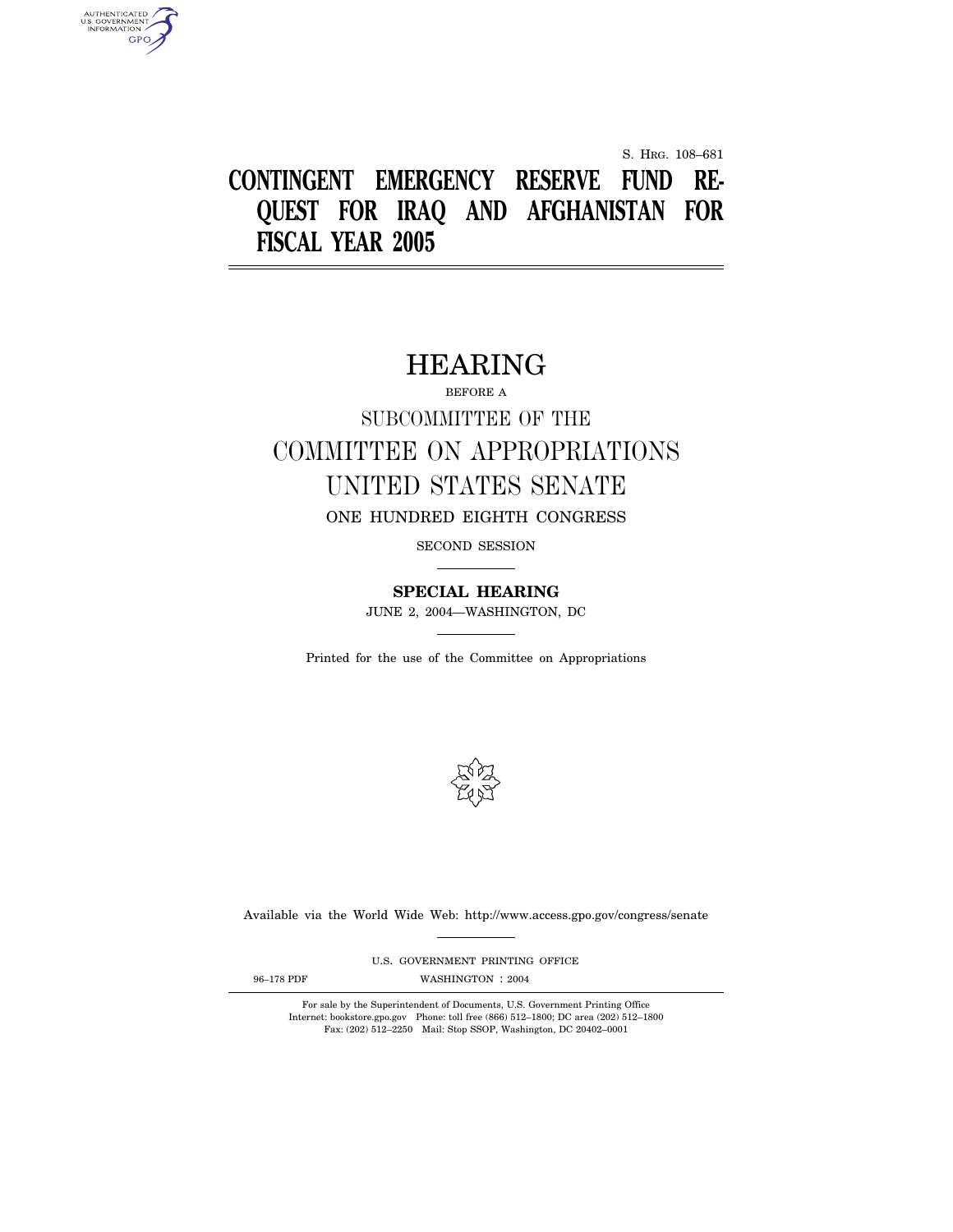#### COMMITTEE ON APPROPRIATIONS

TED STEVENS, Alaska, *Chairman* 

THAD COCHRAN, Mississippi ARLEN SPECTER, Pennsylvania PETE V. DOMENICI, New Mexico CHRISTOPHER S. BOND, Missouri MITCH McCONNELL, Kentucky CONRAD BURNS, Montana RICHARD C. SHELBY, Alabama JUDD GREGG, New Hampshire ROBERT F. BENNETT, Utah BEN NIGHTHORSE CAMPBELL, Colorado LARRY CRAIG, Idaho KAY BAILEY HUTCHISON, Texas MIKE DEWINE, Ohio SAM BROWNBACK, Kansas

ROBERT C. BYRD, West Virginia DANIEL K. INOUYE, Hawaii ERNEST F. HOLLINGS, South Carolina PATRICK J. LEAHY, Vermont TOM HARKIN, Iowa BARBARA A. MIKULSKI, Maryland HARRY REID, Nevada HERB KOHL, Wisconsin PATTY MURRAY, Washington BYRON L. DORGAN, North Dakota DIANNE FEINSTEIN, California RICHARD J. DURBIN, Illinois TIM JOHNSON, South Dakota MARY L. LANDRIEU, Louisiana

JAMES W. MORHARD, *Staff Director*  LISA SUTHERLAND, *Deputy Staff Director*  TERRENCE E. SAUVAIN, *Minority Staff Director* 

#### SUBCOMMITTEE ON DEFENSE

TED STEVENS, Alaska, *Chairman* 

THAD COCHRAN, Mississippi ARLEN SPECTER, Pennsylvania PETE V. DOMENICI, New Mexico CHRISTOPHER S. BOND, Missouri MITCH MCCONNELL, Kentucky RICHARD C. SHELBY, Alabama JUDD GREGG, New Hampshire KAY BAILEY HUTCHISON, Texas CONRAD BURNS, Montana

DANIEL K. INOUYE, Hawaii ERNEST F. HOLLINGS, South Carolina ROBERT C. BYRD, West Virginia PATRICK J. LEAHY, Vermont TOM HARKIN, Iowa BYRON L. DORGAN, North Dakota RICHARD J. DURBIN, Illinois HARRY REID, Nevada DIANNE FEINSTEIN, California

#### *Professional Staff*

SID ASHWORTH JENNIFER CHARTRAND ALYCIA FARRELL TOM HAWKINS ROBERT J. HENKE LESLEY KALAN MAZIE R. MATTSON BRIAN POTTS KRAIG SIRACUSE BRIAN WILSON CHARLES J. HOUY *(Minority)*  NICOLE RUTBERG DI RESTA *(Minority)*  BETSY SCHMID *(Minority) Administrative Support*  JANELLE TREON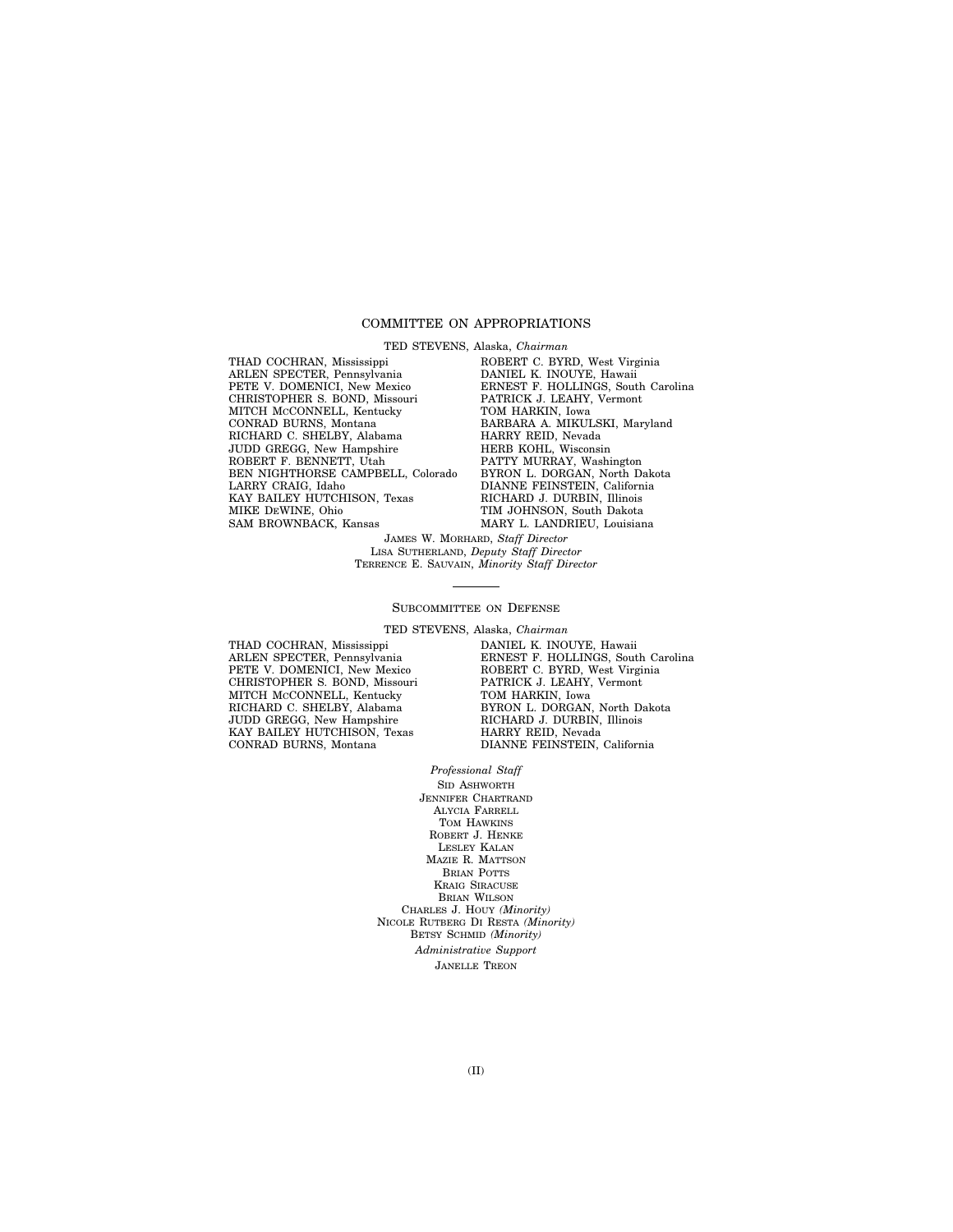## C O N T E N T S  $\begin{tabular}{l} \multicolumn{2}{c} {\textbf{1}} & \multicolumn{2}{c} {\textbf{1}} & \multicolumn{2}{c} {\textbf{1}} \\ \multicolumn{2}{c} {\textbf{2}} & \multicolumn{2}{c} {\textbf{3}} & \multicolumn{2}{c} {\textbf{4}} \\ \multicolumn{2}{c} {\textbf{4}} & \multicolumn{2}{c} {\textbf{5}} & \multicolumn{2}{c} {\textbf{6}} \\ \multicolumn{2}{c} {\textbf{5}} & \multicolumn{2}{c} {\textbf{6}} & \multicolumn{2}{c} {\textbf{6}} \\ \multicolumn{2}{c} {\textbf{5}} & \multicolumn$

|                                                                                                                 | Page                    |
|-----------------------------------------------------------------------------------------------------------------|-------------------------|
| Statement of Hon. Joel D. Kaplan, Deputy Director, Office of Management                                         |                         |
| and Budget                                                                                                      | 1                       |
|                                                                                                                 | $\mathbf{1}$            |
|                                                                                                                 | $\frac{2}{3}$           |
|                                                                                                                 |                         |
|                                                                                                                 | $\overline{\mathbf{4}}$ |
|                                                                                                                 | 5                       |
|                                                                                                                 |                         |
|                                                                                                                 | 6                       |
|                                                                                                                 | 6                       |
|                                                                                                                 | 7                       |
|                                                                                                                 | 7                       |
|                                                                                                                 |                         |
|                                                                                                                 | 8                       |
|                                                                                                                 | 8                       |
|                                                                                                                 | 9                       |
|                                                                                                                 | 10                      |
|                                                                                                                 | 12                      |
|                                                                                                                 | 12                      |
|                                                                                                                 | 13                      |
|                                                                                                                 | 14                      |
|                                                                                                                 | 16                      |
|                                                                                                                 | 17                      |
|                                                                                                                 | 18                      |
|                                                                                                                 | 18                      |
|                                                                                                                 | 19                      |
|                                                                                                                 | 20                      |
|                                                                                                                 | 21                      |
|                                                                                                                 | 23                      |
| nord Need for Greater General Transfer Authority<br>Home Security Forces                                        | 23                      |
|                                                                                                                 | 24                      |
|                                                                                                                 | 26                      |
| How Has Fiscal Year 2003 and 2004 Supplementals Been Spent?                                                     | 28                      |
| Likely Changes in Funding Requirement manufactured contains and contained in Funding Requirement manufactured i | 29                      |
|                                                                                                                 | 30                      |
|                                                                                                                 | 32                      |
|                                                                                                                 | 34                      |
|                                                                                                                 | 34                      |
|                                                                                                                 | 34                      |
|                                                                                                                 | 34                      |
|                                                                                                                 | 35                      |
|                                                                                                                 | 35                      |
|                                                                                                                 | 35                      |
|                                                                                                                 | 35                      |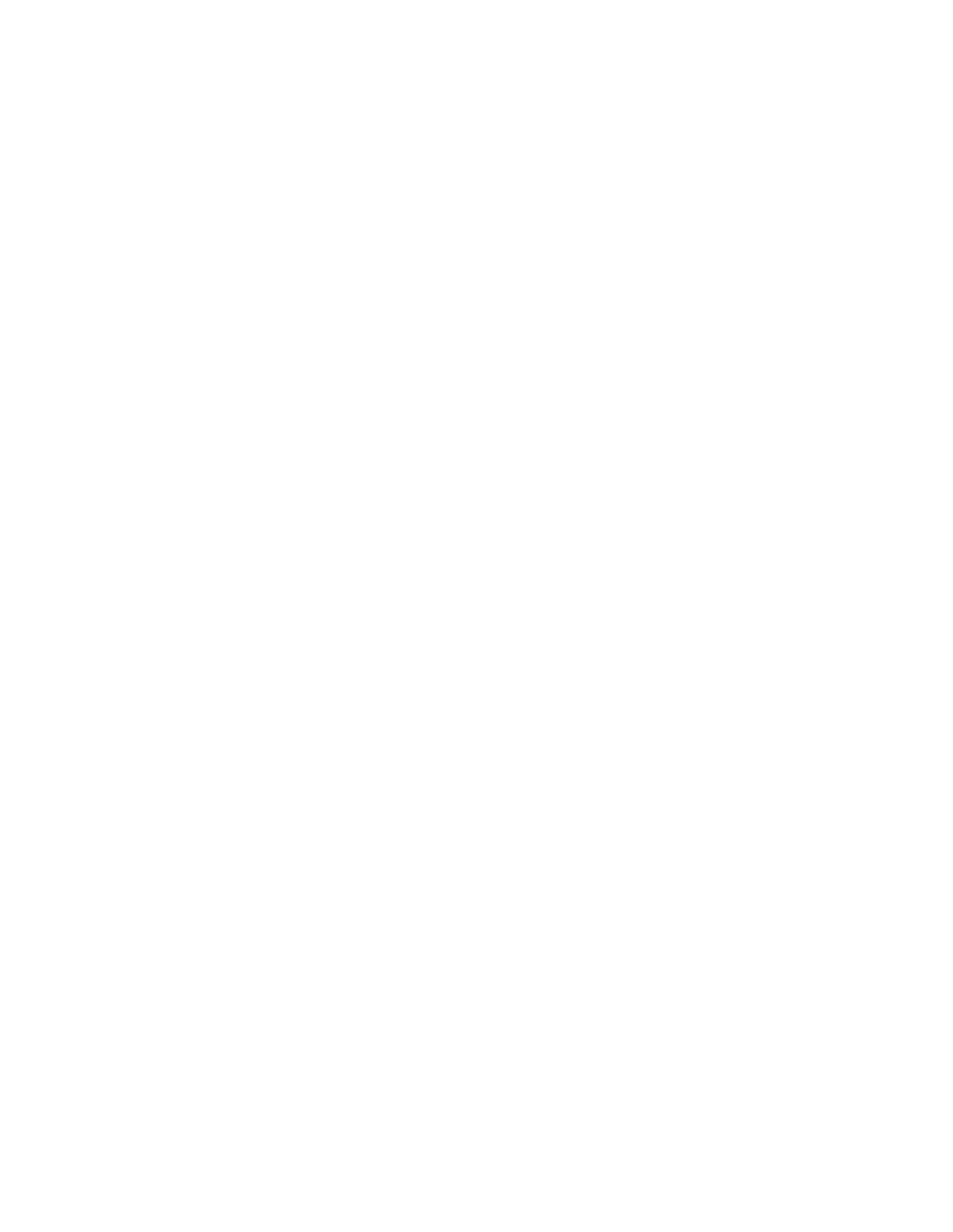## **CONTINGENT EMERGENCY RESERVE FUND REQUEST FOR IRAQ AND AFGHANISTAN FOR FISCAL YEAR 2005**

#### **WEDNESDAY, JUNE 2, 2004**

# U.S. SENATE,<br>SUBCOMMITTEE ON DEFENSE,<br>COMMITTEE ON APPROPRIATIONS,<br>*Washington, DC.*

The subcommittee met at 10 a.m., in room SD–192, Dirksen Senate Office Building, Hon. Ted Stevens (chairman) presiding.

Present: Senators Stevens, Cochran, Domenici, Bond, Gregg, Burns, Inouye, Byrd, and Dorgan.

#### **STATEMENT OF HON. JOEL D. KAPLAN, DEPUTY DIRECTOR, OFFICE OF MANAGEMENT AND BUDGET**

#### OPENING STATEMENT OF SENATOR TED STEVENS

Senator STEVENS. Good morning. Welcome to our witnesses. We're pleased to have you all back with us again. Our subcommittee is meeting this morning for a special hearing convened specially to review the President's request for \$25 billion as a reserve fund for military operations in Iraq and Afghanistan. Deputy Director Kaplan, we welcome you in your first appearance before the committee, and Mr. Lanzillotta, we welcome you back. You testified with Secretary Rumsfeld about 1 month ago, and it's a challenging and important time to be the acting Department of Defense (DOD) Comptroller, I'm sure of that. So we thank you for your service. General Pace, it's always good to see you. We welcome you again. We look forward to hearing your perspective.

As we meet today, our servicemen and women remain engaged in combat missions in Iraq and Afghanistan. They are the ones who are fighting and winning the global war on terrorism. To meet their commitment and ensure that they have the resources they need to get their job done, the President has proposed \$25 billion in a contingent emergency reserve fund. Our military commanders must make prudent operational plans. They must be prepared to respond to the dynamic events on the battlefield. We expect nothing less of our military leadership and our people in uniform.

So the Congress also must plan for and provide the resources for our military forces needed to do their job. Our military commanders in the field and the troops that are doing the hard work must not find that fiscal issues or the availability of money constrain them in any way. The last thing we want an operational commander concerned about is whether or not there's enough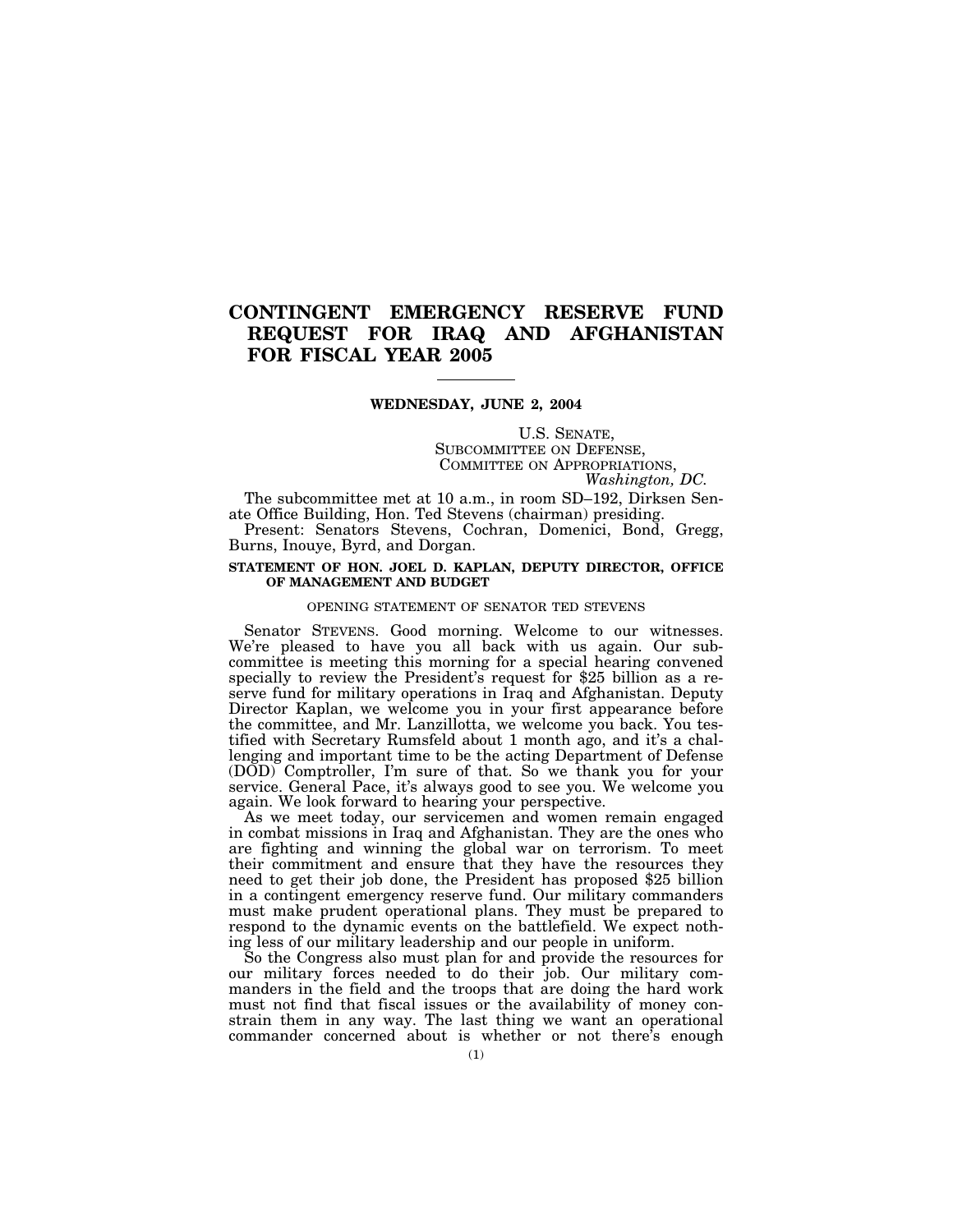money to do the job. I applaud the President's decision to ask for these resources now and the President requested resources for the Iraqi Freedom Fund (IFF), a flexible transfer account that Congress created in 2003 with the Iraqi supplemental.

As requested, this version of the IFF is different in two important ways. First, funds are explicit only to support operations in Iraq or Afghanistan. Previous IFF language was somewhat broader and allowed the use of the funds for the global war on terrorism. Second, funds would become available after two actions by the President. The President must first transmit an official budget request and designate the amount as an emergency and as essential to support the activities or agencies in Iraq or Afghanistan. The request includes the requirement for a 5-day advanced congressional notification before making any transfer from the fund, the same requirement that Congress included in the original Iraq Freedom Fund.

I want to remind the committee that this hearing is about the President's request for the \$25 billion reserve fund. It's really not an appropriate place to have a policy debate on Iraq or a hearing on the allegations of Iraq prisoner abuse. It's our hope that this hearing will stay on track and focused on the appropriations matters before us. We expect other members to—ranking member, former chairman, is with us now. I do expect a full committee to attend this hearing.

We will make your statements, gentlemen, a part of the committee record in full, and we'll ask you to present them to us as briefly as you may. I would like to turn now to the co-chairman of the subcommittee for his remarks.

#### STATEMENT OF SENATOR DANIEL K. INOUYE

Senator INOUYE. I thank you very much. I'm pleased to join our chairman in welcoming all of you to discuss the administration's request for fiscal year 2005 emergency funding for the wars in Iraq and Afghanistan. We did not anticipate a supplemental request to come before Congress this year. When the Congress passed the \$87 billion supplemental last October, we were told by the administration that those funds would cover the costs of war for the next 18 months.

However, due to unforeseen circumstances in theater that called for more forces than planned, resulted in more damage and loss of equipment than predicted and longer duration than anticipated, the services' accounts are running short. I think we should make it very clear that this committee and this Congress support our forces deployed overseas and we'll make certain that we provide adequate funds to provide for their safe return.

Nevertheless, Mr. Chairman, I have several concerns and questions about the request before us this morning. It is my understanding that when the administration fashioned this request that the services were not consulted. Without their input, how did the administration arrive at this \$25 billion figure and determine what accounts to apply it to? The request includes \$5 billion to reimburse other appropriations and classified programs. There's no information regarding how that \$5 billion would be spent and I hope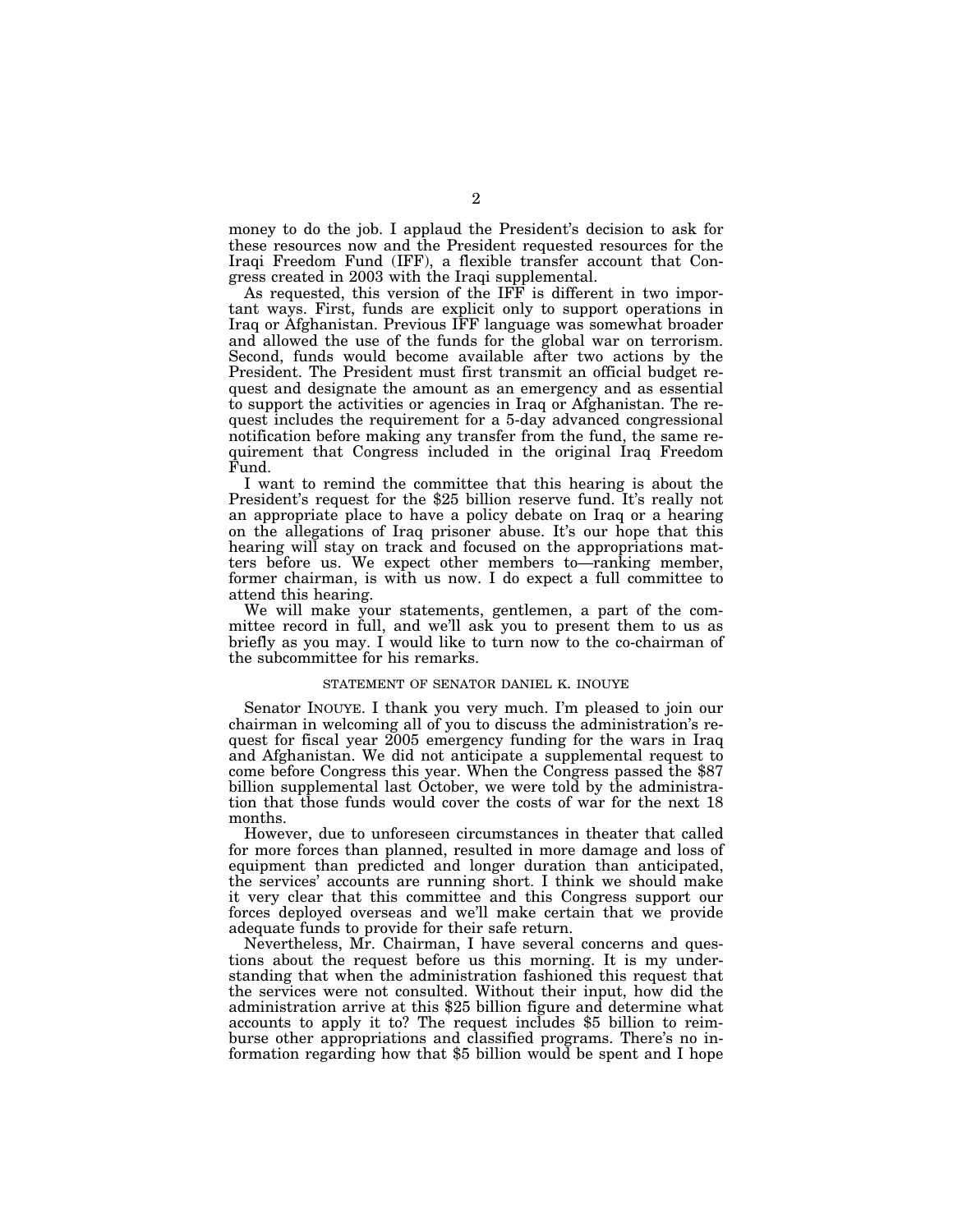that you will address how the Department plans to use the unclassified portion of these funds.

We have learned in recent weeks that the Army has procurement shortfalls for activities such as resetting the force and modularity. In addition, both the Army and Marine Corps have shortfalls for replacing lost and damaged equipment and for critical items such as aircraft survivability equipment, ammunition, vehicle armor, and rapid fuel equipment.

I understand there's no funding in the supplemental request earmarked for these items. I'm interested in hearing from you on how the Department intends to address these concerns.

Furthermore, with rising costs associated with increase in troop strength on ground, what is the status of the remaining fiscal year 2004 funds? We've been told that this is part one of a two-part supplemental request for fiscal year 2005. We anticipate receiving another request for funding the wars when the administration sends over next year's budget request.

I hope you will discuss this morning how the administration determined what is funded in this supplemental versus the one we expect to receive next year. I raise these points, Mr. Chairman, because the Congress has been provided very limited information on how these funds will be used, and because I noted in a recent Wall Street Journal article that an unidentified senior administration official said that Congress is not provided detailed information if they don't ask the right questions.

Finally, I remain concerned about recruiting and retention. I think all of us do. The Active Forces are stretched thin. We are relying heavily on our Guard and Reserve forces to serve extended tours overseas. The forces are performing magnificently, but how long can we sustain this pace of operations? How can we expect the operational tempo to slow down?

So, Mr. Chairman, these are some of the questions that have been of concern to me, and I hope that you'll be able to respond to these issues. I thank you, Mr. Chairman.

Senator STEVENS. Thank you. It will be my intention to ask that members accept a 5-minute limitation. You and I have used about 3 minutes apiece. I'll just ask one question and then yield to Senator Inouye and then we'll follow the early-bird rule and first early bird was Senator Byrd, so we will try to move along so everyone that comes in will have a chance to ask—make some comments or ask questions.

#### TIMING OF FISCAL YEAR 2005 SUPPLEMENTAL

My question really pertains to the change. I was the one that went to the Office of Management and Budget (OMB) and asked that we not have a supplemental presented to us this summer because of the shortness of this session due to the long recess for the two conventions. And we were told that OMB and DOD agreed and they would not seek a 2005 supplemental this year, a supplemental until next year, until after the first of the year of 2005. That has obviously changed and the President requested \$25 billion. We expect this to be used as indicated for—only for Afghanistan and Iraq plus the \$5 billion that Senator Inouye mentioned. And we've had another change, and that has been the decision to not reduce the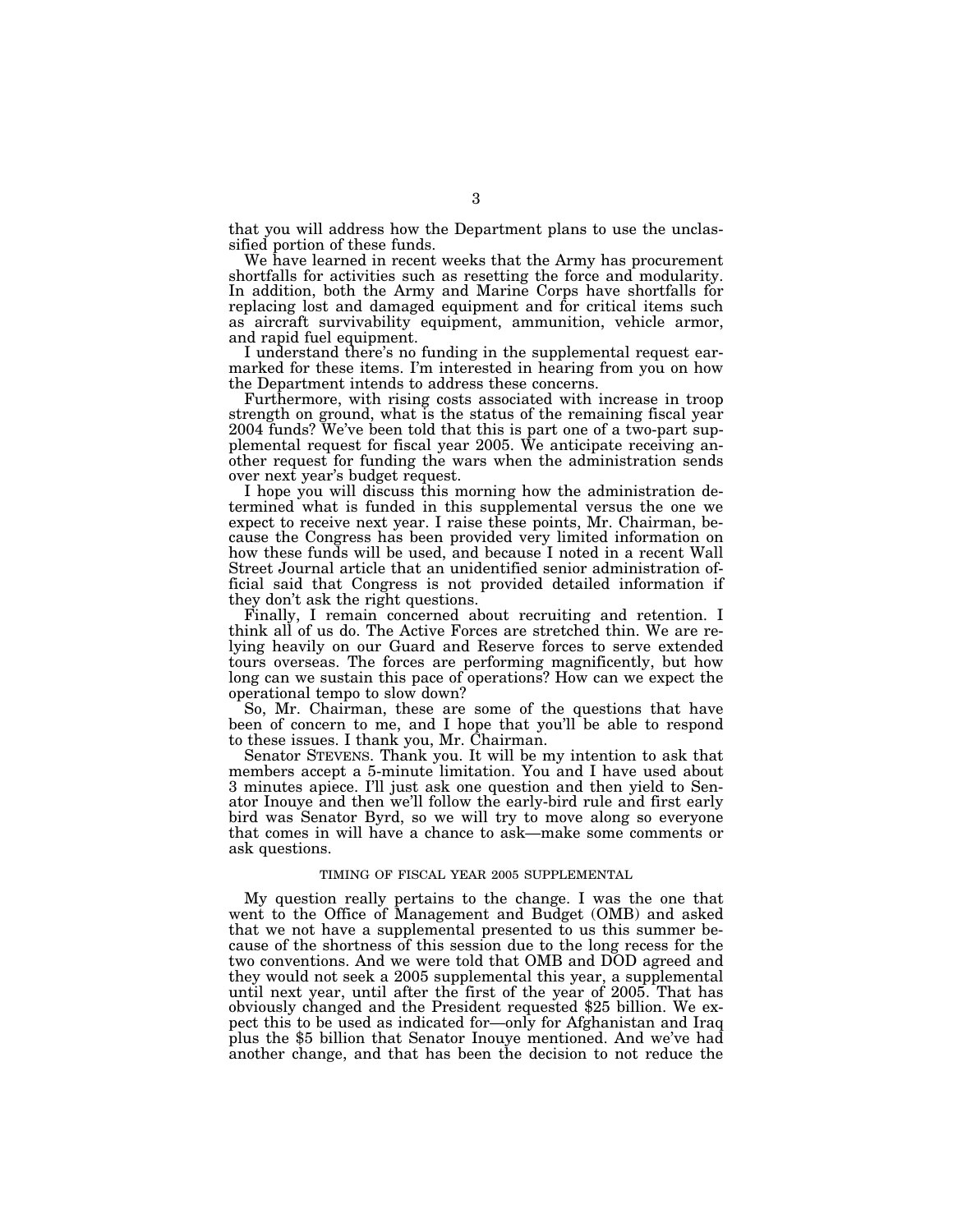forces in Iraq, but to maintain the level of 135,000 through calendar year 2005.

Now, my question really goes to Director Kaplan and Mr. Lanzillotta. We understand that it's difficult to present a supplemental for what might occur over the next 18 months, and this reserve fund really seems to be directed to the first 4 months of the next fiscal year. Is there a plan to add to this supplemental after the beginning of the year? Could you tell us, one of you, what timeframe does this reserve fund really purport to cover?

Mr. KAPLAN. Yes, Mr. Chairman. As you know, due to many conversations you've had with the administration, it was not the administration's plan to come forward with a fiscal year 2005 supplemental until calendar year 2005 when we will have more precise and reliable estimates of what the needs on the ground in Iraq and Afghanistan will be.

You mentioned some of the challenges in terms of operational requirements that have developed in the last couple of months. The President has been very clear with us at OMB and throughout the administration in his commitment to provide the commanders on the ground the resources they need and the confidence that the resources will be there when they need them.

With that in mind, Secretary Rumsfeld came to the President several weeks ago and reported that because of changing conditions in Iraq and Afghanistan, we needed to request from the Congress basically an insurance policy. It had been our intention to cash flow until we could submit a full and reliable supplemental request in calendar year 2005. Given uncertainties, the developments in Iraq, the political situation, the security situation, we thought it was advisable to get an insurance policy in place to help the services get to the fiscal year 2005 supplemental. It remains our intention, Mr. Chairman, to come before the Congress in early calendar year 2005 and ask for that full supplemental to carry us through the rest of fiscal year 2005.

Senator STEVENS. I apologize to the committee and to our witnesses. I failed to let you make your statements in my eagerness to answer my question. Would you care to make your statement, Mr. Kaplan?

#### OPENING STATEMENT OF JOEL D. KAPLAN

Mr. KAPLAN. As you wish, Mr. Chairman. I'll be very brief. Thank you, Mr. Chairman, and members of the committee for inviting me to appear to discuss the President's request for the \$25 billion contingent emergency reserve fund. The administration as always, Mr. Chairman, appreciates your support and this committee's unwavering support for our men and women engaged in the war on terror, and we look forward to working with you on this important request.

I do have a full text I'll submit for the record, but I'll just be very brief in highlighting the key factors, and we just talked about a couple of them, that shaped our thinking in putting together this request. First, we were guided by the President's clear and consistent direction, make sure the commanders and troops in the field have the resources they need to accomplish the mission.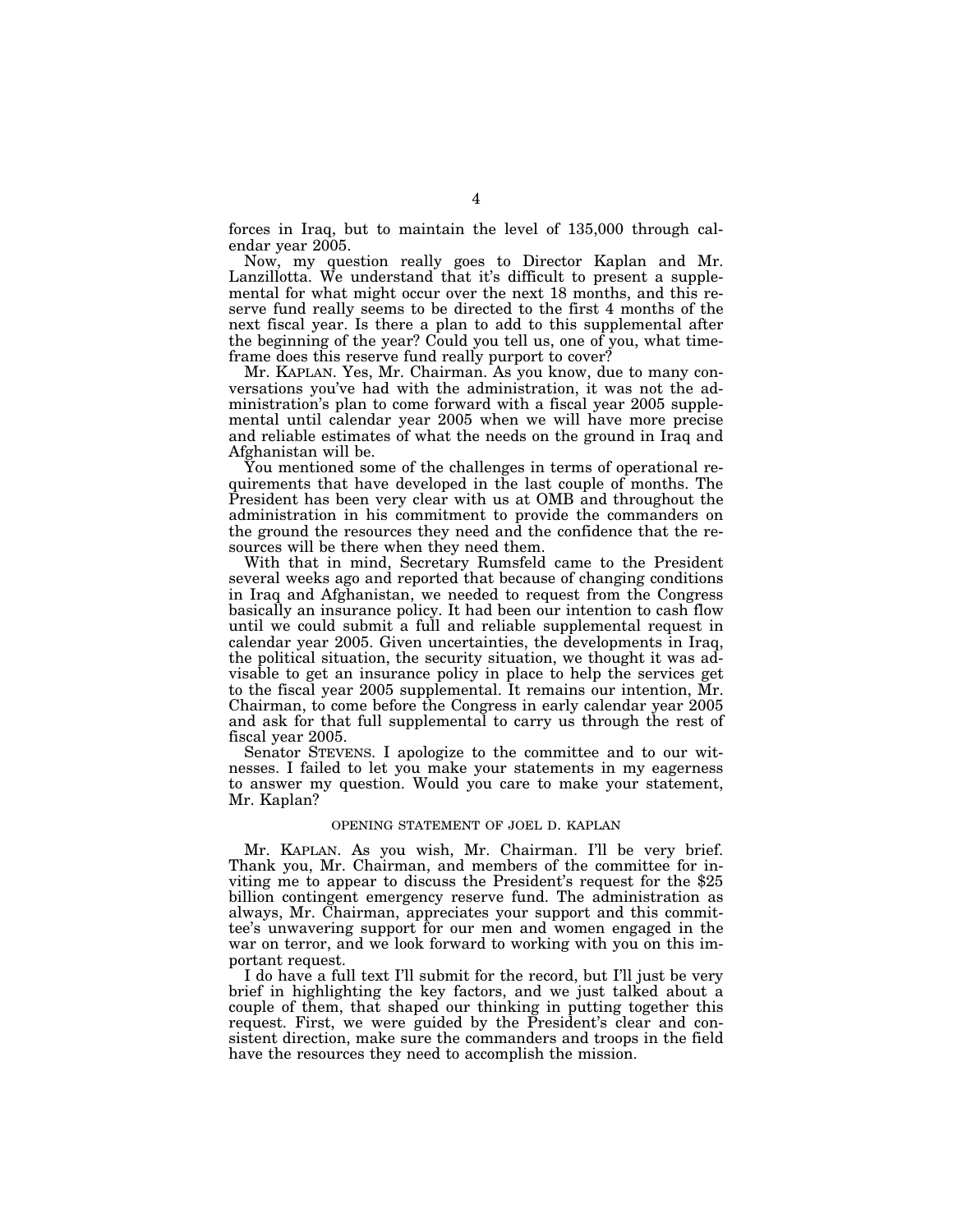Second, the request would appropriate the reserve into service accounts within the Iraq Freedom Fund, which was established by the Congress, as you mentioned, Mr. Chairman, in the fiscal year 2003 supplemental. We wanted to work with an existing structure for which the Congress has shown support in the past.

Third, the funding is requested as a contingent emergency reserve with the funds activated only after the President submits a request designating all or part of the funding as an emergency and essential to operations in Iraq or Afghanistan.

Fourth, again, as you mentioned, Mr. Chairman, the reserve is intended for operations in Iraq and Afghanistan only.

Fifth, we're seeking this reserve in addition to funds requested for DOD's base in the President's 2005 budget. The President believes strongly that the transformation agenda and rebuilding of our core defense capabilities must be funded on a predictable and reliable path, and we urge the Congress to fully fund the Department's base request.

#### PREPARED STATEMENT

Finally, as I just mentioned in my answer to your question, Mr. Chairman, I'd like to note that we do continue to plan to come to the Congress with a full supplemental request for fiscal year 2005 early in the calendar year when we can have more precise and reliable estimates of what the operational needs are likely to be during 2005. Thank you, Mr. Chairman. I look forward to answering the rest of the committee's questions.

[The statement follows:]

#### PREPARED STATEMENT OF JOEL D. KAPLAN

Thank you, Mr. Chairman and Members of the Committee, for inviting me to appear before you today to discuss the President's request for a \$25 billion contingent emergency reserve fund for operations in Iraq and Afghanistan. In recent remarks, the President reiterated this Nation's commitment to our Armed Forces engaged in Iraq, Afghanistan, and elsewhere around the world in the War on Terror. The President has never wavered in this commitment. Consequently, his direction to us has been clear and consistent: make sure the commanders have the resources they need to accomplish the mission and protect our men and women in uniform.

It is with those men and women in mind that the President decided to propose this contingent emergency reserve fund, to provide the commanders and the troops in the field the confidence that the resources they need will be there when they need them. This reserve fund, if enacted by Congress, will guarantee we have the ability to respond to rapidly changing conditions in the region, while affording the necessary time and experience after the transition in Iraq and the elections in Afghanistan to ensure that a Supplemental request made of the Congress in early 2005 more accurately and completely reflects real needs.

There are several core principles that guided the Administration's request for this reserve fund. First, it should be made available as a contingent reserve activated only after the President submits a request designating the funds as an emergency and essential to operations in Iraq or Afghanistan. Based on our work with the Department of Defense and the Services, it is clear that they will need to—and can without disruption—pull forward funds planned for the second half of the year to use in the first and second quarter for operational needs if the tempo continues at the current high pace. However, in the current environment, a need to ''cashflow'' from the last two quarters in 2005 has the potential to raise concern about the availability and reliability of resources later in the year. We wanted to provide commanders, as well as the troops serving in the field, with the confidence that nothing will stand in the way of the President's pledge to provide them with the resources they need to accomplish their mission. A reserve fund guarantees they will have what they need when they need it.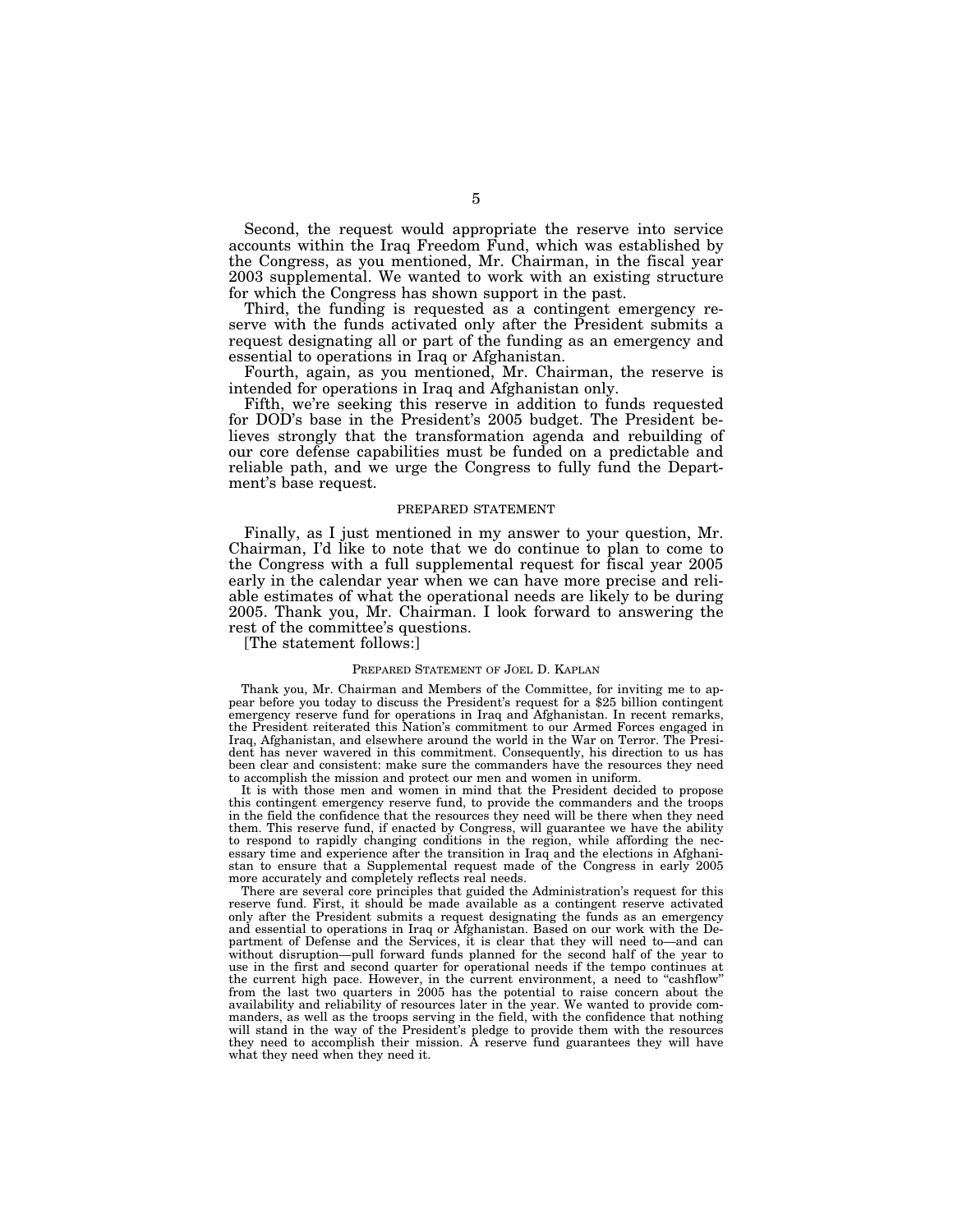Second, we wanted to propose a structure based on authorities and accounts familiar to and supported by the Congress. Therefore, we have requested funds appropriated into the Iraq Freedom Fund, established by the Congress in the fiscal year 2003 Supplemental. We have also requested allocation of funds into specific service accounts, again as enacted by the Congress.

Third, the reserve fund should provide adequate flexibility to allow us to respond to a fluid operational environment and emerging requirements. The Department of Defense and we believe that at the current pace the pressure points in planning and executing are likely to develop in the Operation and Maintenance accounts, and particularly Army and Marine Corps O&M. This understanding is reflected in the allocations in the request we sent to the Congress. However, we also are seeking to assure that these resources are matched with transfer authority to promptly address changing requirements, including emerging procurement requirements related to force protection.

Fourth, the reserve should address requirements in Afghanistan and Iraq only. We believe the base 2005 request provides ample resources to meet requirements unrelated to the critical operational missions in Iraq and Afghanistan.

Fifth, we want to assure that enactment of the contingency emergency reserve does not come at the expense of the President's 2005 base request for the Defense Department of \$401.7 billion. Early in his Administration, the President determined that predictability in funding was critical to fulfilling the Department's transformation agenda. That predictability is even more important now as the services are asked to fully engage in the war against terror abroad, even as they fundamentally transform their organization, infrastructure, force, and doctrine. While some may argue to shift requirements identified in the 2005 base request into the proposed reserve, such a shift risks creating uncertainty and disruption in the Department's planning and execution of key national security policies and missions.

Finally, I'd just like to note that this Administration has tremendous respect for Congress' Constitutional role, and its responsibility, in authorizing and appropriating resources for our Armed Services. It is in deference to this role that we want to make sure that the next supplemental request you consider is accurate and precise as to the military's needs. Some have recommended that we simply extrapolate from today's costs, multiplying those costs over some fixed period as the basis for a request. We have found that such estimates often mean funds are mismatched with accounts and the requirements that actually develop. The combination of a reserve fund that can be activated as needed with a future supplemental built on actual 2005 conditions assures we will spend what is necessary to support our troops and their vital mission.

Thank you again for the privilege of appearing before this Committee with my distinguished colleagues. I will be happy to take your questions.

Senator STEVENS. Yes, Mr. Lanzillotta.

#### **STATEMENT OF LAWRENCE J. LANZILLOTTA, UNDER SECRETARY OF DEFENSE (ACTING COMPTROLLER), DEPARTMENT OF DEFENSE**

Mr. LANZILLOTTA. Thank you, Mr. Chairman. I will leave my statement to be submitted into the record. But to just emphasize the point that Director Kaplan made, and to answer a question that Senator Inouye raised, it was this consultation with the services during the mid-year review to understand corporately the financial situation that we were in and the Department that led the Secretary to seek and report to the President on this condition and why we needed certain things for the end of the year.

I just wanted to emphasize it was the consultation with the services at every step of the way that led us to get a full understanding of our 2004 requirements, our plan, and also the need for this reserve fund to get us to the supplemental in the spring next year.

Senator STEVENS. Thank you.

[The statement follows:]

#### PREPARED STATEMENT OF LARRY J. LANZILLOTTA

Mr. Chairman and Members of the Committee, I am happy to be here today to testify in support of President Bush's request for a \$25 billion reserve fund.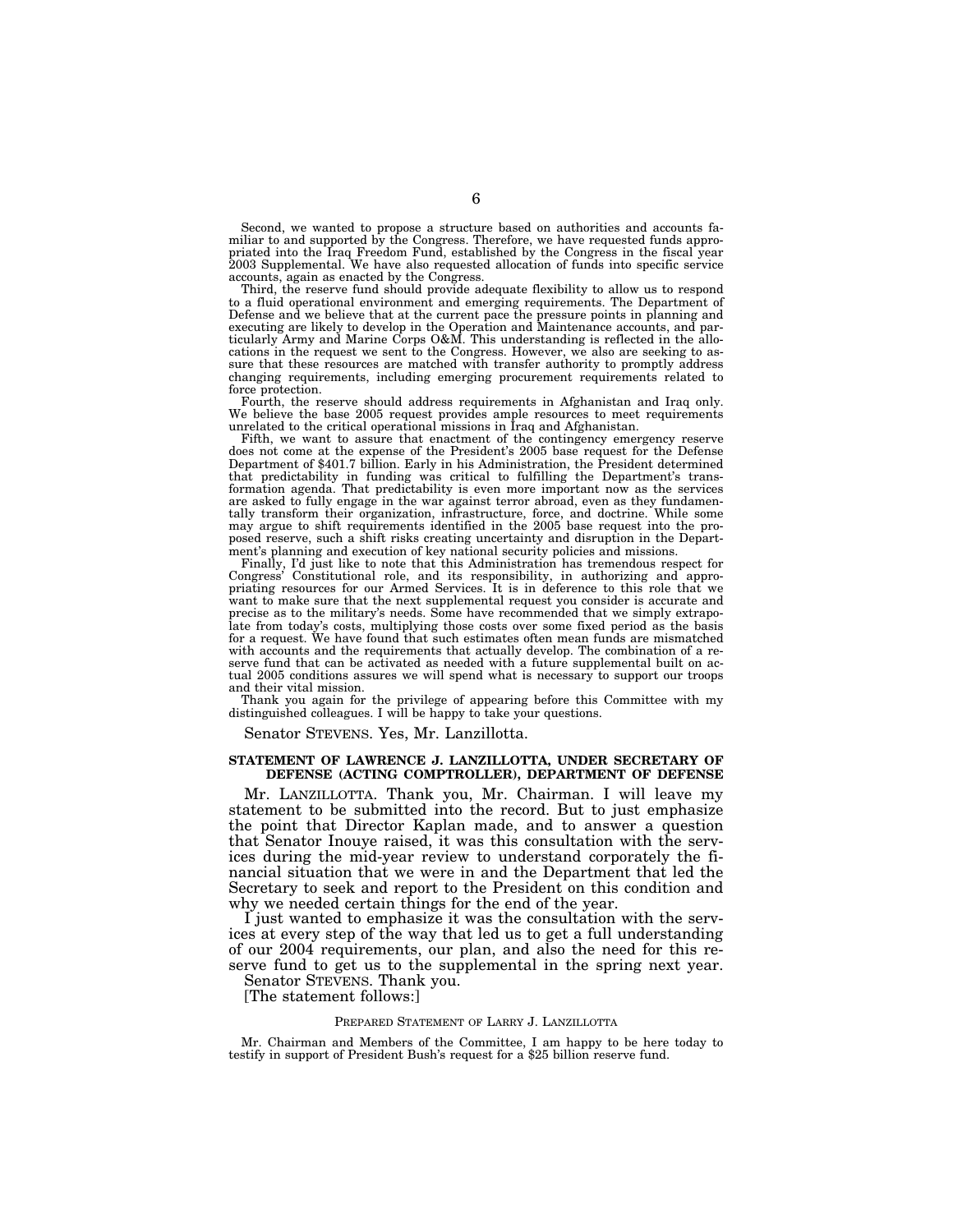#### THE PRESIDENT'S \$25 BILLION RESERVE FUND

The reserve fund we are requesting will provide an insurance plan so the Department of Defense (DOD) has adequate resources for both its core defense activities and its operations in Iraq and Afghanistan. It is critical to avoid any disruption in funding for our military forces.

The Department's plan had been to cash flow fiscal year 2005 operations in Iraq and Afghanistan until a Supplemental budget request could be prepared by early 2005. Now, however, our higher projected troop levels increase the risk that certain accounts—especially Operation and Maintenance, Army—would have difficulty cash flowing operations beyond the February-March timeframe in 2005. This reserve fund will eliminate that risk and provide a margin of safety.

The reserve fund would be used primarily for operation and maintenance (O&M) requirements, but a portion is expected to be used for force protection needs. Requirements are likely to include:

—Fuel for helicopters, tanks, and other vehicles.

—Transportation costs for movement of personnel and equipment in and out of the theater of operations.

—Equipment maintenance (such as lubricants, repair parts) and logistics supplies. —Force protection needs such as individual body armor and up-armored HMMWVs and for possible support for Army modularity.

The Administration still anticipates submitting a supplemental appropriation request to Congress in early 2005 to fund incremental costs for contingency operations. It continues to be impossible to know what our total supplemental funding needs will be for fiscal year 2005—particularly after the election in Afghanistan and after sovereignty is transferred in Iraq. Depending on the circumstances, we could face the need for either more or fewer troops—and more or less intensive operations.

#### FUNDING FLEXIBILITY

I want to make a special plea for giving the Department of Defense the needed flexibility that this reserve fund would provide. The request was structured to reflect the reality that certain O&M accounts will have the greatest difficulty in meeting requirements without this reserve, until a full supplemental request can be provided.

I especially urge you to avoid designating a portion of this fund for specific investment programs, because that would undermine the central purpose of the fund. It would make it much more likely that the Department could not finance its incremental war-related requirements—especially O&M requirements—all the way until fiscal year 2005 supplemental appropriations are approved. As the President requested, funding should be in accounts likely to be under the greatest strain during the first half of fiscal year 2005.

Besides supporting the flexibility requested for the \$25 billion reserve fund in fiscal year 2005, the Department of Defense needs the Committee's help in making it through the rest of fiscal year 2004. The Office of Management and Budget and DOD leaders continue to expect that fiscal year 2004 requirements can be financed with the resources available in the fiscal year 2004 DOD budget and fiscal year 2004 Emergency Supplemental Appropriations. However, to accomplish that the Department needs to be able to shift funds to finance and sustain its current operations. We soon will have exhausted our existing transfer authority, and so we will have no authority to move resources to meet all our must-pay fiscal year 2004 bills. I urge you to approve an additional \$2 billion in general transfer authority (GTA) to enable the Department to get through the remainder of fiscal year 2004 with its existing resources.

Finally, looking ahead to fiscal year 2005, I urge you to support the \$4 billion in general transfer authority requested in the President's budget. The Department's need for higher GTA, especially during this time of war, has been evident in this current fiscal year.

#### CLOSING

In closing, I want to thank this committee for your continuing strong support to U.S. security and to our military people. We look forward to continuing to work closely with you on behalf of America's armed forces and their vital missions around the globe. Thank you.

Senator STEVENS. General, do you have an opening statement?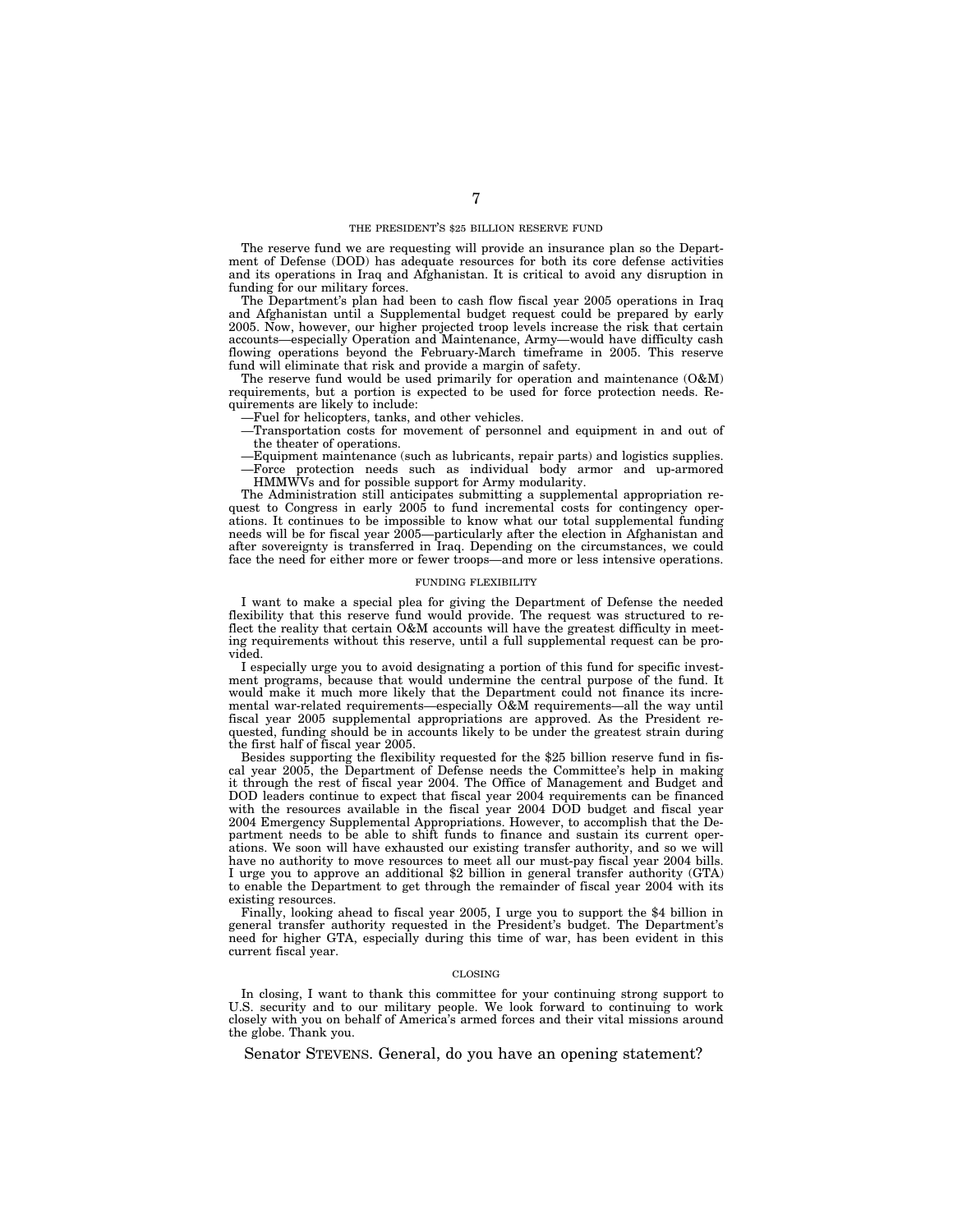#### **STATEMENT OF GENERAL PETER PACE, UNITED STATES MARINE CORPS, VICE CHAIRMAN, JOINT CHIEFS OF STAFF, DEPART-MENT OF DEFENSE**

General PACE. Sir, I'll keep my remarks very brief, but I'd be remiss if I didn't say a few thank you, first to this committee and through you all to the entire Congress. We do have the world's best military and we have it because of the sustained bipartisan support of this Congress and we thank you for that.

Second to the magnificent young men and women who are serving right now overseas and defending our freedoms. They and their families deserve our respect and our appreciation and they certainly have it from everyone in this room. And to the guardsmen and reservists who have put their lives on hold to be able to serve their country and to their employers. The guardsmen and reserves are truly performing magnificently well, and they performed so well that it's obvious that the employers who have let them go have gaps in their workforce and we appreciate their support.

Last, if I may have the temerity to do so, sir, we just completed a wonderful Memorial Day weekend where we, among other things, witnessed the unveiling of the World War II memorial, to you, Senator Inouye, your medal of honor, to you, Mr. Chairman, your distinguished flying cross. To everyone on this committee and in this room who served, thank you very much.

Senator STEVENS. Thank you very much, General. Senator Inouye, you have 2 minutes left.

Senator INOUYE. General Pace, when Senator Stevens and I were in World War II, we knew that we would be there on the front until combat ceased. But today you're trying your best to limit our force deployments to 6 months or 1 year. But now we find that we've gone to the limit, all the available forces are being used, reservists are being used, National Guard units all being used. In fact, we are pulling out forces from Korea.

In light of the current situation in Iraq, do you think that this is a good strategy?

#### GUARD AND RESERVE

General PACE. Sir, we've gone back and reviewed the time in combat where a soldier or marine is effective, and all of the studies from World War II and Korea and Vietnam indicate that at about the 1-year mark a person's, an individual's personal capacity to endure combat drops off significantly. So I believe that we have the correct strategy as far as the time that we ask an individual to spend continuously in combat.

Second, with regard to the use of the Guard and Reserve, clearly because we have now been using the Guard and the Reserve for more than 2 years in certain military occupational specialities, we need to rebalance the force.

And General Schoomaker and the Army have identified about 100,000 billets that are either in the Guard and Reserve right now or in the Active Force that should be flip-flopped with each other so that we have more of the requisite skills in the Active Force so we do not have to rely quite as heavily in the future on the Reserve and the Guard, sir.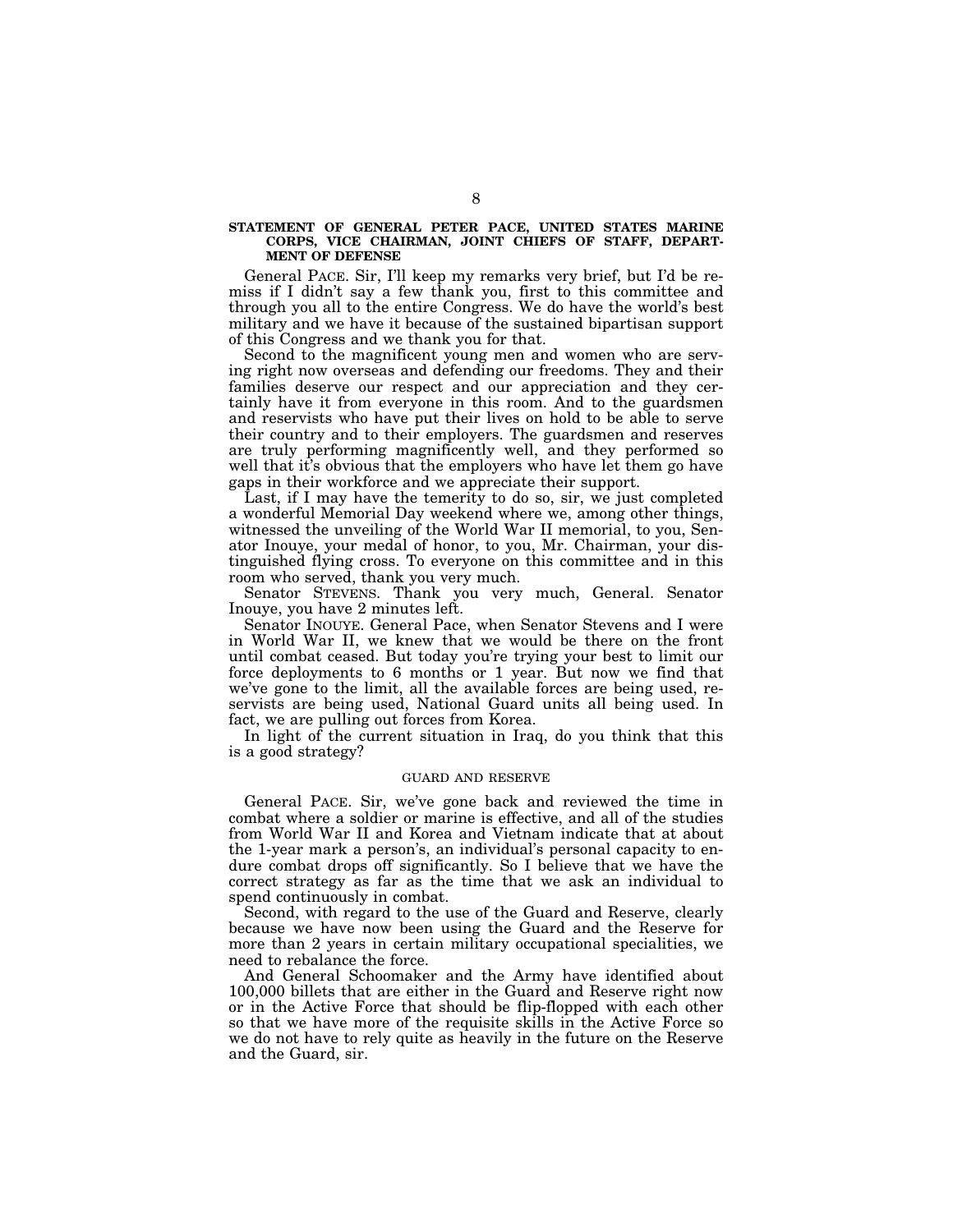Senator INOUYE. Speaking of General Schoomaker, the General requested additional 30,000 troops, but in this funding we have nothing there for 30,000, I think about 1,200. What do we expect from you? What can we expect from you?

General PACE. Sir, General Schoomaker has requested from the Secretary and has received from the Secretary temporary authority to go over the standing end strength of the Army by about 30,000 soldiers. That will allow him to take his 10 divisions, which are currently configured in 33 brigades, and swap out, as I've mentioned, some of the skills, retrain, reorganize, and have 43 to 48 brigades at the end of this reorganization process.

Right now, the proposal to fund that is as part of the transformation, as part of the resetting of the force, as part of the supplemental request, yet to be submitted for next year to be funded, sir.

Senator INOUYE. So it's not in this \$25 billion?

General PACE. It is not in this \$25 billion, no, sir.

Senator INOUYE. My time is up.

Senator STEVENS. Thank you. Senator Byrd, you're recognized for 5 minutes.

#### JUSTIFICATION MATERIALS FOR REQUEST

Senator BYRD. Thank you, Mr. Chairman. We've done a great job in sending a man to the Moon and returning him to Earth safely, but it's amazing that we haven't yet been able to prepare an adequate and good system, public address system.

Senator Stevens, since I'm limited to 5 minutes, I'll save it, but a little at this point. The amendment that you and Senator Warner are proposing on this \$25 billion request is a vast improvement, and I thank you, a vast improvement over the outrageous power and money grab that the President sought in his original request to Congress. He wants it all, no strings attached. But our chairman and our ranking member and Mr. Warner have proposed to do things differently.

I commend you, Mr. Chairman, for the steps you've taken to impose accountability on the Defense Department and to provide the means for Congress to exercise some oversight of how this money is spent, and we ought to insist on that always. That's not only the right, but it's the duty of the appropriators in their fairness to the request, of course, and also in their fairness to the expectation of the taxpayers.

I think we can do more, however, without infringing on the flexibility that the Defense Department so badly wants. For example, I believe that the transfer authority should be limited to \$2.5 billion, which amounts to 10 percent of the entire \$25 billion. That seems to me to be giving the Defense Department an adequate bit of flexibility. It seems to me that giving the Defense Department a 10 percent margin of error in calculating where it will need these funds provides more than adequate flexibility.

I also believe, Mr. Chairman, that the chairman and ranking members of the House and Senate Appropriations Committees should be included in the consultation and notification process in addition to the congressional defense committees. This request,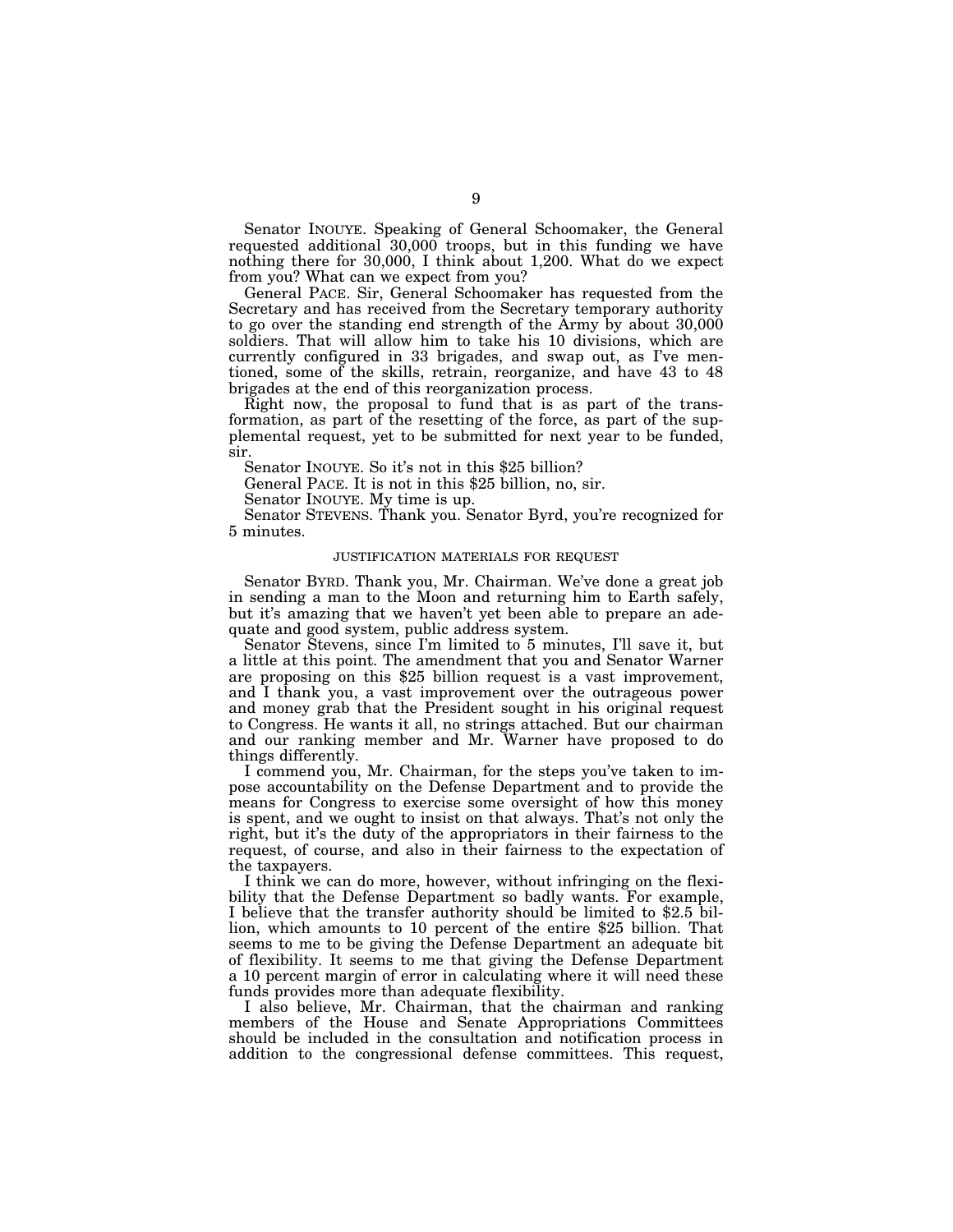after all, amounts to supplemental funding regardless of what the administration chooses to call it.

Furthermore, I believe that this committee needs to see detailed justification material on this request before we sign off on it. For my part, I have seen no coherent explanation of how the administration arrived at the figure of \$25 billion, and I believe we need to have that explanation before we okay the request. Mr. Chairman, I thank you again for what you have already done in seeking adequate accountability.

I have a question now for Director Kaplan. Director, does the administration intend to submit a detailed justification for this \$25 billion request?

Mr. KAPLAN. Yes, Senator, we will submit a justification for the request. Should the Congress appropriate the contingent emergency reserve fund, as the President, in consultation with the Secretary of Defense, designates needs as an emergency and essential to operations, we fully intend and expect to consult with the Congress in advance of submitting that request.

Senator BYRD. Let me ask the question again so I can be sure I understand what you're saying. Do you intend to submit a detailed justification insofar as you possibly can for this \$25 billion request?

Mr. KAPLAN. Yes, Senator, insofar as we possibly can, keeping in mind the evolving situation on the ground and our expectation that it will continue to evolve in ways that we don't necessarily know at this time.

Senator BYRD. All right. I guess my time is up. My time is up, thank you.

Senator STEVENS. Thank you very much. Senator Cochran is next.

Senator COCHRAN. Mr. Chairman, thank you very much for convening this hearing. We appreciate the cooperation of the Defense Department, OMB, and the Deputy Chairman of the Joint Chiefs for being here and helping us understand this request.

It seems to me that the request is, as submitted, is something that is justified if the ongoing costs above what you have available to you is expected to be \$5 billion a month. We do need to respond in a way that provides you the resources you need to be sure that our troops are protected who are in the field. I understand that some of these funds will be used to upgrade the capacity of our vehicles to withstand attacks from these improvised explosive devices. Is that correct, General Pace? Is that one of the reasons for this supplemental being requested at this time?

#### PROTECTION OF TROOPS

General PACE. Senator, some of the funds from the supplemental could be used for that purpose. As you know, Congress this year allowed us to use almost \$1 billion, over \$750 million specifically for force protection of our troops to include body armor, up-armored Humvees and the like. So as we spent the fiscal year 2004 money, we were able to come to you, explain to you what we wanted to use it for, and you allowed us to do that.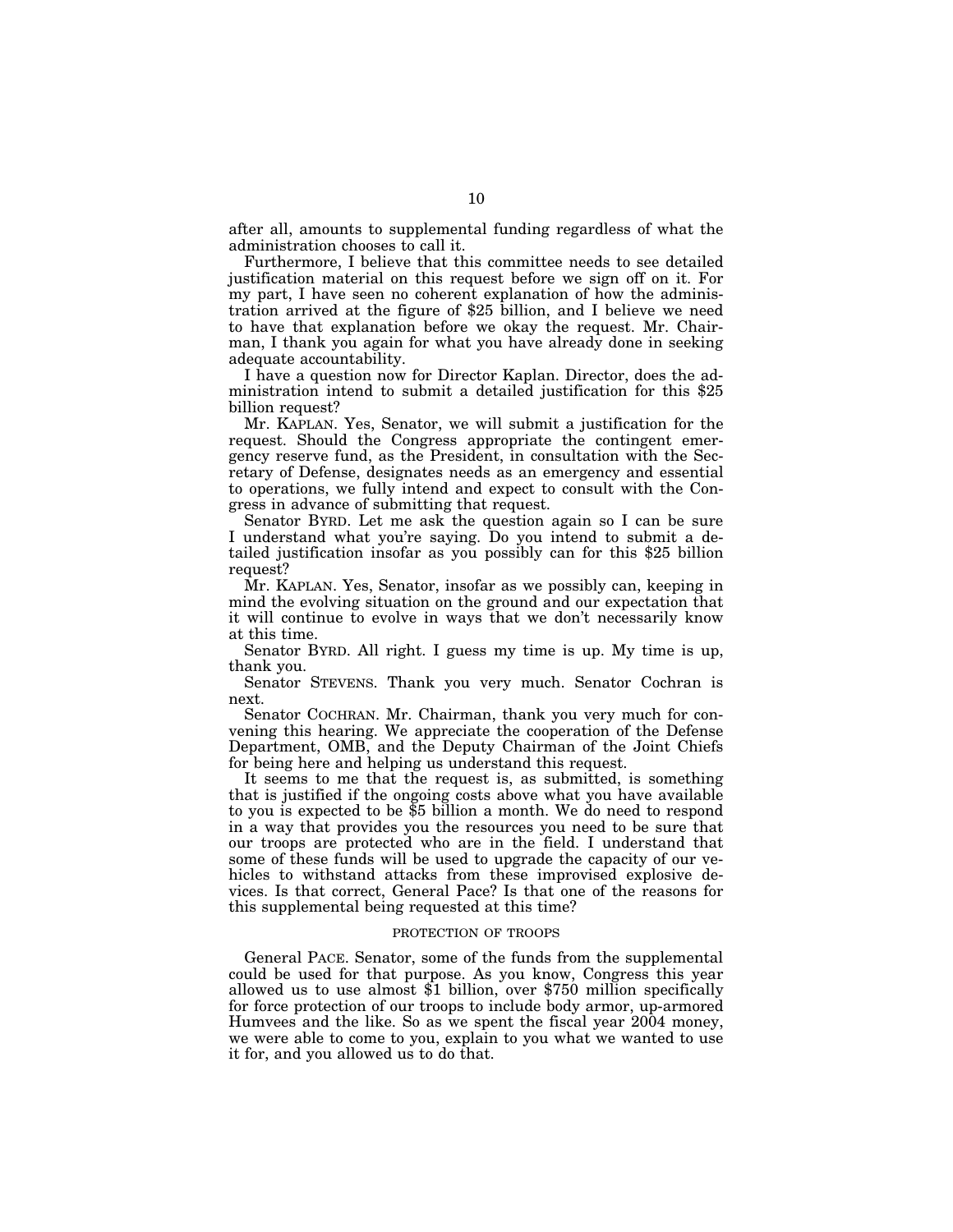The \$25 billion that is the emergency fund could be used for those purposes or for others, depending upon what we face once we get to October 1, sir.

Senator COCHRAN. Well, I just want to make sure that the record is clear that the request is being submitted for additional funding that can be used to enhance force protection of our troops who are in the field. We've all come to realize through news reports and the briefings that we've received here on Capitol Hill that this is a very real threat, and that more and more of these rocket-propelled grenades and other devices like that that are designed to kill our troops who are operating vehicles and trying to protect the Iraqi people as they establish their capacity for self-government and for ruling their own country through a democratic process. To me it's a very timely request and I'm hopeful that our committee will act quickly and with unanimity in approving and supporting the administration's request.

General PACE. Sir, it can be and it will be.

Senator COCHRAN. Thank you, Mr. Chairman.

Senator STEVENS. Senator Bond.

Senator BOND. Thank you very much, Mr. Chairman, and welcome, Mr. Kaplan and Mr. Lanzillotta and General Pace. I particularly appreciate and associate myself with the remarks of General Pace and we thank you for those, sir. We look forward to working with the chairman and the ranking member and I certainly agree with Senator Cochran on the need to ensure that our troops have everything they need to fulfill the mission.

I was very interested in some things that came up recently. Apparently in Iraq no news is good news. Two months ago everybody was talking about Fallujah, the brutal murder and desecration of four Americans, every mosque in the city calling for jihad, local police and fire departments ceasing to exist. But thanks to the great work of the marines and the cooperation of the Iraqis, everything's quiet and it's off the news pages now.

Just this past weekend I watched the movie, "Ike: Preparation for D-Day'', and the thought struck me that if we had had 24-hour news coverage of D-Day with all the problems that were encountered there and all of the changes in plans that occurred, all of the things that went wrong, the New York Times and the Columbia Broadcasting System (CBS) would be calling for the firing of General Eisenhower and probably the defeat of the President as a result.

I am concerned we are not getting some reports on the successes that are coming out of Iraq, and I think the American people deserve to know about the so-called rest of the story. And I hope we can do a better job of that. With the new Iraqi interim government we may have an opportunity to get a better picture.

But General Pace, I'd like to ask you a question. There are some people who are saying we have far too few troops in Iraq. Obviously the protection of the troops themselves is key to the accomplishment of their mission and requires a certain level of troop strength. However, I think there are other considerations about the presence, the total presence of United States (U.S.) forces that may be a factor. Could you comment on whether you think we have adequate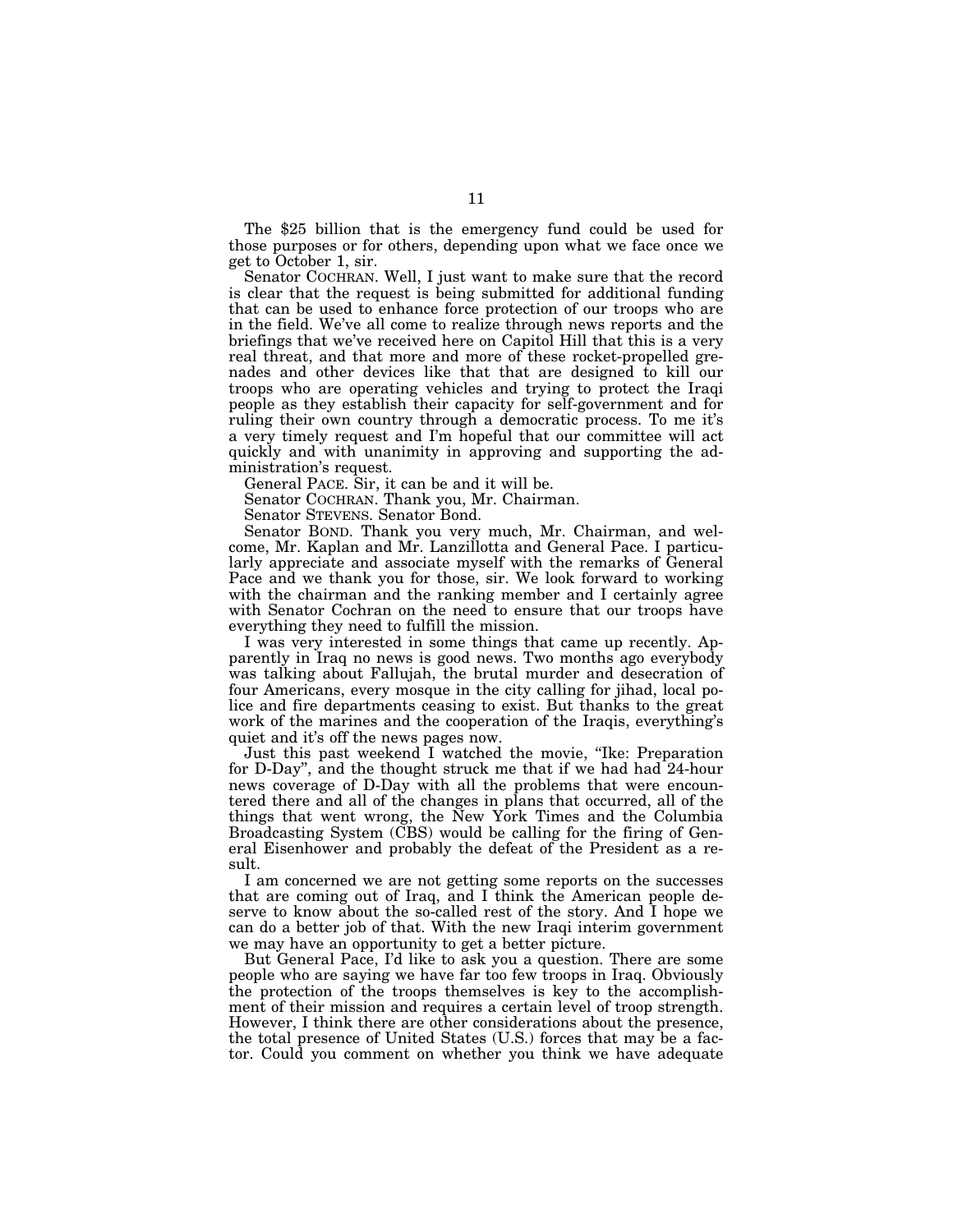troops, and will the additional troops being sought enable us to fulfill our mission within the constraints that exist?

#### COALITION PARTNERS

General PACE. Senator, thank you. We review that constantly, both here in Washington, and more importantly, the commanders in the field. And General Franks and General Abizaid have come in with their troops request. Those of us on the Joint Chiefs have reviewed their request and done our own independent analysis. We thought we would be at about 115,000 troops today. As a result of the increased attacks, because the enemy is concerned about the fact that we are in fact going to return sovereignty on June 30, the increased attacks have resulted in us analyzing that we need more troops on the ground, an extra 20,000 were asked for and have been provided, and that 135,000 now will be the level to stay at for the foreseeable future.

We're also reviewing literally as I speak in the Pentagon right now, and we'll be presenting in the tank this afternoon, a lookout for the next 5, 6, 8 months, how the U.S. forces are deployed, how we are intermixed with our coalition partners and whether or not that's right, and then how we intend to begin looking at the turnover of individual responsibilities to the new Iraqi army, the new Iraqi police force, and the like. So this is a constant process, sir. I am personally comfortable with the size force we have there right now. When you combine 135,000 United States and about 24,000 coalition and another 250,000 Iraqis, granted in various stages, but all coming online, that's a very significant coalition force.

Senator BOND. I hope my colleagues would agree with me that the decisions made by the commanders in the field and the leadership in Washington should be the definitive word on the number of troops.

#### HEAVY TRUCK RECAPITALIZATION

Let me ask either Mr. Lanzillotta or Mr. Kaplan, I recently supported an effort calling for \$200 million to increase the heavy truck recapitalization fund account. We hear reports that trucks in Afghanistan and Iraq are getting years' worth of use in 2 months. Does this supplemental adequately factor in the costs associated with the Army's reset requirements for its transportation fleet?

Mr. LANZILLOTTA. Senator, let me take a stab at that one. This reserve fund is not meant to address all the resetting of the force requirements that we're going to incur. This fund is only to allow us to support the cash flow or reduce or mitigate the problems and the risks associated with cash flowing our operation and maintenance (O&M) accounts, specifically in the Army, through this time period. The resetting of the force or the wear and tear on the equipment is a problem. It's one that the Department is addressing and it's one that the Secretary has charged the Director of Program Analysis and Evaluation (PA&E) to do a study as to what that requirement actually is, because we are finding as we study more and more that this equipment ages differently on wear and tear. The Director of PA&E is going to do that study and we hope to address this issue, and when we do the full supplemental later this year, or I should say earlier next year.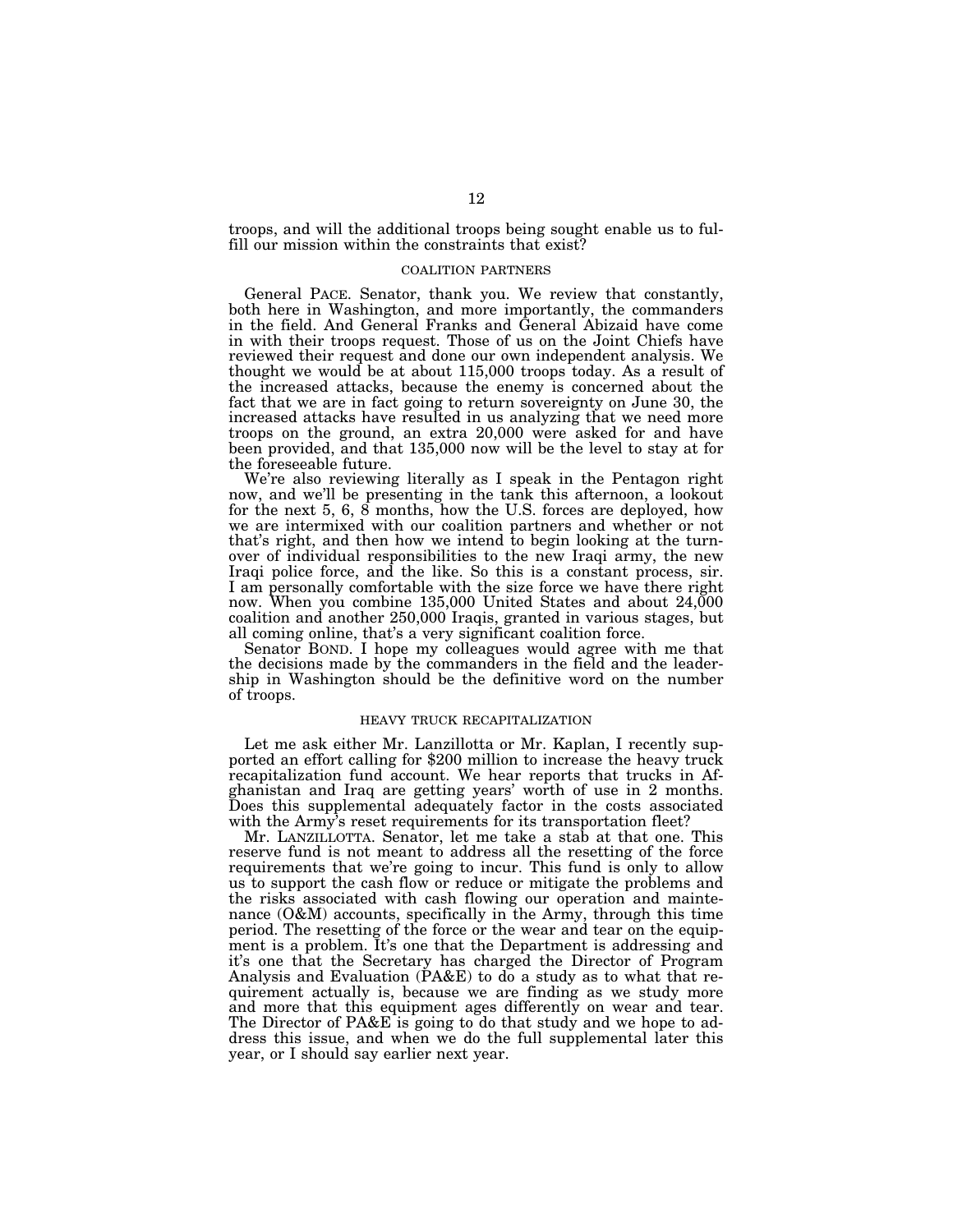Senator BOND. Thank you, Mr. Chairman. Senator STEVENS. Senator Gregg.

#### EMBASSY CONSTRUCTION AND CIVIL OPERATIONS

Senator GREGG. Yes, Mr. Kaplan, in this \$25 billion, is there any money allocated toward the construction of the new Embassy, which is estimated to be \$1 billion, and the maintenance of the civil operations, which the authority is going to hand off to the State Department post-June 30?

Mr. KAPLAN. Senator, as to the first part of your question, there is no money in this contingent emergency reserve fund for construction of a new Embassy. It is the view of the State Department that we're not quite there yet on construction of a new Embassy. As you mentioned, Senator, the State Department will be taking responsibility for the mission in Iraq post-June 30, and there will be funding requirements for the State Department at that time. For the remainder of 2004, we have identified available funding in the administrative accounts for the reconstruction fund in monies that the State Department received for an Embassy in the previous supplemental that the Congress appropriated.<br>When we get to fiscal year 2005, the State Department has esti-

mated the cost of running the Embassy operations will be about \$1 billion exclusive of any construction, which again there are no plans for at this time. Of that \$1 billion, only about \$170 million of that have to do with traditional Embassy personnel-type operations. The State Department, as I said, has some money in 2005 for that. Our expectation is that the State Department would cash flow from their accounts until the supplemental in 2005 to make up the difference of that \$170 million. The rest of that \$1 billion is for security and logistics, which are currently being covered by the Department of Defense, and our expectation is that the Department of Defense will continue these activities until the fiscal year 2005 supplemental is available to carry those costs.

So we do think that the State Department will be covered until we can get to that fiscal year 2005 supplemental. We have discussed this at some length with both the Department of Defense and the State Department and there's an agreement that everybody's comfortable will provide the State Department the resources they need.

Senator GREGG. Well, that comes as news to me and I'm chairman of the committee that has responsibility for funding the State Department, so I suggest you get that information up in writing to us, because we're not going to fund an area that you people think you've got the money for in that—in the framework you just laid it out, and we certainly don't want to be pointed to as underfunding the State Department-

Senator BYRD. Mr. Chairman, would the distinguished Senator speak a little louder?

Senator GREGG. It's just a long way from—I'll move over a little closer to it, Senator.

Senator BYRD. It's better now.

Senator GREGG. So I would like to get that explanation of how you plan to fund the State Department, the building of the Embassy, the maintenance of the Embassy, and the operational re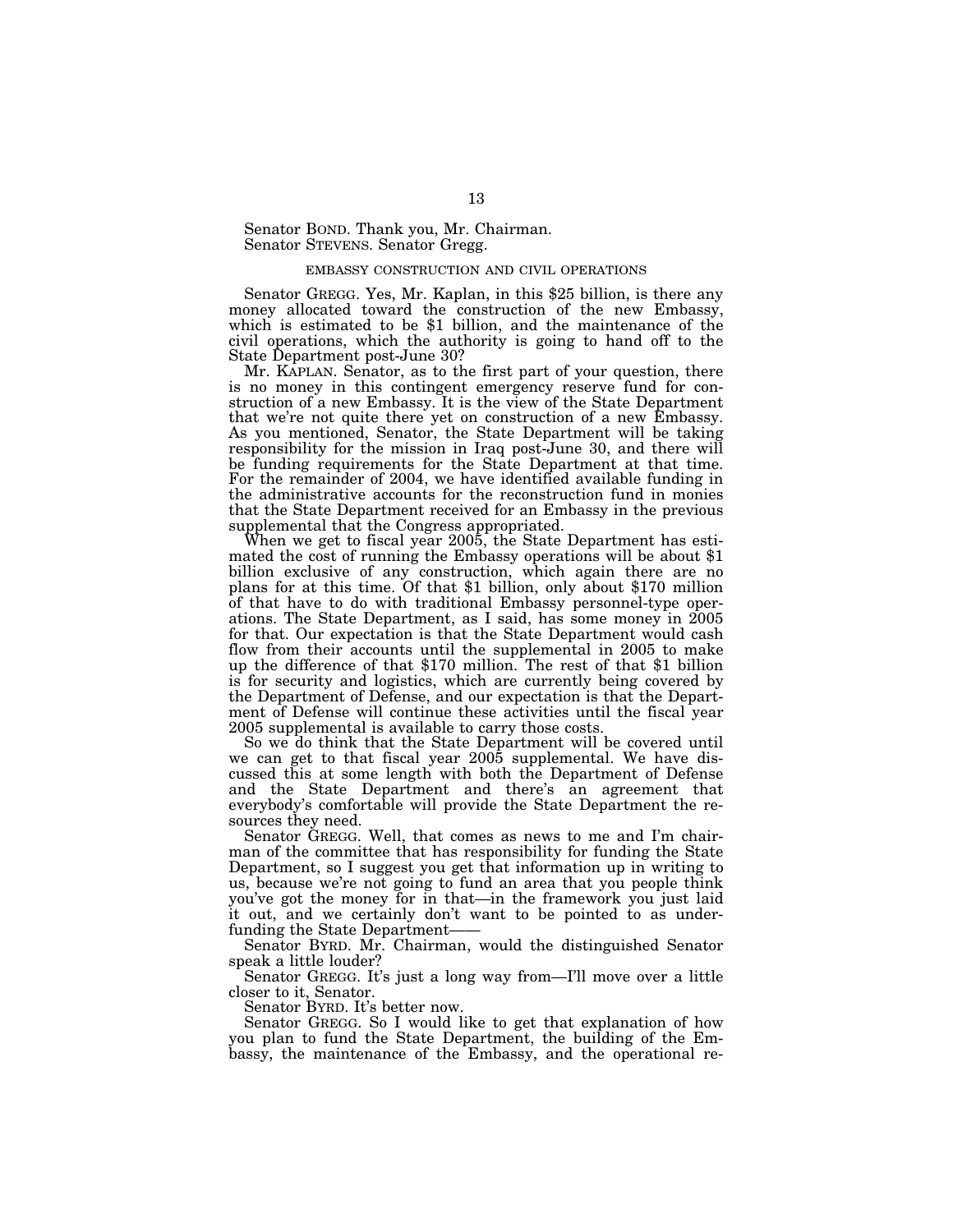quirements that they will have post-June 30, all of which in your explanation, as I understand it, will require no additional funds being put into the State Department accounts in the 2005 budget as it was sent up.

Mr. KAPLAN. That's right, Senator, in the 2005 regular appropriations. We would expect to address your concerns, Senator, in the full fiscal year 2005 supplemental.

Senator GREGG. I just want that in writing.

Mr. KAPLAN. Absolutely, Senator.

Senator GREGG. Thank you.<br>Senator STEVENS. An interesting point. I thought there was still some money left in Mr. Bremer's account from the \$87 billion to initiate the construction of that Embassy.

Mr. KAPLAN. Senator, you're correct. I think I omitted reference to—there is a fourth quarter apportionment in the Coalition Provisional Authority (CPA) account that's about \$180 million that will go toward the 2004 costs. I don't believe it's for construction, Mr. Chairman, but it is for the ongoing operations, and that will defray some of the 2004 costs of maintaining and operating the mission once it opens its doors for business on July 1.

Senator STEVENS. That's not before us now, but Senator Gregg is right, we need to have some explanation of what will be the transitional situation for funding for the non-defense portion of our activities in Iraq post-June 30.

Mr. KAPLAN. We'll provide that for you in writing, Mr. Chairman. [The information follows:]

#### FUNDING FOR U.S. MISSION IN IRAQ

As Deputy Secretary of State Armitage and Under Secretary Grossman have testified before the Senate Foreign Relations Committee and House International Relations Committee, the total cost of the U.S. Mission in Iraq for fiscal year 2004 and fiscal year 2005 is currently estimated to be approximately \$1.5 billion, excluding costs of construction of a new embassy. (Please see "Funding Availability for State Department Fiscal Year 2004/05 Operations in Iraq.'')

For the fourth quarter of fiscal year 2004, the costs to stand up and operate the U.S. Mission and continue necessary functions of the Coalition Provisional Authority (CPA) will be in the range of \$480 million, including funds to support readying temporary facilities, providing additional Information Technology infrastructure, admin-istrative and personnel support costs, establishing regional State Department teams, and funding a temporary Iraq Relief and Reconstruction Management Orga-nization (IRMO). These costs will be covered through existing funds in CPA's fourth quarter operating budget (\$196 million) available to State as the successor to CPA, the one percent transfer of Iraq Relief and Reconstruction Funds (\$184 million) available under law for operating expenses, and from funds directly appropriated to the Department of State in fiscal year 2003 supplemental appropriations (\$97.3 million).

For fiscal year 2005, the estimated operating cost is approximately \$1 billion, which is exclusive of capital facility costs for a new embassy compound and the Program Contracting Office (PCO). The largest cost components of running the U.S.<br>Mission in fiscal year 2005 are logistics and security. Deputy Secretary of State<br>Armitage together with Deputy Secretary of Defense Wolfowitz Senate Foreign Relations Committee on May 18 that their expectation is that DOD will continue to supply Logistics Civilian Augmentation Program (LOGCAP) and security support for the new Mission until Ambassador Negroponte and his team have time to assess the actual needs and provide an estimate that can be included as part of a 2005 supplemental request. The annual cost of this support is currently estimated at about \$800 million. The remaining fiscal year 2005 traditional embassy operating costs will be covered through funds requested by the State Department in the fiscal year 2005 budget and any remaining funds carried over from the fourth quarter of fiscal year 2004. State may have to rely on portions of its base Diplomatic and Consular Programs (D&CP) regular operating account to cash flow any interim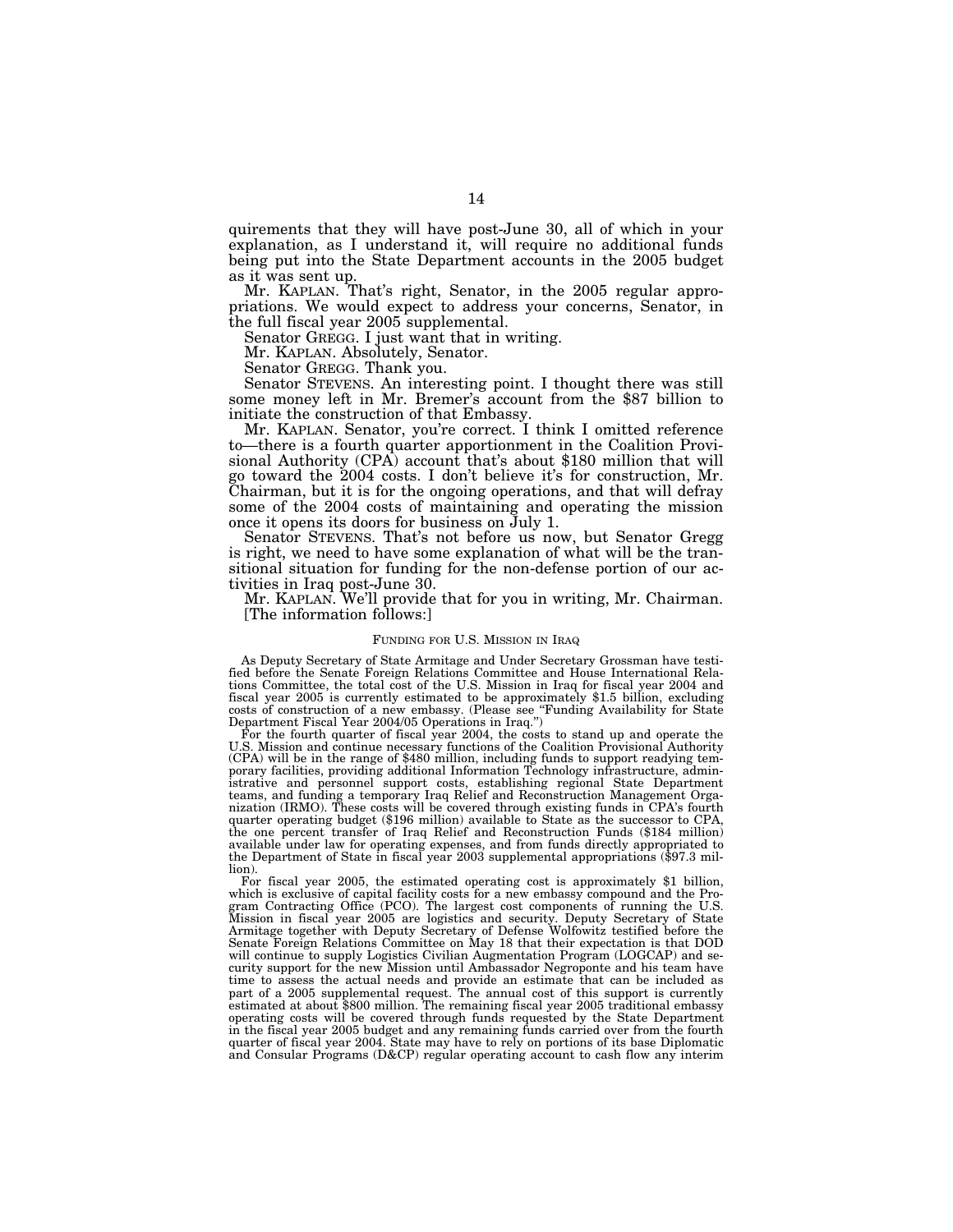requirements until a supplemental is requested in 2005. These estimates continue to be in flux and will be refined as we work through the transition process.

With respect to the new permanent embassy, the State Department has begun the planning process for a new compound in Baghdad and has selected a site for construction. The Department continues to work to develop requirements, such as determining the appropriate number of staff for the facility, so that when we do come forward with a cost estimate, it is based on the right size and build for the Department's long term plans. In the interim, the Department is in the process of renovating three facilities (a chancery building, an embassy annex, and the ambassador's residence) in the Green Zone, using funds appropriated for this purpose in the Iraq Reconstruction supplemental.

#### FUNDING AVAILABILITY FOR STATE DEPARTMENT FISCAL YEAR 2004/05 OPERATIONS IN IRAQ [In millions of dollars]

|                                                                                          | Amount  |
|------------------------------------------------------------------------------------------|---------|
| Identified State Resources/Support for Iraq                                              |         |
| ${\bf Fical Year~2005~State~Budget~Request~}$ ${\bf Fical~Year~2003~War~Supplemental~~}$ | 46.2    |
|                                                                                          | 97.3    |
|                                                                                          | 195.8   |
|                                                                                          | 184.4   |
|                                                                                          | 523.7   |
| Estimate of State Fiscal Year 2004/05 U.S. Mission Costs for Iraq                        |         |
|                                                                                          | 482.5   |
| Fiscal Year 2005:                                                                        |         |
|                                                                                          | 191.4   |
|                                                                                          | 1817.2  |
|                                                                                          | 1.008.6 |
|                                                                                          | 1.491.1 |

<sup>1</sup> DOD will provide security and logistics support.

#### *State Operations*

The fiscal year 2005 State budget includes \$46.2 million in Diplomatic and Consular Programs (D&CP) for operations, security, and personnel funding to support activities in Iraq. This includes: \$29 million to cover 120 staff positions being moved to the Iraq mission; \$10 million for basic Baghdad mission operations; and \$7.2 for security costs.

\$97.3 million from the fiscal year 2003 War Supplemental is available in fiscal year 2004 and 2005 for embassy facilities and set-up costs—including \$35.8 million for initial operating and security costs and \$61.5 million for temporary embassy facilities.

Of CPA's operating expenses, \$195.8 million has been apportioned to the 4th quarter fiscal year 2004 and should be available to the State Department after the June 30th transition, based on current apportionment schedules.

Pursuant to the fiscal year 2004 Supplemental, up to 1 percent of the Iraq Relief and Reconstruction Fund (IRRF) (\$184.4 million) may be transferred to CPA or its successor organization for operating expenses. In addition, the fiscal year 2004 Supplemental language provides that up to 10 percent of IRRF funds that are obligated, managed, or administered by agencies (other than CPA) can be made available to pay for administrative expenses.

#### *DOD support for Security and Logistics*

The largest cost components for the fiscal year 2005 Iraq mission are logistics and security. It is the expectation that DOD will continue to cover logistics and security contracts for its uniformed and civilian personnel and the Iraq mission until the State Department has time to assess the actual needs and provide an estimate that can be included in a 2005 supplemental request.

If necessary, State may rely on portions of its fiscal year 2005 base Diplomatic and Consular Programs (D&CP) regular operating account of \$3.626 billion (excludes D&CP worldwide security funding) to cash flow any interim requirements in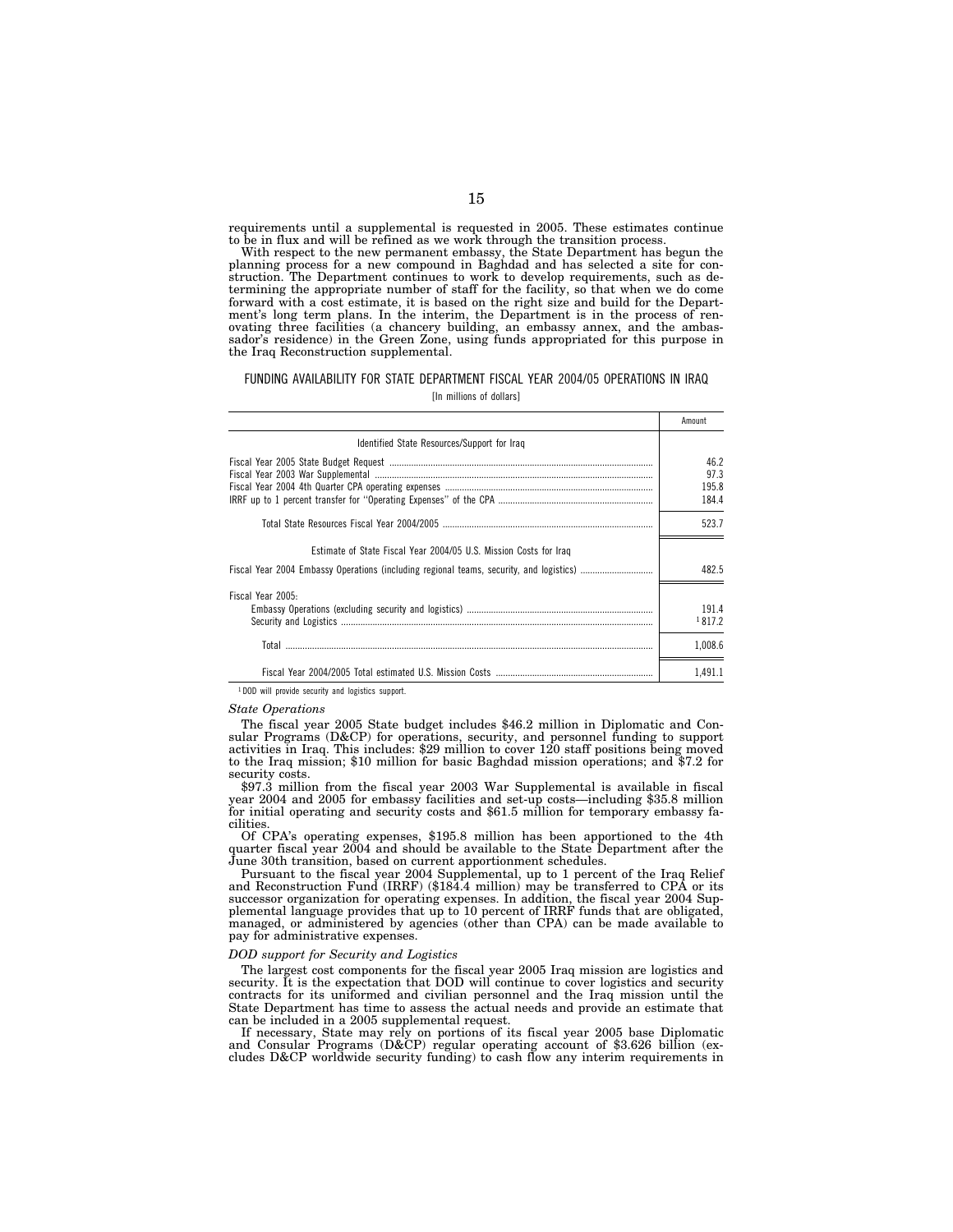fiscal year 2005 until other funding becomes available. Approximately 45 percent of State's D&CP regular operating funds are apportioned to the 3rd and 4th quarters.

Senator GREGG. My point was that they're not expecting any of this \$25 billion to be used for that, so they're looking for some there's unaccounted-for funds which are going to be used to accomplish that, which I'm still trying to figure out where those funds are and how we're going to get them.

Mr. KAPLAN. If  $\overline{\mathrm{I}}$  may, Senator, in the period beginning in fiscal year 2005 on October 1, we expect that the Department of Defense, until the fiscal year 2005 supplemental is enacted, will continue to cover the costs that it's currently incurring with respect to security and to the logistics contract, which the Department of Defense currently owns.

Senator GREGG. I'm not sure the State Department understands it in those terms and I'd want to make sure everybody's on the same page here. That's why I would like to get a written statement from OMB as to what your understanding is and I intend to vet it with the State Department to see if that's their understanding.

And don't forget we've got \$1 billion sitting somewhere to build an Embassy, which I haven't seen the money for yet. It's not in the budget.

Mr. KAPLAN. That's correct, Senator.

Senator STEVENS. That's an additional aspect to this transition, and I hope that you'll ask OMB to cover the full scope of that transition, not just Defense activities, but under possible—under this reserve account, but where we're going to get the money to continue the activities that previously have been done by Mr. Bremer's accounts.

#### RELEASE OF FUNDS FROM \$25 BILLION RESERVE

I would like to ask this question, and that is how would this contingency emergency reserve fund really operate in terms of the drawdown? Do you anticipate making requests for bulk transfers or is this going to be a line-by-line operational account that we are asked to release?

Mr. LANZILLOTTA. Senator, we would plan to handle this much similar to how we do the IFF. Right now it requires a 5-day notification of a move out of the transfer out of the account. We do quarterly reports and then we do spot reporting as requested as to how these transfers occur.

Senator STEVENS. Well, there are two differences from the IFF account under this request. These funds are specifically only for Iraq and Afghanistan. The IFF language allows that money to be used for the global war on terrorism. Second, this request two actions by the President. One is the transmission of the official budget request, and second, a designation that the amount is emergency essential to support the activities in Iraq and Afghanistan.

Now, again though, are we looking for bulk money to be transferred going in from the fund to another activity or are we going to look at this on a line-by-line basis?

Mr. LANZILLOTTA. We would look at this fund, you're correct, Mr. Chairman, as far as the restrictions and the framework that this fund would be used for.

Senator STEVENS. Totally military requirements now?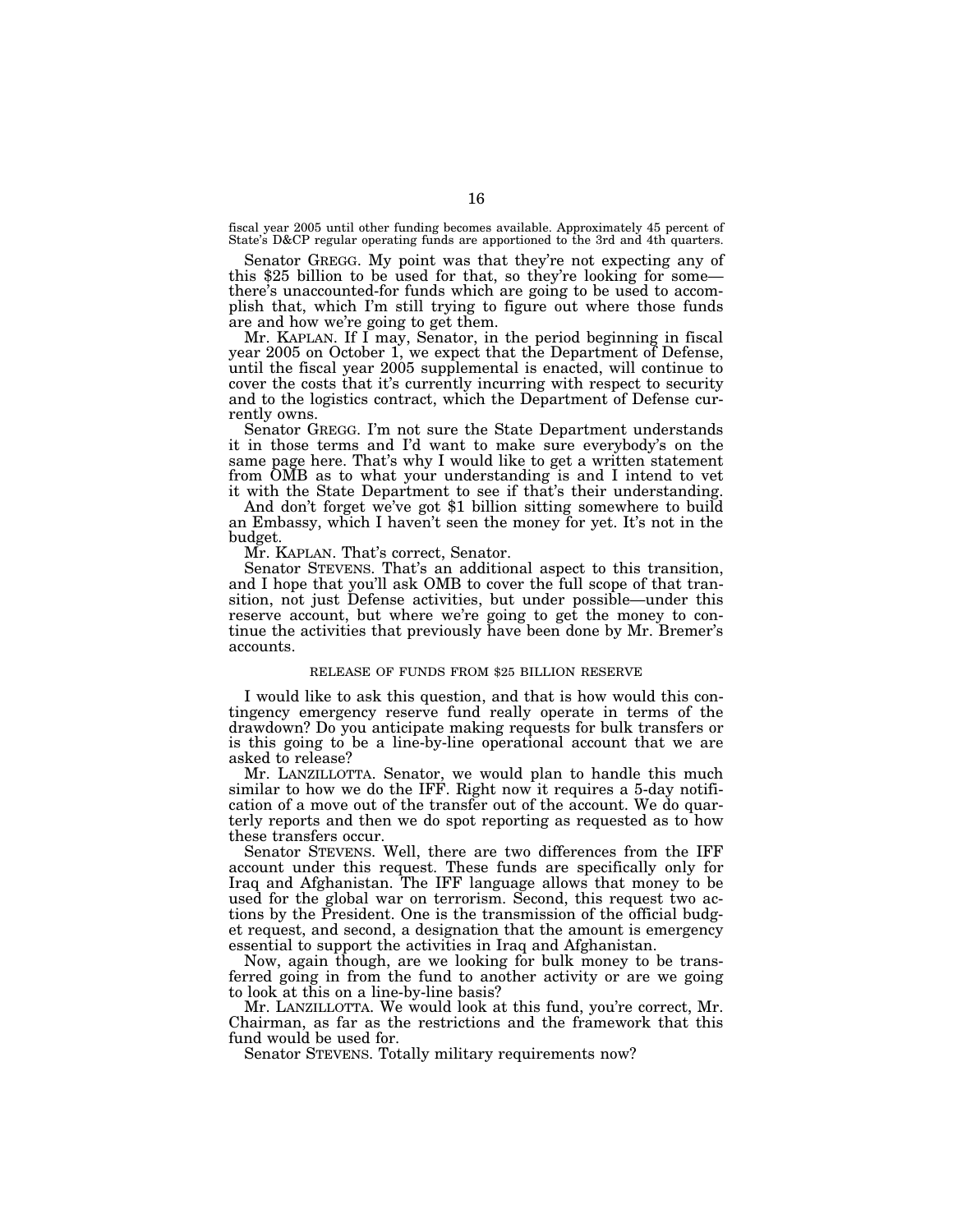Mr. LANZILLOTTA. Totally military requirements for Iraq, Afghanistan, to support the operational costs that are associated with those operations and some force protection needs. We outlined as to which accounts that we believe that money should go to up to, I think \$14 billion up to Army O&M account. The procedure I was outlining is what the current procedure is that we have in place as far as notification to Congress as to when these transfers occur.

#### FLEXIBILITY FOR USE OF THE \$25 BILLION

Senator STEVENS. Let's make sure—the request is written so that the funds may be available to transfer to service operations and maintenance accounts, and \$14 billion for O&M Army, \$1 billion for O&M Navy, \$2 billion for O&M Marine Corps, \$1 billion for O&M Air Force, \$2 billion for O&M Defense-wide, and up to \$5 billion for other DOD appropriations that might be supplemented. The language is permissive, not binding.<br>Now, what I want to know is, what is binding about this? Can

you send us a request you want the whole \$25 billion transferred without any strings attached?

Mr. LANZILLOTTA. Senator, when we—the fund is set up, those accounts specifically for the O&M accounts because we know those are the accounts that are under the most stress. Where we were looking for some flexibility was in the centralized piece of it or down at the bottom was what we normally refer to as the IFF portion. And what we wanted the flexibility for was to address force protection needs, specifically like Humvees, we were recently made aware of the Army requirement for a possible other 3,000 up-armored Humvees.

Senator STEVENS. I'm over on my time, but some of my colleagues have said that you're asking us to give you a blank check because that word "may" in this provision. Now, I would intend to change that to say it shall be used only for these accounts except for the \$5 billion. Are you going to object to that?

Mr. LANZILLOTTA. As long as—no, Senator. What we would like to have though is the general transfer authority necessary that if the situation would change on the ground, we would have the sufficient flexibility with notification to Congress to make those changes.

Senator STEVENS. The food and forage concept applies to the funds we give you for the Department of Defense. If you run into trouble you can use any funds you've got. What we're talking about is this reserve fund now. Can you take it and put it wherever you want, just notify us we want \$25 billion and we're going to put it wherever you want? That's a blank check theory and it's something we're going to run into in the floor and I don't like to run into it. So I intend to change that word to "shall" so that there's no blank check involved. You shall use this money for those accounts. You have broad discretion, \$5 billion for other appropriations. Now, I think that's sufficient under this. I hope you agree.

Mr. LANZILLOTTA. Yes, Mr. Chairman.

Senator STEVENS. Thank you. Senator Inouye.

Senator BYRD. Mr. Chairman, might I ask a question along the line that you——

Senator STEVENS. Yes, sir. If Senator Inouye agrees.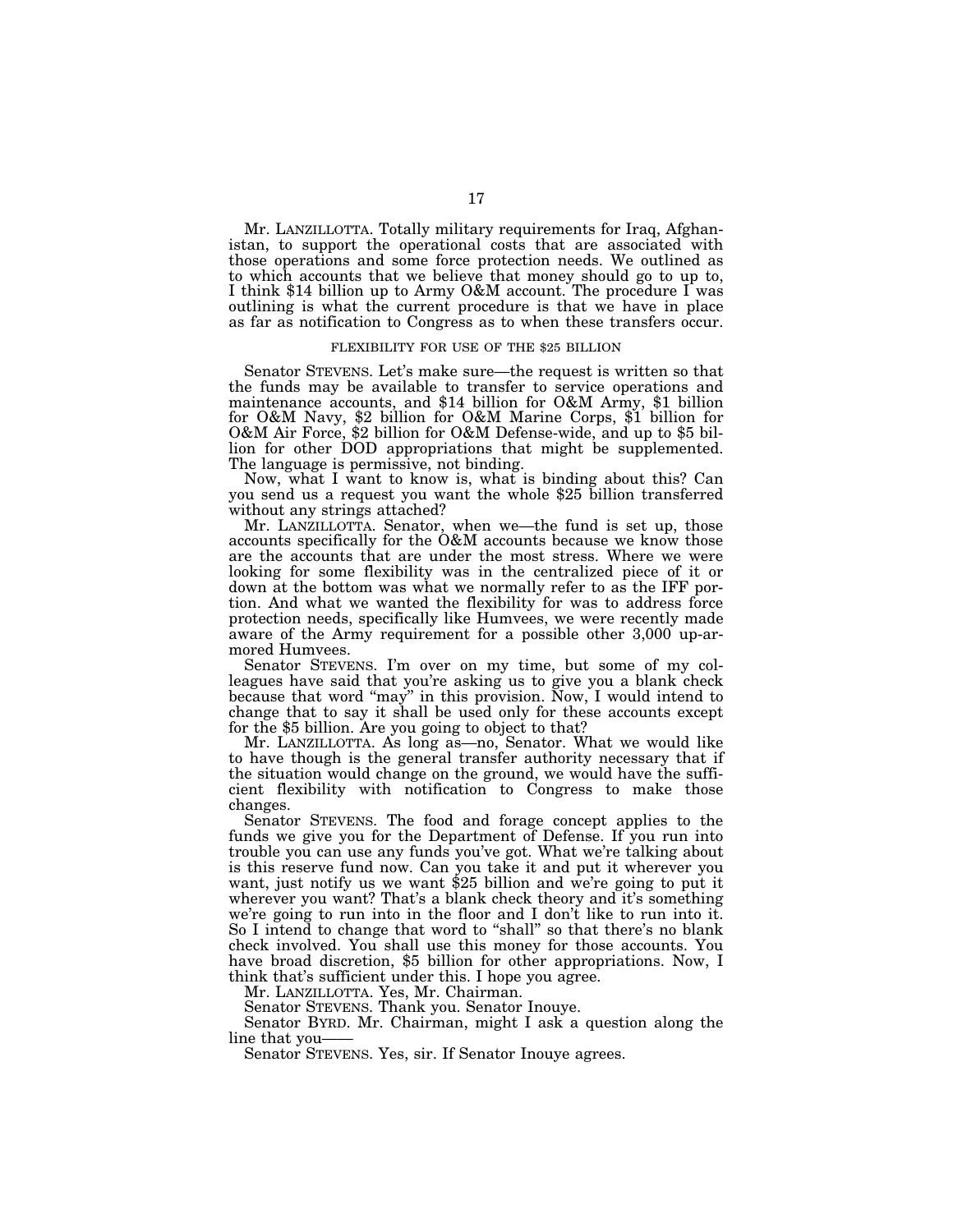Senator BYRD. He said yes in answer to your question. We don't know what that means.

Senator STEVENS. It means that we will change the word ''may'' to ''shall'' and they shall use these funds only as designated in the request for those specific funds and there is no possibility of asking for a blank check, take all the amounts and do what they want. They must use it either for O&M account up to \$14 billion, \$1 billion for the Navy, \$2 billion for Marine Corps, \$1 billion for Air Force, \$2 billion for the Defense-wide, and there's \$5 billion for other DOD appropriations that they can use that within the Department as they see fit, but it still is limited to Iran—pardon me, to Iraq and Afghanistan.

Senator BYRD. I fully agree and I compliment you and our ranking member. I just wasn't sure what the witness meant when he just said yes.

Senator STEVENS. Well, I hope he agreed with me, Senator.

Mr. LANZILLOTTA. Correct, Mr. Chairman.

Senator BYRD. Now, what does that mean?

Mr. LANZILLOTTA. There were specific accounts laid out with specific dollar amounts that Mr. Chairman has said that this—we change from discretionary authority to ''shall.'' He would leave a small IFF-type account at the bottom that we would be able to use to address our force protection needs or a changing situation on the ground.

Senator BYRD. Thank you, Mr. Chairman.

Senator STEVENS. Senator Inouye.

#### ROLE PLAYED BY THE MILITARY SERVICES

Senator INOUYE. Yes, sir. I'm still concerned about the process being used to develop this request. I've been told that the services had very little to do with the final determination of the size and purpose of this supplemental fund. What role do you permit the services? Do they play any role?

Mr. LANZILLOTTA. Senator, when we developed the mid-year review process, the services played an active role in every step of the situation to develop the requirements for 2004. When we developed the reserve account as it was presented by the administration to Congress, this was simply meant to address the Army's need and the Department's need to relieve or mitigate the risk associated with cash flowing these accounts.

The services have been briefed every step of the way to include service secretaries, service chiefs, on the actions taken, and they have been able to play and provide their input.

#### MID-YEAR REVIEW

General PACE. Senator, if I might add, I was in the room during the mid-year review. The way Mr. Lanzillotta just described it is exactly accurate. There was a general discussion in the room based on what we learned in the mid-year review that it looked like it would be prudent to have a contingency fund as we got to the beginning of fiscal year 2005 so that we could stabilize the way we were spending on the force, stabilize training, and be able to continue operations. So that discussion did take place.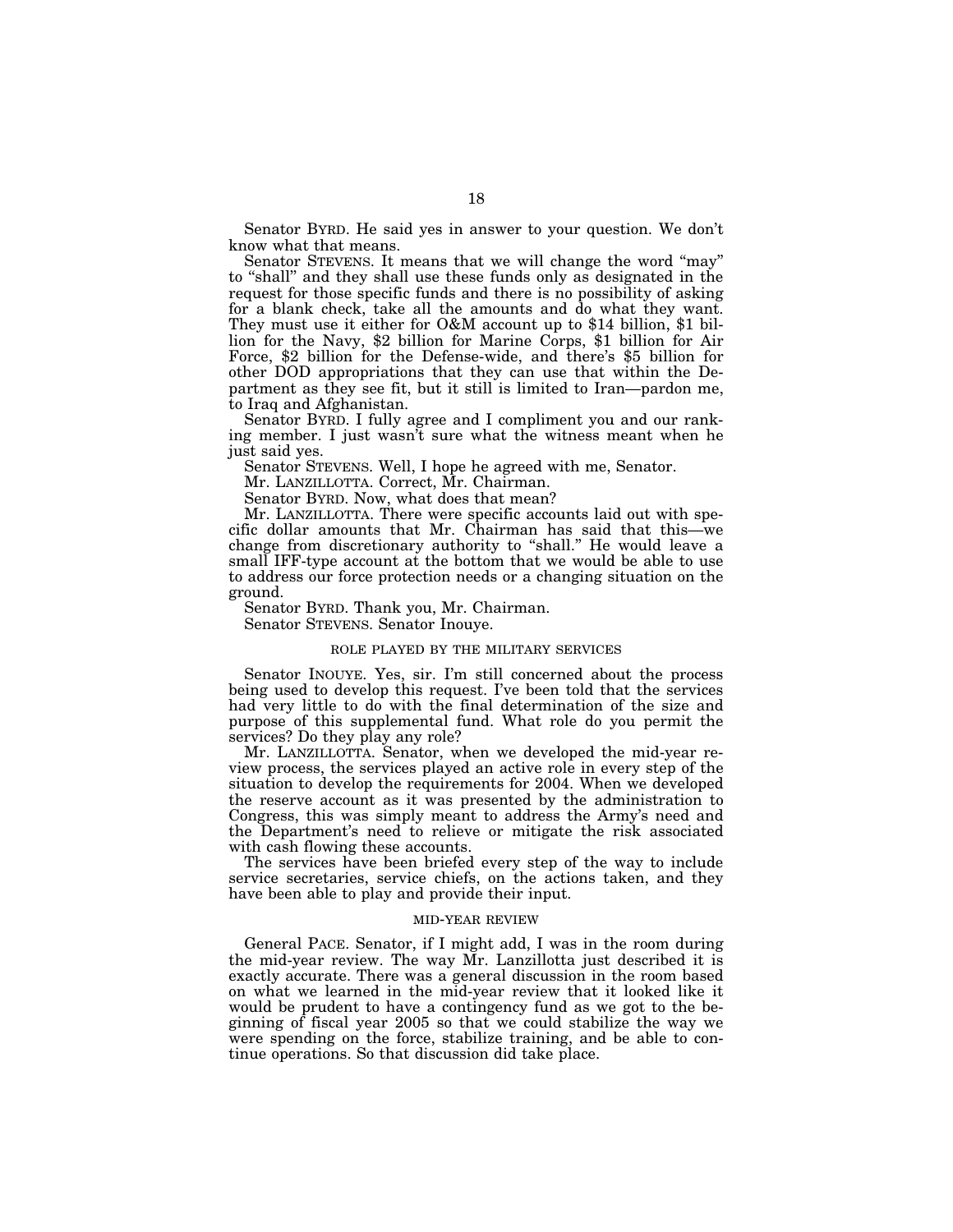With regard to the specific numbers of dollars that would be asked for, sir, I was not privy to that particular conversation.

Senator INOUYE. So you're telling the committee that the service chiefs were well aware as to size and the purpose of these funds?

General PACE. No, I did not say that, sir. What I said was the service chiefs were very much aware and part of the discussion with the Secretary of Defense that said we should come forward if we could earlier than February, March 2005 and get some kind of insurance policy for our operations. The exact size of that was not discussed in the meetings that I was.

Mr. LANZILLOTTA. Can I clarify that point, Senator?

Senator INOUYE. Yes, sir.

Mr. LANZILLOTTA. The services fully participated in developing what the requirements were for 2004 and 2005. When we developed what the size of this number should be, we have—it was kind of done at a technical level with what we call a cost team, and on the cost team there's representatives from the services, there's representatives from the joint staff that they use and they together and they try to cost out what the impact of the operations would be next year. And we looked at that to see, based on what this cost team had put together from the services and the joint staff that participate, as to what that number ought to be to get us to the point where we thought that we could get a supplemental submitted and approved by the Congress. The exact number of the \$25 billion was never taken to the service chiefs.

General PACE. But the service chiefs were aware of that once the number was developed and the chairman was told by the Secretary it looked like it would be about \$25 billion. The chairman shared that with the rest of the Joint Chiefs in the tank and that was very, very satisfactory to all of us.

#### RECRUITING AND RETENTION

Senator INOUYE. I have just one more question. Can you provide this committee at this time on the numbers involved in recruiting and retention?

General PACE. Sir, I can take for the record the exact numbers. I can tell you, sir, that on the active side of the house for recruiting we are meeting our goals, for retention we are meeting our goals. On the Reserve side, the last numbers I saw, recruiting were off by 1 or 2 percent, retention was off by 1 or 2 percent. National Guard right now, the Air National Guard, the last number I saw recruiting was off about 23 percent, but I can get you the exact numbers, sir.

[The information follows:]

FISCAL YEAR 2004 RECRUITING STATISTICS (THROUGH APRIL 30, 2004)

| Service             | Percent of goal |
|---------------------|-----------------|
|                     |                 |
|                     | -00             |
|                     | 0۵              |
| <b>Marine Corps</b> |                 |
| Air Force           | n3              |
|                     |                 |
|                     |                 |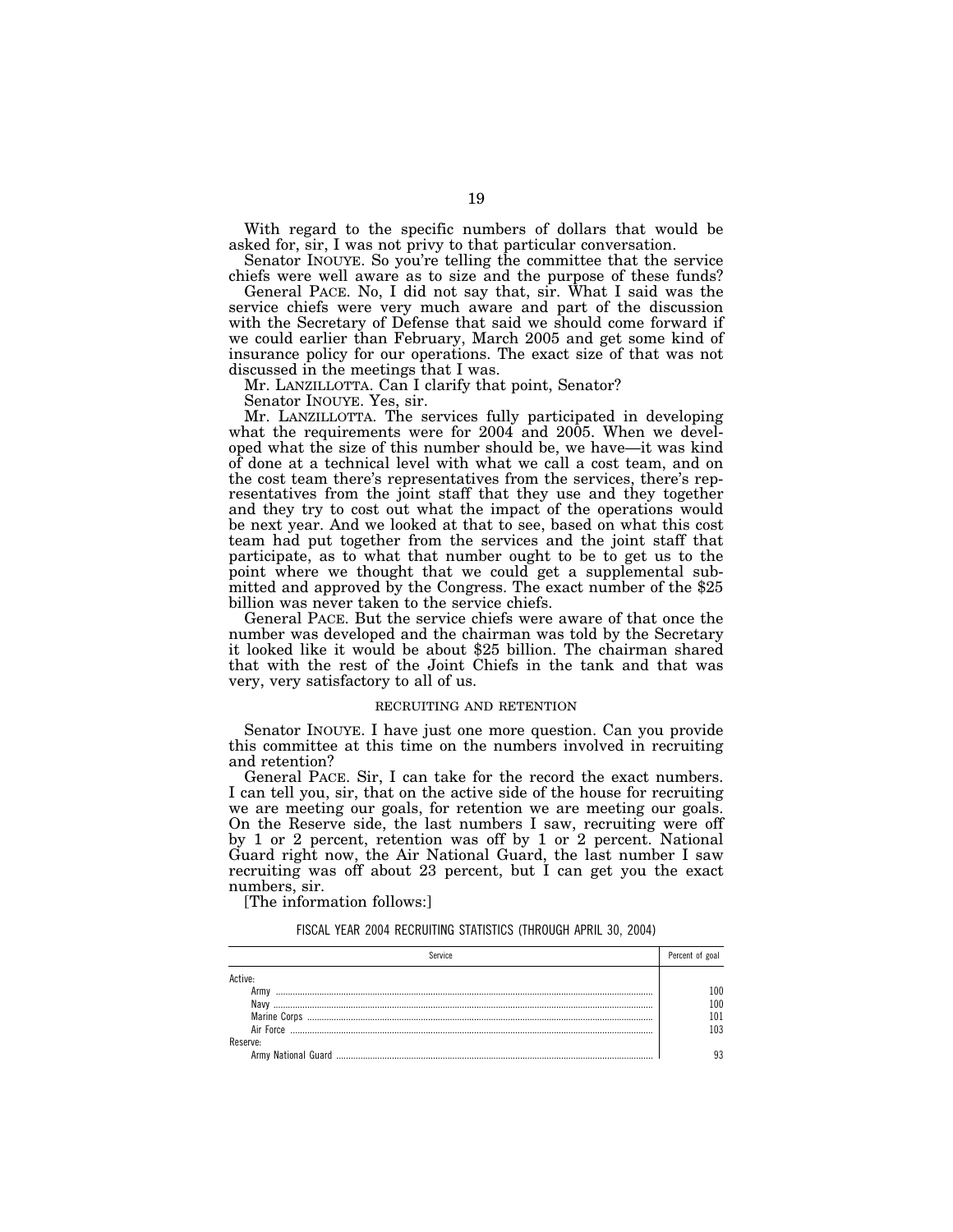FISCAL YEAR 2004 RECRUITING STATISTICS (THROUGH APRIL 30, 2004)—Continued

|                                                          | Percent of goal |
|----------------------------------------------------------|-----------------|
| Naval Reserve<br>Air National Guard<br>Air Force Reserve | ۵F<br>ng<br>ng  |

Senator INOUYE. So you're satisfied with those numbers?

General PACE. No. I'm satisfied that those are accurate numbers, sir, not satisfied with what the numbers portend. We need to be very attentive to the way that we're using especially our Guard and Reserve. We need to ensure that when we ask these great Americans to put their lives on hold and serve their country that the mission we are giving them is a valid mission, that we are up-front with them as far as when we are going to call them back to duty, how long we are going to keep them on active duty, when they will be returned to their employers, and that we do as quickly as we can the rebalance of the force so that we do not rely on the Reserves for things that Active Forces should be doing.

Senator INOUYE. I thank you.

Senator BYRD. May I ask the Senator to yield?

Senator STEVENS. Senator, you're recognized for 5 minutes.

Senator BYRD. I would ask the Senator from Hawaii, what were the Army and Guard statistics? I don't believe I heard them.

General PACE. Sir, I don't have in my head the exact number. I believe the Army Guard is about 2 or 3 percent. I'm not positive of that. I do know that the Air Guard is off about 23 percent. And what I said to Senator Inouye, sir, is that I would get for the record the exact number so you have it correct.

Senator BYRD. How long does it take to get that for the record? General PACE. Sir, we should be able to get that today.

Senator BYRD. Mr. Chairman, I think it would be good if we knew those figures today.

Senator STEVENS. Yes, Senator, we'd be happy to have them today as requested, Senator Byrd. The numbers for the Air Guard remind me of the numbers at the time of the Persian Gulf war. You remember, Senator Inouye, we were over and met with them. Those fell off at that time too. The Air Guard was particularly disturbed at that time as I recall. But we would like to have the numbers if you'll provide them.

General PACE. Yes, sir. Can do.

Senator STEVENS. Senator, you're recognized for 5 minutes.

#### MONTHLY COSTS OF OPERATIONS

Senator BYRD. General Pace, what is the current monthly cost of operations in Iraq and do you expect the anticipated spike in violence over the coming weeks to affect that cost?

General PACE. Sir, I'd like to turn to Mr. Lanzillotta for the answer to the exact cost. I have a number in my head, but I know he knows exactly.

To answer your second question, we do expect violence to increase between now and June 30 as it already has in April and May, because our enemies fully understand that transfer of sov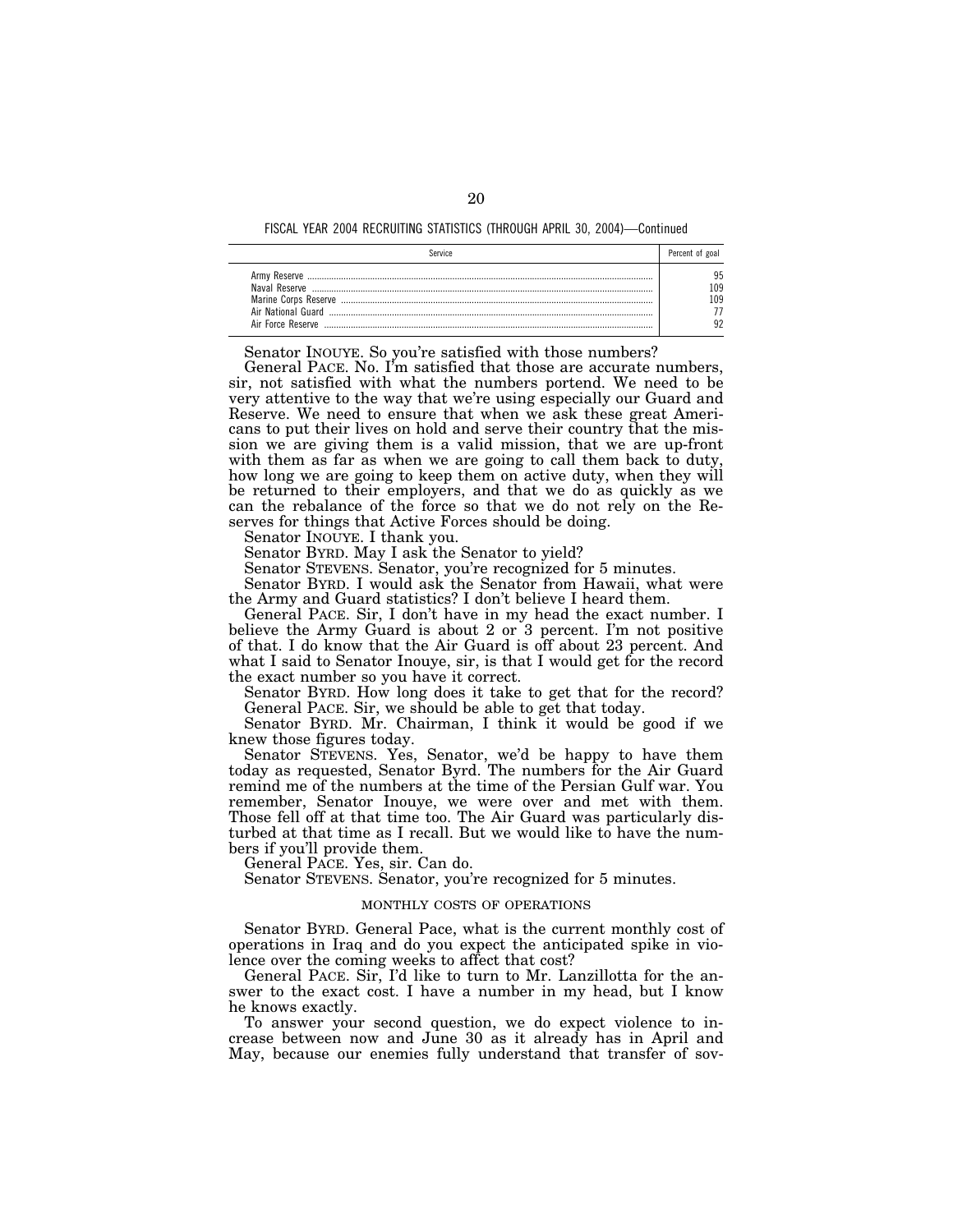ereignty back to the Iraqi people and their ability as an Iraqi people then to hold elections later on this year, to write their own constitution, to have a representative form of government, goes at the very heart of what the terrorists are trying to do, which is to stifle freedom.

Senator BYRD. You're going a little beyond my question, but thank you. Do you have any concern if the transfer——

Senator STEVENS. Senator, Mr. Lanzillotta had answers to your question, the first part of your question, if you'd like to hear them.

Senator BYRD. Yes, thank you for calling that omission on my part.

Mr. LANZILLOTTA. Senator, our current operational tempo in Iraq is about \$4 billion a month. We expect with the increase of troops that were recently announced that that will jump each month between \$120 million to \$160 million, depending on the rotation of the troops that are coming out there each month.

Senator STEVENS. \$160 million now you're talking about?

Mr. LANZILLOTTA. Correct, Mr. Chairman. Now, for Afghanistan, our current operational tempo rate is about \$700 million. It changes on a monthly basis.

#### ACCESS TO THE CONTINGENT EMERGENCY RESERVE FUND IN FISCAL YEAR 2004

Senator BYRD. Do you have any concern if the transition is bloodier than anticipated that some of this \$25 billion will be needed before the end of this fiscal year?

Mr. KAPLAN. Senator, the Department of Defense has conducted their mid-year execution review for fiscal year 2004 and as I understand it, the conclusion of that review is that based on the needs as we know them today, with sufficient transfer authority, general transfer authority in 2004, the Department will be able to cover those needs as we know them today.

To your question, Senator, if the situation on the ground in the next few months were to be more violent than even General Pace described, then having some portion of the reserve available as an insurance policy in 2004, I expect would provide the services additional comfort.

Senator STEVENS. Would the Senator yield there?

Senator BYRD. Yes.

Senator STEVENS. It would be my intention to ask the committee to provide that whatever funds are available for this IFF would be available upon enactment just to make sure we don't face another request for the balance of this year. So we would make these funds available upon enactment in the event such emergency would occur.

Senator BYRD. Well, Mr. Chairman, I thank you for that. I am concerned about this IFF, what that means, what additional flexibilities that may give.

Senator STEVENS. My proposal would only affect—only impact the effective date of the availability of these funds. As requested, they would be available on October 1. Under my amendment, they would be available from the date of the enactment of this bill, just the fund itself, not the whole 2005 defense funds, but just for this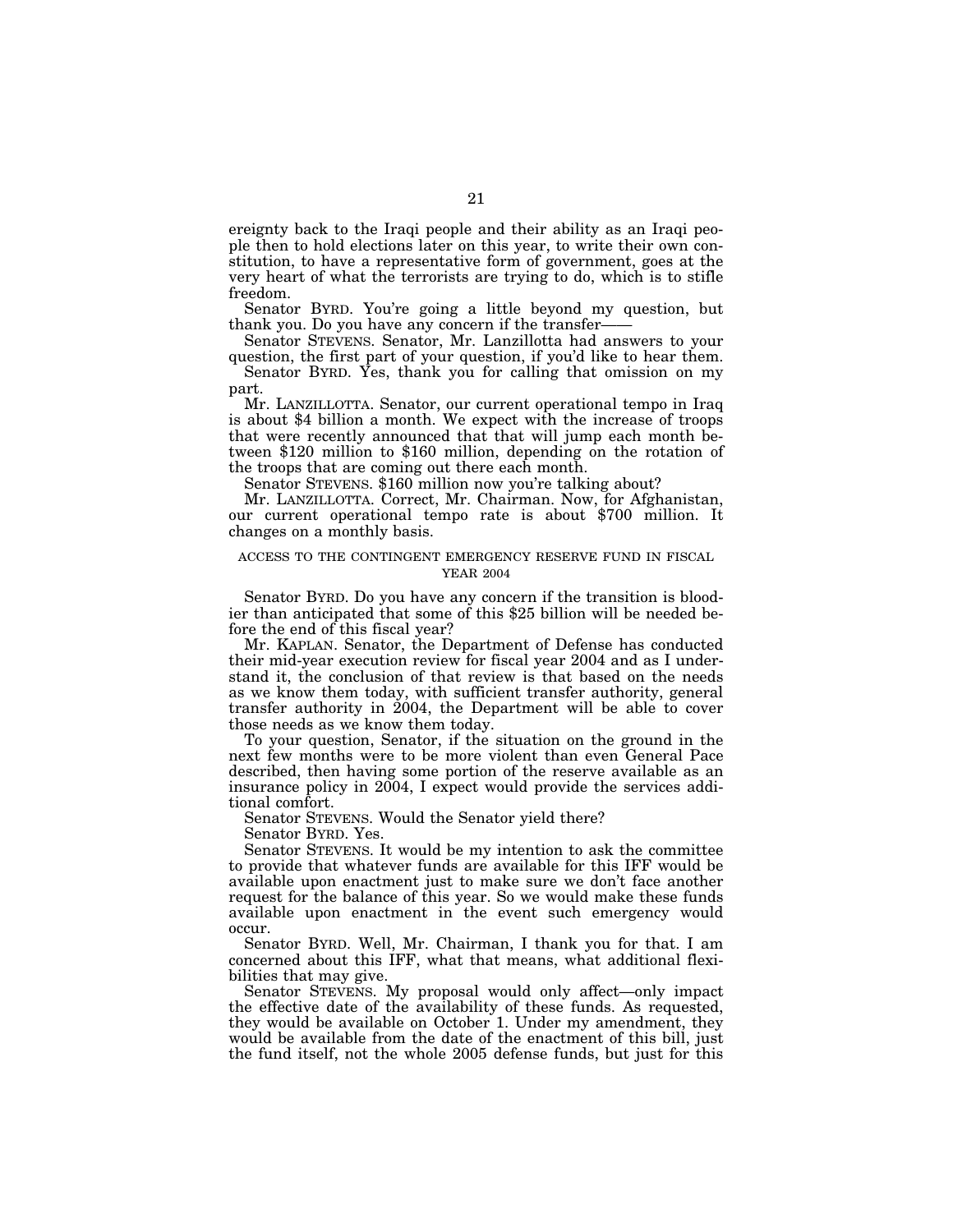reserve fund, the reserve would be there as soon as Congress enacts the bill, or passes the bill and the President signs it.

Senator BYRD. When the term IFF is used, does that mean that there may be some needs beyond those pertaining to Iraq and Afghanistan?

Senator STEVENS. This bill—this fund applies only to Iraq and Afghanistan, Senator.

Senator BYRD. I thank you, Mr. Chairman.

Senator STEVENS. I correct that. There's \$5 billion that could be allocated to any one of the services at the request of the President with the approval of Congress.

Senator BYRD. But would that—would the committee have the understanding that anything that goes beyond Afghanistan and Iraq comes back to this committee?

Senator STEVENS. That's correct. That's my understanding. The request for the reserve is limited to Iraq and Afghanistan, but \$5 billion could be used throughout the services again without regard to their limitations of the request for a specific service.

Senator BYRD. But—I'm sorry if I'm taking too much time—I want to be sure that none of that money can be used for making wars elsewhere. I want that understood that the funds would be used only for Afghanistan and Iraq.

Senator STEVENS. It specifically states in the bill that it's for an emergency essential to support activities and agencies in Iraq or Afghanistan, period. Even the \$5 billion for the Defense-wide and classified programs are limited to Iraq and Afghanistan.

Senator BYRD. Mr. Chairman, that answers my question. Thank you.

Senator STEVENS. Senator, I used some of your time, so if you wish to have a few more minutes, please proceed.

Senator BYRD. Thank you. General Pace, I'm growing increasingly concerned about the continuing and possibly growing insurgency in Afghanistan. That's where the first war began. That's the war I fully support. Four American military personnel were reported killed in Afghanistan in recent days as were four Afghan soldiers. The news report I read described the toll on the U.S.-led coalition forces in Afghanistan as among the worst for a single attack since the United States invaded Afghanistan in 2001. This is a troubling development. Afghanistan seems to have become the forgotten war. And yet reports like this remind us that it is still a war and that American military personnel are continuing to fight and die there.

Would you give us an assessment of the current situation in Afghanistan? Let me just finish this question. At the end of April, General Abizaid reported that there were approximately 20,000 U.S. military personnel in Afghanistan as a result of increased offensive operations and troop rotations. That level is about twice what the U.S. military presence in Afghanistan had been. Approximately—here's my question—how many U.S. troops are currently in Afghanistan and how many coalition forces? And then I asked an earlier question which you won't have time for right now, Mr. Chairman, I want General Pace to give us an assessment of the current situation in Afghanistan whenever you see that we have time without imposing on the other members. I don't want to im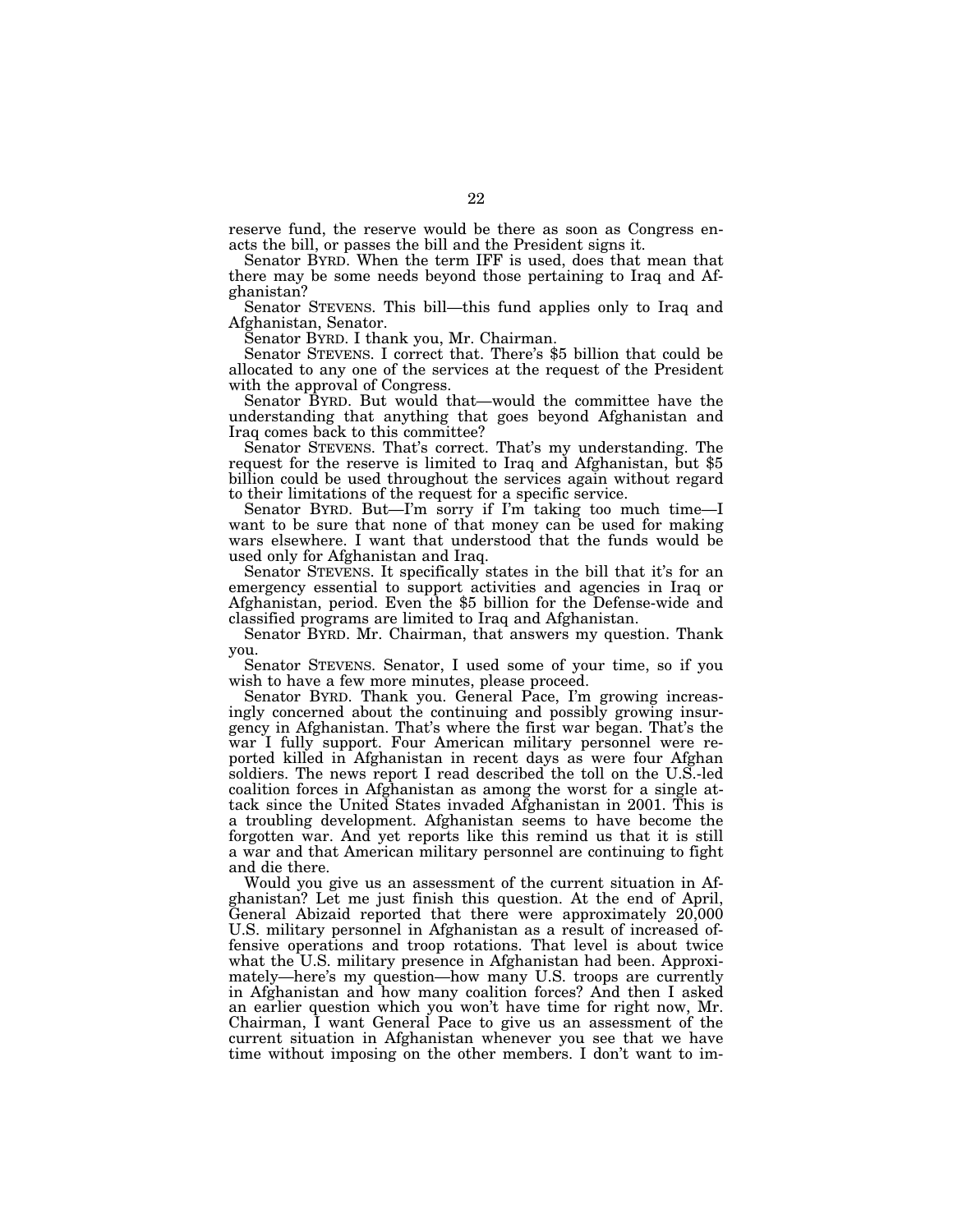pose on their time. But specifically, approximately how many U.S. troops are currently in Afghanistan, how many coalition forces?

#### TROOPS IN AFGHANISTAN

General PACE. Sir, we have approximately 19,000 U.S. troops in Afghanistan right now. We have approximately 8,000 coalition troops in Afghanistan. The four soldiers you mentioned who were killed in action in the past week were in a vehicle that hit a mine. Most of the U.S. forces are in the south, southeast part of Afghanistan operating in the provinces along the Pakistan border and are working in cooperation with the forces from Pakistan as they work—as the Pakistan forces work in Pakistan.

Senator BYRD. Thank you, Mr. Chairman.

Senator STEVENS. Thank you. Senator Cochran.

Senator COCHRAN. Mr. Chairman, the Memorial Day break gave us all an opportunity to go back to our States and I had the good fortune of being able to visit a new defense manufacturing facility in Stone County, Mississippi, which is assembling and installing on Bradley fighting vehicles a reactive armor plate that permits the safeguarding of these vehicles and the occupants of these vehicles against rocket-propelled grenade attacks. It was a very interesting experience for me and it shows that we have technologies evolving and are using technologies that are evolving now to make it safer for our troops and safer for our equipment, less costly for equipment that would have otherwise been destroyed by these rocket-

propelled grenade devices.<br>My question is, I assume from the answers to your questions from Senator Stevens and others that the funds in the \$5 billion account may very well be used for helping to ensure that we're taking advantage of emerging technologies and new developments in defensive mechanisms to protect our forces in the field in Afghanistan and in Iraq. Is that correct?

General PACE. Sir, that is correct.

Senator COCHRAN. I have no other questions, Mr. Chairman.

Senator STEVENS. Thank you very much. Senator Domenici.

Senator DOMENICI. Thank you, Mr. Chairman. I have one technical question and then I'd like the General to talk about another issue. Mr.—how do you say it—Lanzillotta. I should know that, I should know how to say that. They've said mine wrong so many times I tried to say yours right, but I couldn't.

#### DOD NEED FOR GREATER GENERAL TRANSFER AUTHORITY

Let me ask you, it seems to me that even with what we have been talking about that you may need some general transfer authority in order to make this work. Can you discuss with me that issue and tell us what you think about the necessity for that?

Mr. LANZILLOTTA. Thank you, Senator. We have completed—are in the process of completing our mid-year review, and hopefully in the next couple of weeks we'll have our annual omnibus reprogramming that we'd normally do up to the Hill. We feel that we're going to be short in general transfer authority somewhere in the neighborhood of \$1 to \$2 billion.

The problem is we were provided general transfer authority in the supplemental and then we were provided general transfer au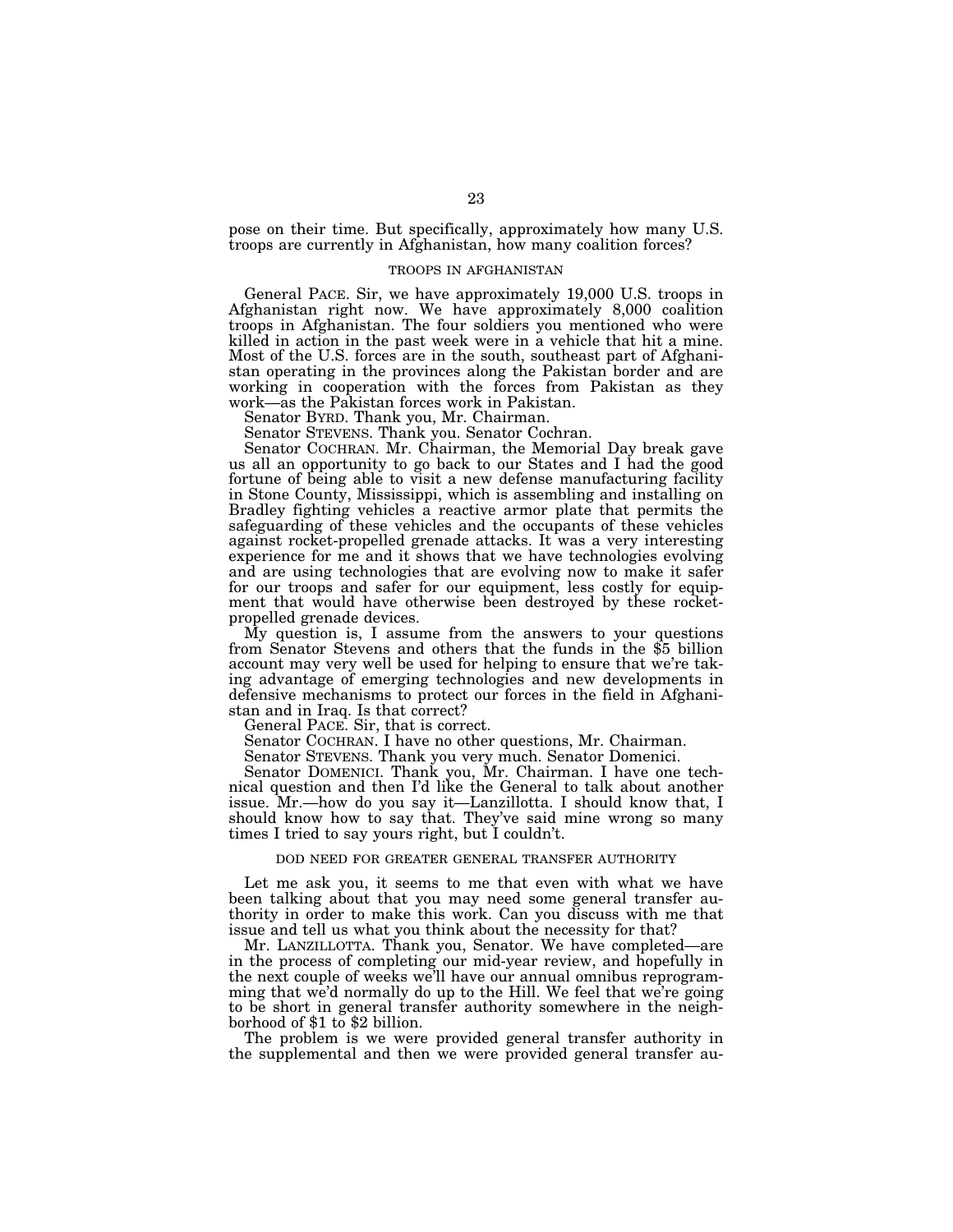thority, but the combination of the two doesn't make up to allow us to transfer the money where we have assets available from under execution to where the bills are. To complete this year though, we will need between \$1 to \$2 billion of general transfer authority.

Senator DOMENICI. Thank you very much. General, the most startling thing to me that's happened with reference to America is what happened in Saudi Arabia with terrorists taking over a building within the compound for civilian workers in the oil patch. I think it indicates, I regret to say so, but I think it indicates that the Saudi oil is vulnerable, that the Saudi kingdom is vulnerable. I'm very, very worried about it. As a matter of fact, I believe that this generation serving right now is going to go down in history as the worst generation instead of the best in terms of the energy situation.

If in fact we do not do anything about the situation of an energy policy, I clearly believe that some of us won't be here, but some will, when America will be brought to her knees without a terrorist firing a shot in America if we get a substantial oil disruption. How many remember the Iranian disruption? We were in gas lines. In Brooklyn, they shot each other, remember, Senator Byrd, because somebody went around the line and somebody had a pistol and got mad and early in the morning, 5 o'clock, they were waiting in gas lines. That was a little tiny disruption. This one could be a monster disruption from what I see.

Now, General, you can't fix the world and you can't fix Saudi Arabian anti-terrorist forces, but I guarantee you that Iraq won't work unless the police and military of the Iraqis are ready. Can you tell us, how is the training of these men and women from Iraq? How is it going? What's your assessment? Are they really getting better? We're talking about turning the government over. Will they be ready to take a significant portion of the load, or will we still be almost exclusively in charge? Now, I think they've been doing better. I read even, in the biased press, that some of the trained Iraqis are involved in a number of these security situations—putting out the fires, et cetera. Could you just address this for us? I think it's terrifically important.

General PACE. Sir, they have been doing better, but we can be doing better in helping them to get better. In the Iraqi Civil Defense Corps (ICDC), for example, the forces that are-

Senator DOMENICI. What is ICDC?

#### HOME SECURITY FORCES

General PACE. The home security forces, battalion-size organizations that we're going to have about 36 of, to a tune of about 40,000 across the entire country. Their equipment right now is on order but not yet in theater. Their training is being done by local U.S. forces, but we need to be working first, as we are, and with Congress' support, to get the equipment to them more quickly, to train alongside them, and then to work alongside them in the field.

One major lesson from the last month is that understandably Iraqis do not want to fight for a foreign power no matter who that is. They want to fight for their own government. And with the stand up, the announcement and the stand up of Prime Minister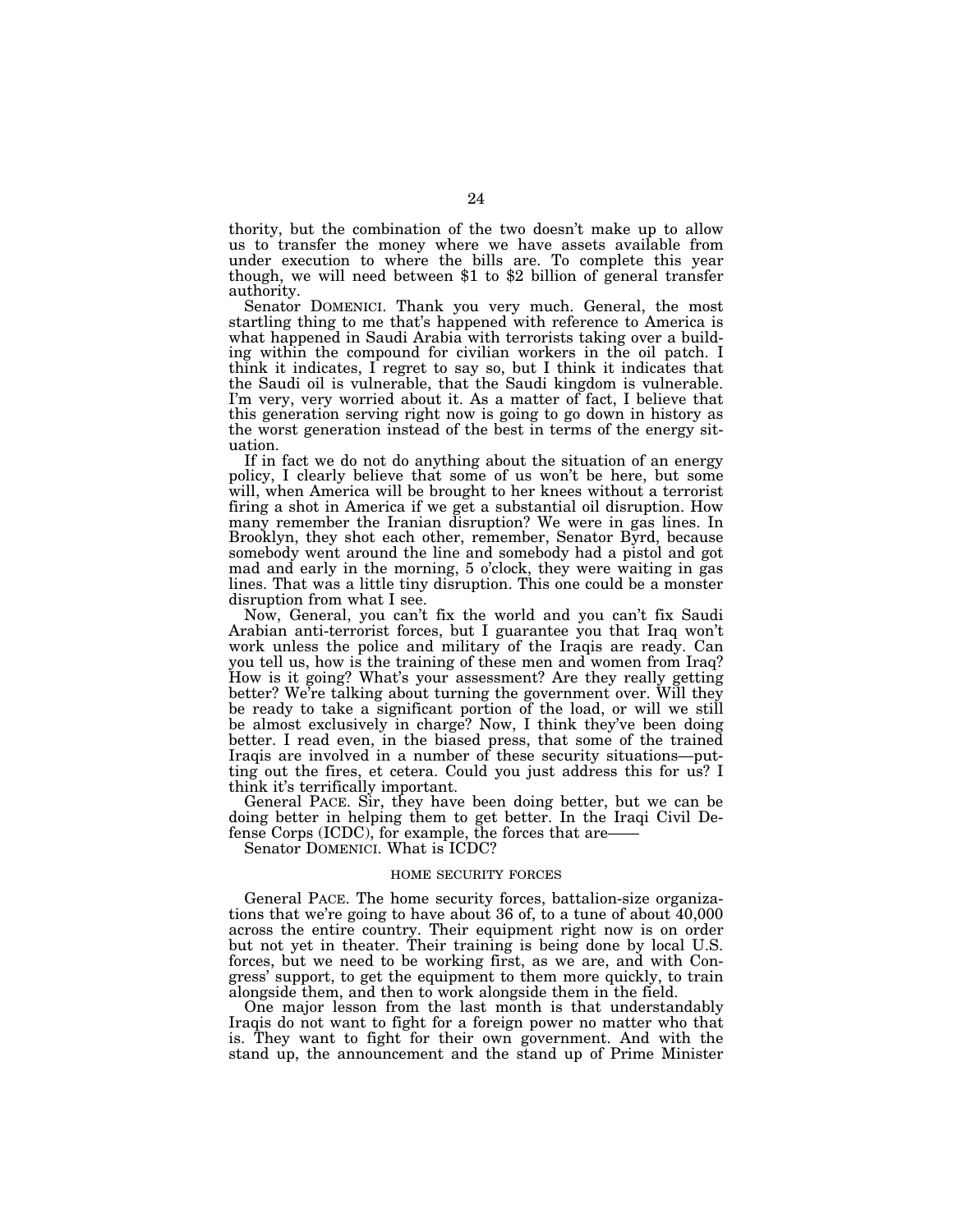Alawi and the rest of the interim Iraqi Government, these Iraqi soldiers will now have an Iraqi Government to respond to, an Iraqi flag to fight under, and have a purpose for which they can lend their energies.

But we do need to do better with the five forces, the civil defense corps, the new Iraqi army, the police force, those that are providing protection on the fixed facilities like oil fields and the like, and the border guard. We need to increase that, and in fact, there is a general officer who was just confirmed last week by the Senate to go over and take charge of that entire Iraqi security force operation for us. He is going over this week.

Senator DOMENICI. What's his name?

General PACE. That is Lieutenant General Petraeus, Dave Petraeus. General Petraeus was a Major General obviously until about 2 weeks ago. He was the 101st Airborne Division commander up in Mosul, did a fantastic job there for 1 year, has been home about 2 or 3 months and has been selected to go back because of his demonstrated capabilities in the battlefield to help us reorganize all parts of the Iraqi security force.

Senator DOMENICI. Mr. Chairman, I would like to say to you and Senator Inouye that I believe this is the most important issue, training the forces of Iraq. None of this is going to work if they are not properly trained and equipped. I believe we ought to push the military to get that going as fast as possible and spend as much money as necessary to see that it works. In fact, it is not so good if they can't get their equipment. Why will they believe us if in fact we train them and tell them they are in charge and then we don't have their equipment?

So, General, I know you're not in charge, but I hope that I speak for these Senators. There is no way to win this without the Iraqis becoming trained and taking over, or having a plan for them to take over. Thank you, Mr. Chairman.

Senator STEVENS. Well, Senator, as I understand this proposal, if the money was used in Iraq by the Department of Defense to train people of Iraqi descent, that would be consistent with the request. Senator Dorgan.

Senator DORGAN. Mr. Chairman, thank you very much. I regret I was late, delayed by another committee, but I have read your testimony. First, let me say I don't think there's anyone on this subcommittee that will ever withhold the resources that are needed to carry out your missions, and I think the evidence is the chairman and the ranking member and every member of this subcommittee wants to support that which is necessary for our troops who are doing what this country has asked them to do.

I do want to, however, say that this—that the \$25 billion reserve fund is an unusual request I think in the scheme of things over many years, and it is, according to your testimony, to provide flexibility, and you urge us to avoid designating a portion of the fund for specific investment programs because that would undermine the purpose of the fund, which I guess is flexibility.

It seems to me that we would have some basic knowledge of knowing what our needs are going to be for the next 3 months, 6 months, or 12 months. And let me come to the—in the last year's Defense appropriations bill, we said this, section 8139, it is the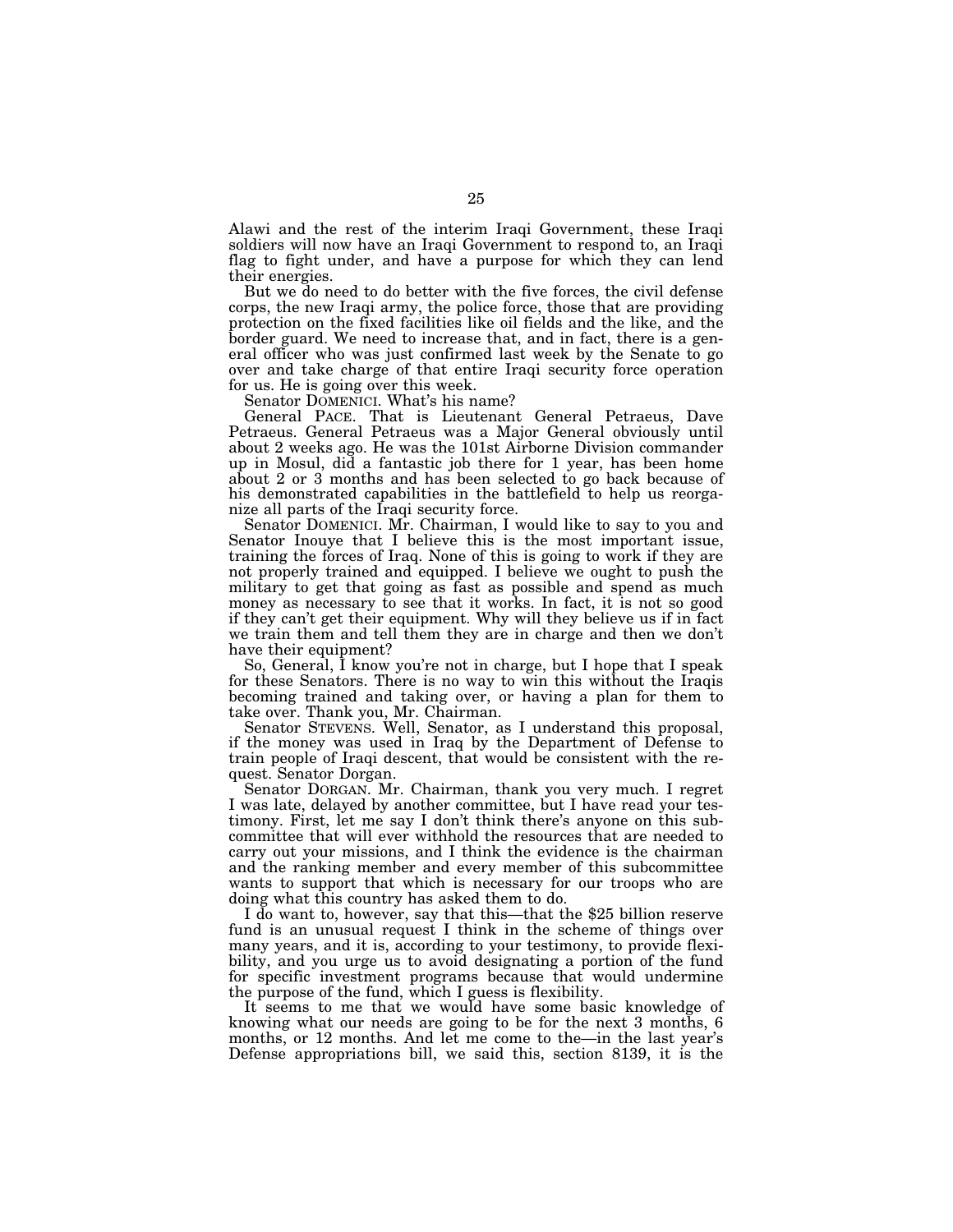sense of the Senate that, one, any requests for funds for a fiscal year for an ongoing overseas military operation, including operations in Afghanistan and Iraq, should be included in the annual budget of the President for such fiscal year as submitted to Congress under section 1105 of the U.S. Code.

#### ESTIMATING FISCAL YEAR 2005 INCREMENTAL COSTS

I still do not understand why we do not have some better notion of what the expenditure needs are going to be for the coming fiscal year, and perhaps we can talk just a bit about that. Can you respond to that question? Obviously you have not—you have ignored the sense of the Senate provision that was in last year's appropriations bill, but explain to me why there's not some basic attempt to try to tell us and the American people what this cost will be in the coming fiscal year.

Mr. LANZILLOTTA. Senator, let me try. What the attempt was, and what I meant on that statement was, we are using this reserve fund to pay for our operational costs associated with operations in Iraq and Afghanistan. If that money is diverted toward other things outside of those operational costs, then that undermines the purpose of trying to mitigate the risk associated with cash flow and the services and the commanders' need to cash flow these accounts.

We fully intend to address these other issues as far as wear and tear and equipment, other requirements associated, in a full supplemental, in which case we would submit that to the administration and up to the Hill for consideration. As far as being able to, last February, include the cost of the operations in this year's budget, we're in this situation that we had an early supplemental this year in 2004 and the service budgets for fiscal year 2006 would be due to us in August. To project the costs for 2006 would be difficult because the situation on the ground changes and the reality changes on the ground. And so what we are here for with this reserve fund is to be able to address that changing situation.

Some of the changes over the last couple of months have been forced deployment. We've added—or the combatant commanders have needed for additional troops. We have had to put those additional troops on the ground to meet those needs. That was an assumption that wasn't in the supplemental and that's why we're basically here today.

Senator DORGAN. You make a fair point with respect to 2006, but what do you expect our costs to be in 2005? I mean, do you just anticipate that we'll just keep going along and every time money is needed we'll just do an emergency supplemental? I'm just asking if we have some basis for understanding what our costs will be in the coming fiscal year for these operations?

Mr. LANZILLOTTA. I think that we've been forthcoming as to what the current operation costs, as far as what our burn rates have been. The problem that we have right now is the unforecasted things that happen on the ground to be able to adjust to meet those. Even when we finished 2004, we found significant problems in trying to get our arms around what the requirements on the ground versus the assets that were made available in 2004 on an early supplemental. What we-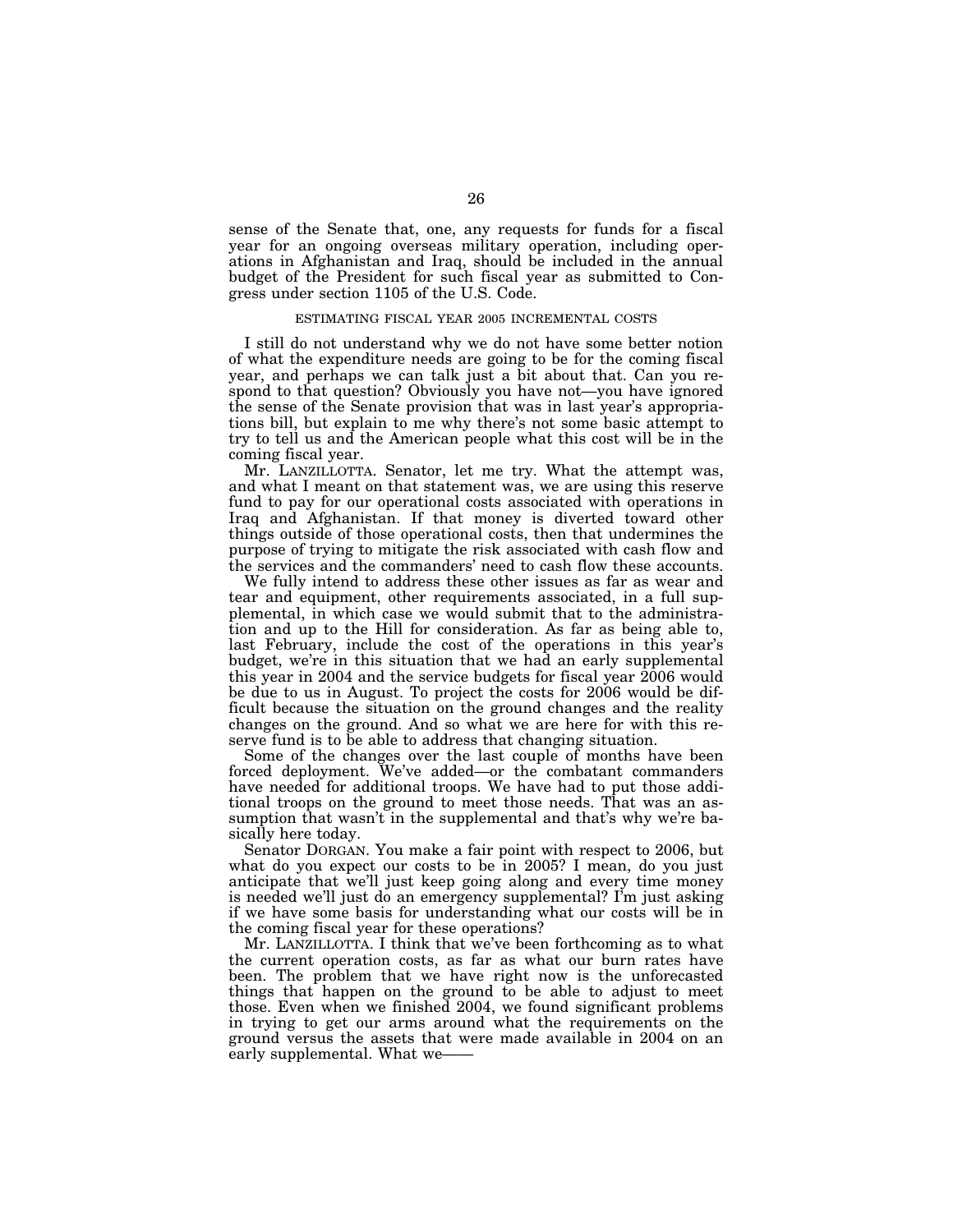Senator DORGAN. I'm sorry, I don't mean to interrupt you. Go ahead.

Mr. LANZILLOTTA. We don't have the data or the accuracy to be able to project that far ahead as to what possibly could happen. And then we get into a situation where we need to come back and ask for additional general transfer authority, we need to ask for reserve funds.

Senator DORGAN. But it seems to me it's a function of planning. If our so-called burn rate is now roughly \$5 billion a month, that's \$60 billion a year and you're asking for \$25 billion as a contingency fund. Does that mean that next spring we'll be asked for \$35 billion in emergency supplemental monies or more?

Senator STEVENS. This is the Senator's last question.

Senator DORGAN. I wonder if the witness could answer.

Mr. KAPLAN. Senator, if I may, our expectation is we would like not to have to ask for a contingent supplemental in 2005—that's why we've planned to come to the Congress at the beginning of calendar year 2005 when we actually do have more reliable and precise estimates and the best sense of how things have developed in the intervening months. Calendar year 2005 obviously is many months away, and as we've seen just in the last couple months, circumstances on the ground in Iraq do continue to evolve. Obviously they've evolved in a more violent fashion in the last couple months. The hope is, as our military engages with Iraqi forces and continues the acceleration of the training, equipping, and enlisting the Iraqis in providing their own security, the hope is that the needs as we get into 2005 will diminish. Obviously the contingent emergency reserve fund is there until we get to calendar year 2005 and the supplemental to provide the insurance if operations don't diminish or if they continue at the increased operational rate that we've experienced in the last couple months and that General Pace has spoken about.

Senator STEVENS. Thank you, Senator. For the Senator's information, I would oppose the Senator's amendment. We have operated during this period in Afghanistan and Iraq under the concept that we do receive supplementals. To my knowledge, the administration has not used the food and forage fund concept yet in these two actions. We have used supplementals as they've been presented.

The Iraqi Freedom Fund, which was created in 2003 as a supplemental and was again used in the 2004 supplemental, it really has financial flexibility and congressional oversight. I asked for some rundown of what has happened. Seventeen billion dollars has been provided in the IFF in the past, and about \$944 million remains available to the Department of Defense, and we expect that to be spent during the balance of 2004. The IFF has a 5-day advance notification requirement before DOD can transfer funds. To date, DOD has sent us 33 IFF notifications accounting for every dollar that's been spent. In a couple of cases, the DOD sought prior approval where required for a procurement new start. As allowed by law and to prudently manage funds, DOD also transferred money back into the IFF in order to keep the excess funds from lapsing at the end of the last fiscal year.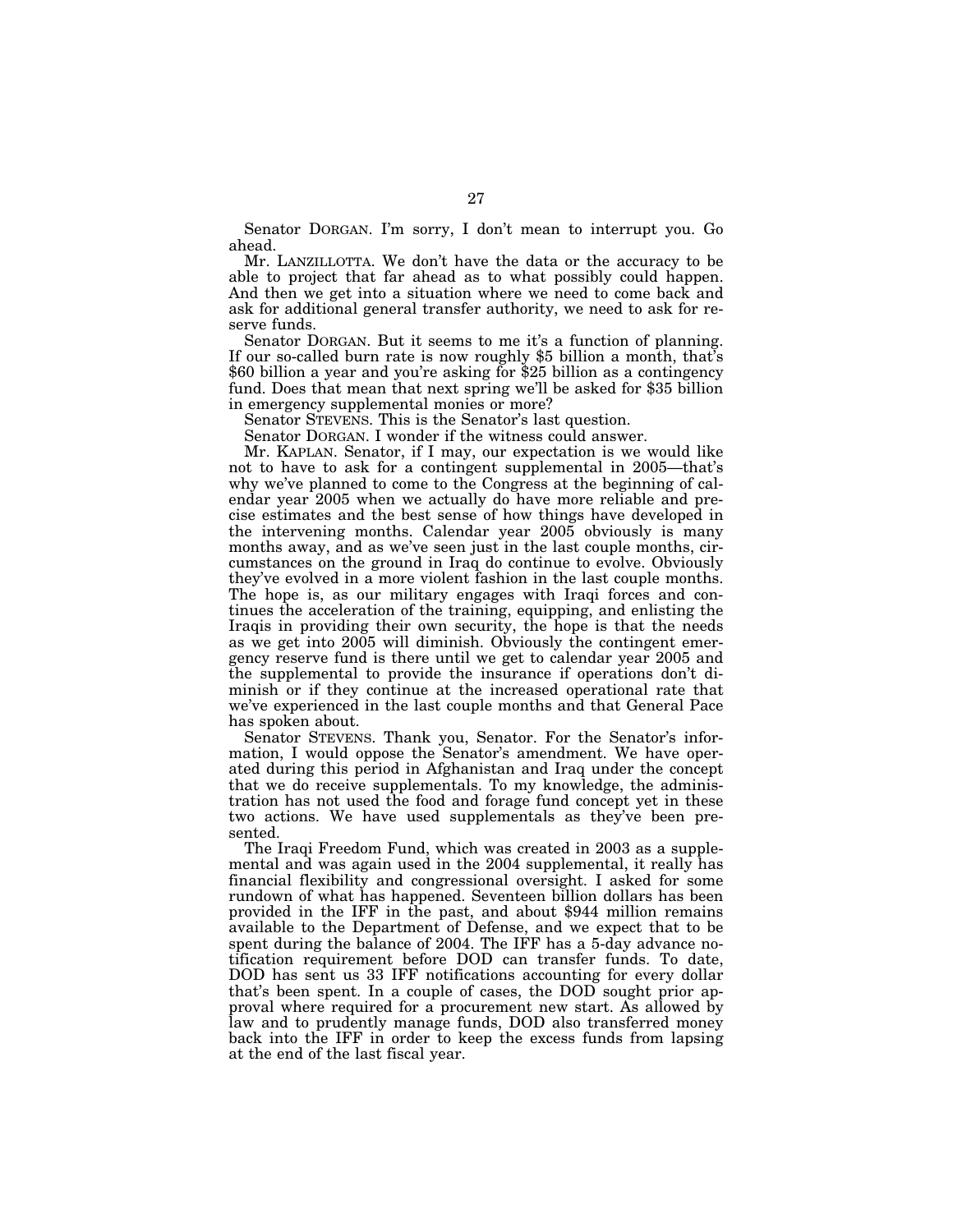Now, I have some general questions to ask Mr. Lanzillotta about this. How has the-

Senator DORGAN. Mr. Chairman, might I clarify, I was not suggesting an amendment, and all I did was read current law that was in the 2004 Defense Appropriations Act, so I'm not proposing an amendment. I was just reading the sense of the Senate that was in the appropriations act last year.

Senator STEVENS. That's the sense of the Senate, but I misunderstood. I thought the Senator was going to present that as an amendment.

#### HOW HAS FISCAL YEAR 2003 AND 2004 SUPPLEMENTALS BEEN SPENT?

I asked Mr. Lanzillotta, how has the fiscal year 2003/2004 Iraqi Freedom Fund been spent in your opinion?

Mr. LANZILLOTTA. Mr. Chairman, out of the \$65 billion that was made available in 2004, we've obligated \$32.1 billion, \$25 billion in Iraq, \$4.5 billion in Afghanistan, and \$2.1 billion in Noble Eagle, which is stateside mobilization of Guard and Reserve. In 2003, we had two pieces of the supplemental. We had the \$9.97 billion that was provided in an omnibus appropriations in January and the \$62.5 billion that was provided in the supplemental for a total of  $$72$  billion. Of that, we've spent \$45.6 billion in Iraq, \$12.7 billion in Afghanistan, and \$6.5 billion in Operation Noble Eagle. That's for \$64.8 billion. It doesn't include the intel numbers.

Senator STEVENS. Do you believe that the flexibility provided by the IFF has been important to the operations of your Department from a financial point of view?

Mr. LANZILLOTTA. Yes, Mr. Chairman, I do. What it has allowed us to do, and it has been mentioned already, is it allowed us to react to some force protection requirements. When we submitted the supplemental, we had force protection requirements in there for up-armored Humvees. Since then, that requirement has changed about three times, in which case the flexibility in the IFF has allowed us to meet that requirement to transfer money into Other Procurement, Army for the Army to continue to build up-armored Humvees at a rate sufficient to meet their requirements.

Senator STEVENS. General Pace, in response to a request for information how this fund was, for examples of how it was spent for force protection equipment like the body armor, I was also informed that it was used to up-armor Humvees and it was used to augment the monies that we provided to destroy captured Iraqi ammunition, to deal with the ammunition dumps. Can you tell us how important it is to have this fund available for commanders in the field so they can respond quickly to changes and not have to go back through the process of budget approval right through the Department over to OMB and to Congress?

General PACE. Sir, it is very important for all the reasons you mentioned. We have about 178,000 new sets of body armor out there, one for each person in theater. You have building toward almost 4,000 up-armored Humvees have been paid for out of this fund. You have about another 8,000 sets of armor that's hung on the sides of other vehicles and these were made possible because of the flexibilities inherent in the Iraqi Freedom Fund. Further, flexibilities like contingency emergency responds program (CERP)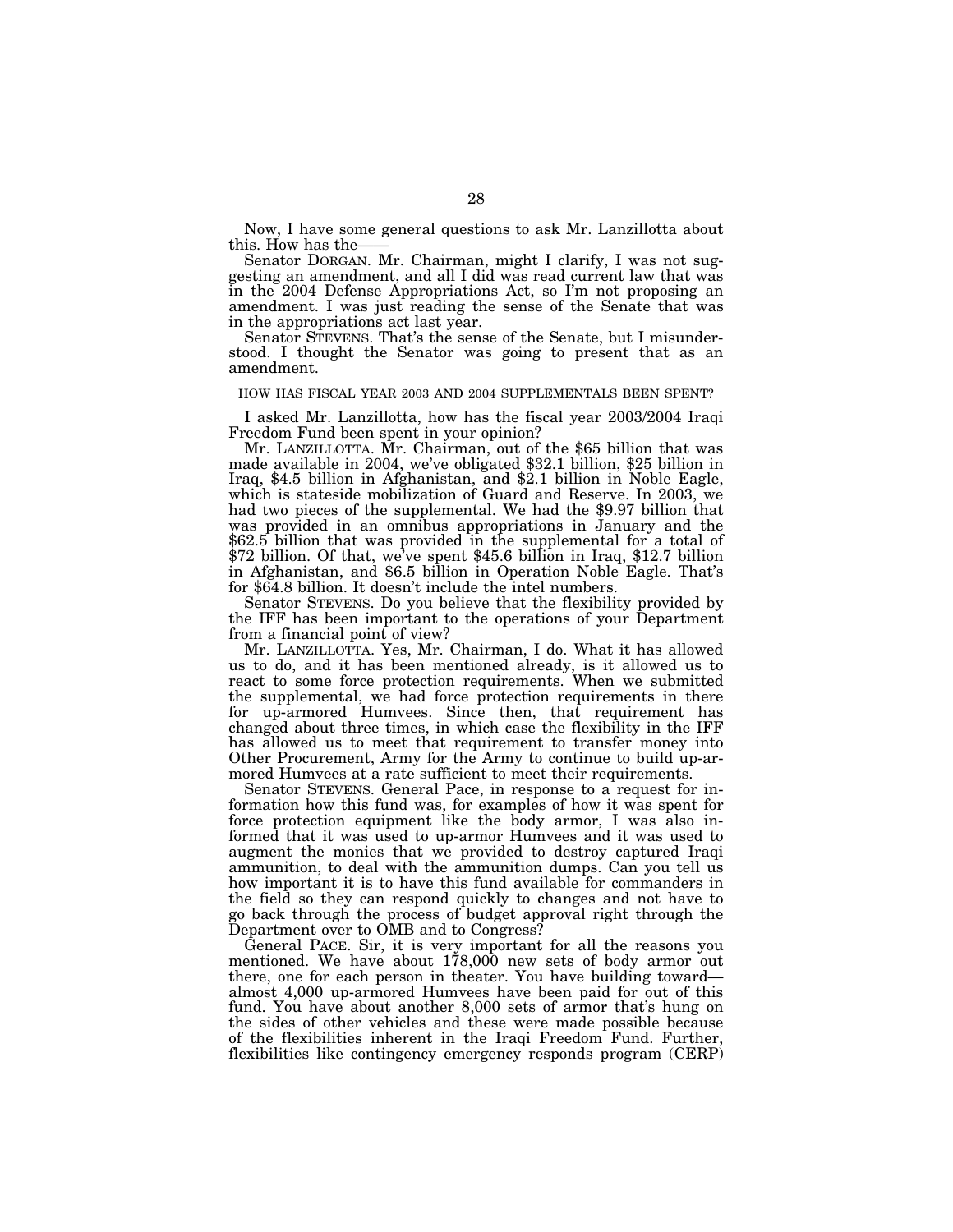where you have the ability for commanders to use that money in the field, they do not have to come back to the Army, for example, asking Army to reprogram some money, which means that Army then can continue to train the soldiers back here and repair the equipment back here that needs to go back on the next rotation. So all these things help provide stability across the force.

Senator STEVENS. The committee knows I publicly apologized to Senator Feinstein for the actions that I recommended in limiting the monies available to deal with the ammunition dumps. When we discovered how serious they were, I was very pleased to see that you had used the reserve fund to deal with those ammunition dumps. If we approve this reserve fund, is that the type of action that you would use the money for in the event we discover some more of those dumps? By the way, I don't know if you know, we've discovered some 8,500 dumps so far. There's more ammunition, I think, in Iraq than the rest of the world stacked up in the ground openly. I really support any activity that will deal with those, although I understand it's almost an impossible task right now with the terrorism that's going on. Could you comment on that, General?

General PACE. Sir, it is the exact kind of thing that we would do with this money. The numbers today are, we have discovered over 300,000 short tons of ammunition in today over 9,500 locations. They have been compressed now down to 63 locations. We've destroyed about 150,000 short tons, but there's another 150,000 short tons to go. But that 300,000 tons that we found is estimated to be about one-half of the 600,000 tons that was believed to be in the country when we began the war.

Senator STEVENS. It could be out there buried, hidden. There's still stuff that may be found that you would need money immediately to deal with, right?

General PACE. Absolutely, yes, sir.

Senator STEVENS. So I commend you for that and I commend this committee. The concept of a reserve fund to deal with issues, emergencies issues, Mr. Lanzillotta, these are emergency funds, right? You don't use them for routine activities of any one of the services in Iraq?

Mr. LANZILLOTTA. Correct, Mr. Chairman. Senator STEVENS. Senator Inouye.

#### LIKELY CHANGES IN FUNDING REQUIREMENT

Senator INOUYE. With the recent United Nations' involvement in the establishment of this interim government, and with the selection of a president, prime minister, et cetera, are you sufficiently optimistic that the funding requirement may come down in the next 18 months?

Mr. LANZILLOTTA. Senator, to tell you the truth, I don't know in the next 18 months what will happen.

Senator STEVENS. When you sat here, I'm assuming you're telling the truth all the time.

Mr. LANZILLOTTA. I stand corrected. In the next 18 months, my personal opinion is I have no idea what this requirement will do. I've watched this requirement change on a dime, and that is what makes a prediction of a supplemental in 2005 so hard, because just finishing 2004 the requirements have changed so dramatically. So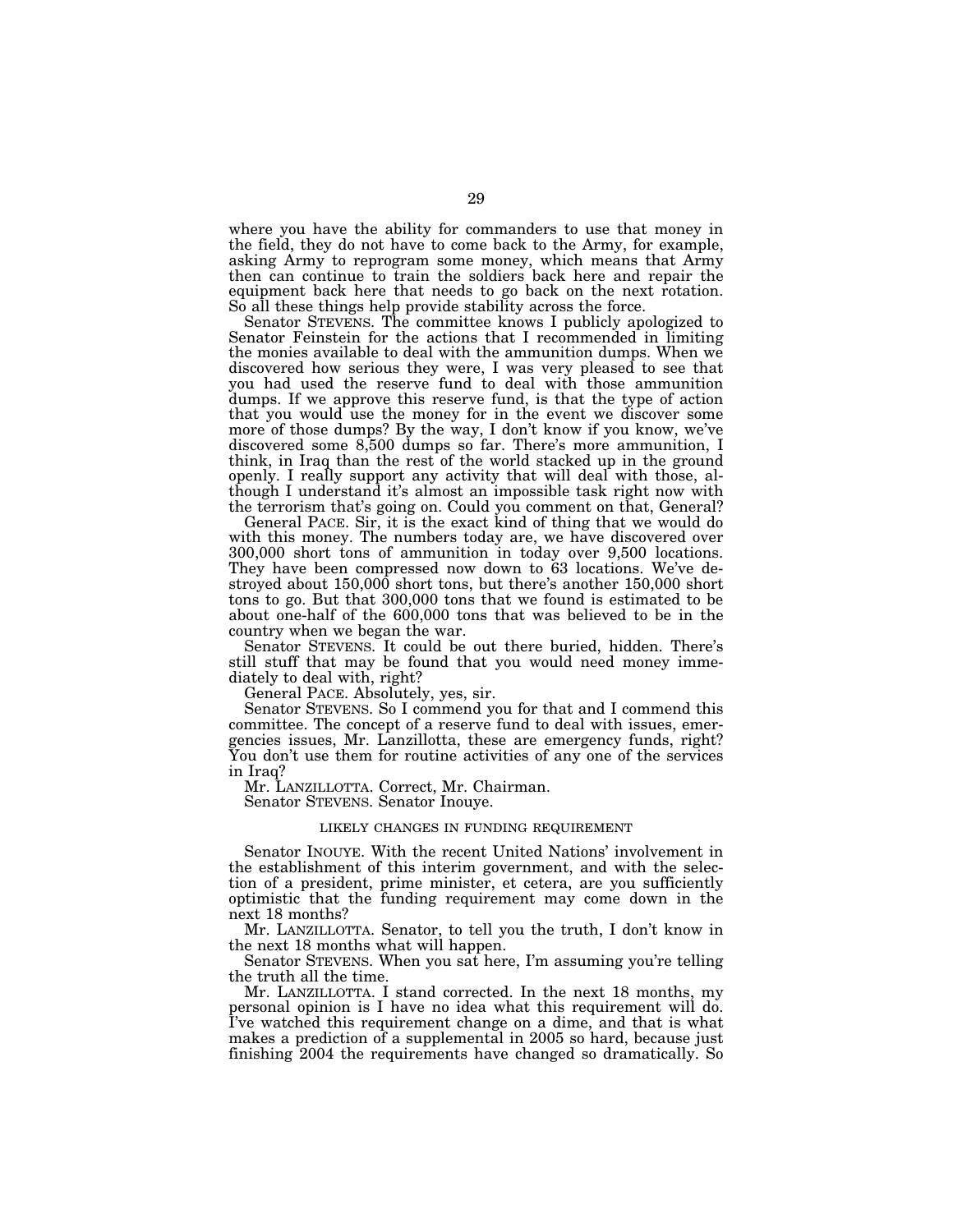I am not optimistic that I know what that number is in 2005 and that the requirement will come down.

Senator INOUYE. But do you look upon the new developments with optimism?

Mr. LANZILLOTTA. Senator, I certainly do. I certainly think that the transition to the Iraqi people eventually will stabilize and is the only way to stabilize that country.

Senator INOUYE. Thank you.

Senator STEVENS. Senator Byrd.

Senator BYRD. Thank you. What about those who have said, hell no, we won't go? How much confidence can we have in the Iraqis to fight Iraqis in order to bring security and stability to the country? Hell no, we won't go. Does the witness understand my question? General Pace.

#### IRAQI GOVERNMENT

General PACE. I understand it. I don't know how it's said in Arabic, but I understand what you just said in English. I believe that Iraqi young men led by Iraqi leaders serving an Iraqi Government that is selected, elected by the Iraqi people, that those young men will serve that government, will rally around their flag, will do the right thing for their government. So I am optimistic about the announcements that have been made over the last couple of days about the progress in standing up a new government.

Senator BYRD. General Pace, my office has recently begun to hear reports from my constituents that our troops in Iraq will soon have their rest and relaxation (R&R) leaves substantially reduced. This R&R leave, which allows troops to return home for up to 2 weeks, has been critical to military families who have been forced to deal with the deployment of a family member to Iraq for 1 year or more. Are these reports accurate? Is there now or will there soon be a cutback in the R&R leave for our troops in Iraq?

General PACE. Those reports are not accurate. There will not be a cutback, sir.

Senator BYRD. So there's—there will not be a cutback in the R&R leave for our troops in Iraq?

General PACE. That is correct, sir. A soldier who gets assigned to Iraq for 1 year is given the opportunity to take a R&R about midway through his or her tour.

Senator BYRD. When can our troops expect their leave to be restored?

General PACE. Yesterday, sir, because it wasn't taken away.

Senator BYRD. I beg the witness to pardon.

General PACE. I'm sorry, sir. You said when could it be restored. Because I believe that it never was taken away, sir, the answer is yesterday or the day before, because it never was taken away.

Senator BYRD. In other words then, my office has been incorrectly informed with respect to the report that I earlier alluded to, namely that our troops in Iraq will soon have their rest and relaxation leaves substantially reduced?

General PACE. They will not have their rest and leave reduced, sir.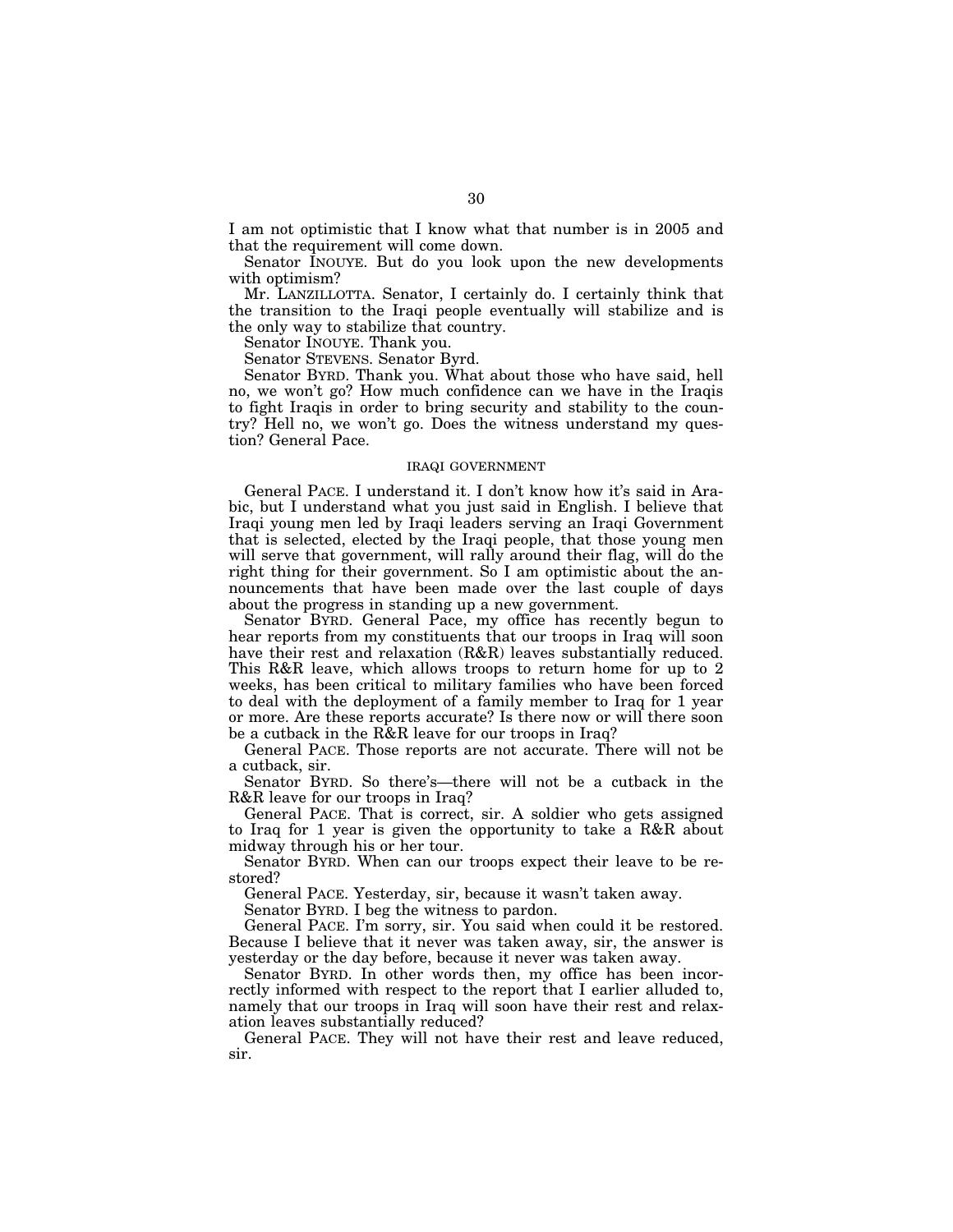Senator BYRD. Are our troops also able to visit recreation centers in Iraq and neighboring countries for shorter periods. What's going to happen, if anything, with respect to this?

General PACE. Sir, to my knowledge, those programs are on solid ground. Each of the neighboring countries, of course, reviews their own programs over time. I will double check on the neighboring countries, but I'm not aware of any reduction in any of the programs in the neighboring countries.

Senator BYRD. I thank you, General Pace. Now, if I may have a question for Mr. Kaplan. Is there not a need—let me back this up just a little bit—last week, DOD asked the Coast Guard to increase the number of personnel in Iraq from 300 to 400 and to increase the number of ships. Prior to that request, the Coast Guard had estimated their fiscal year 2005 costs for the mission in Iraq at \$95 to \$105 million. Is there not a need to include specific language in the supplemental authorization and appropriation that transfers funds from DOD to the Coast Guard? The current version, as I understand it, of the Warner-Stevens language makes no reference to the Coast Guard. Perhaps, Mr. Chairman, I could ask you if I may do so timidly to answer that question.

Senator STEVENS. Yes, \$400 million has been transferred from this fund to the Coast Guard so far. Because of our great interest in Alaska, having half the coastline of the United States, we maintained a little contact with the Coast Guard to see how much of their funds are being spent. But since they are technically an arm of the Department of Defense, when mobilized by the President, they will be able to have portions of this fund to carry out their activities as I understand it, and they have had parts of the fund that has previously been made available to the Department of Defense, as I said, \$400 million has already been transferred to them in the past.

Senator BYRD. Then, Mr. Chairman, is it not—where there is no vision, the people perish. Would it not be well to exercise our vision to include specific language in the supplemental authorization and appropriations that transfers funds from DOD to the Coast Guard?

Senator STEVENS. I would see no problem with that because I think it's implied already, and they have used the fund in the past. It's the same fund we're putting this money into. But I'd see no problem. As a matter of fact, I'd welcome the opportunity to sponsor with you a provision that says that to the extent necessary these funds may be used for the activities of the Coast Guard carrying out the activities in Iraq. I don't think they're necessary for Afghanistan. I don't think they'll be necessary there.

Senator BYRD. No West Virginia for the same reason. We have no coastline.

Senator STEVENS. We'd welcome them back in Alaska whenever they can come back, Senator.

Senator BYRD. Senator, I'm one Senator who voted to bring Alaska and Hawaii into the union.

Senator STEVENS. We honor you for that continually, sir.

Senator BYRD. And may I thank you, Mr. Chairman, I thank you for your suggestion that we might work together on such language.

Senator STEVENS. Thank you. Senator Inouye, do you have any further questions? We expect to have this be the last hearing for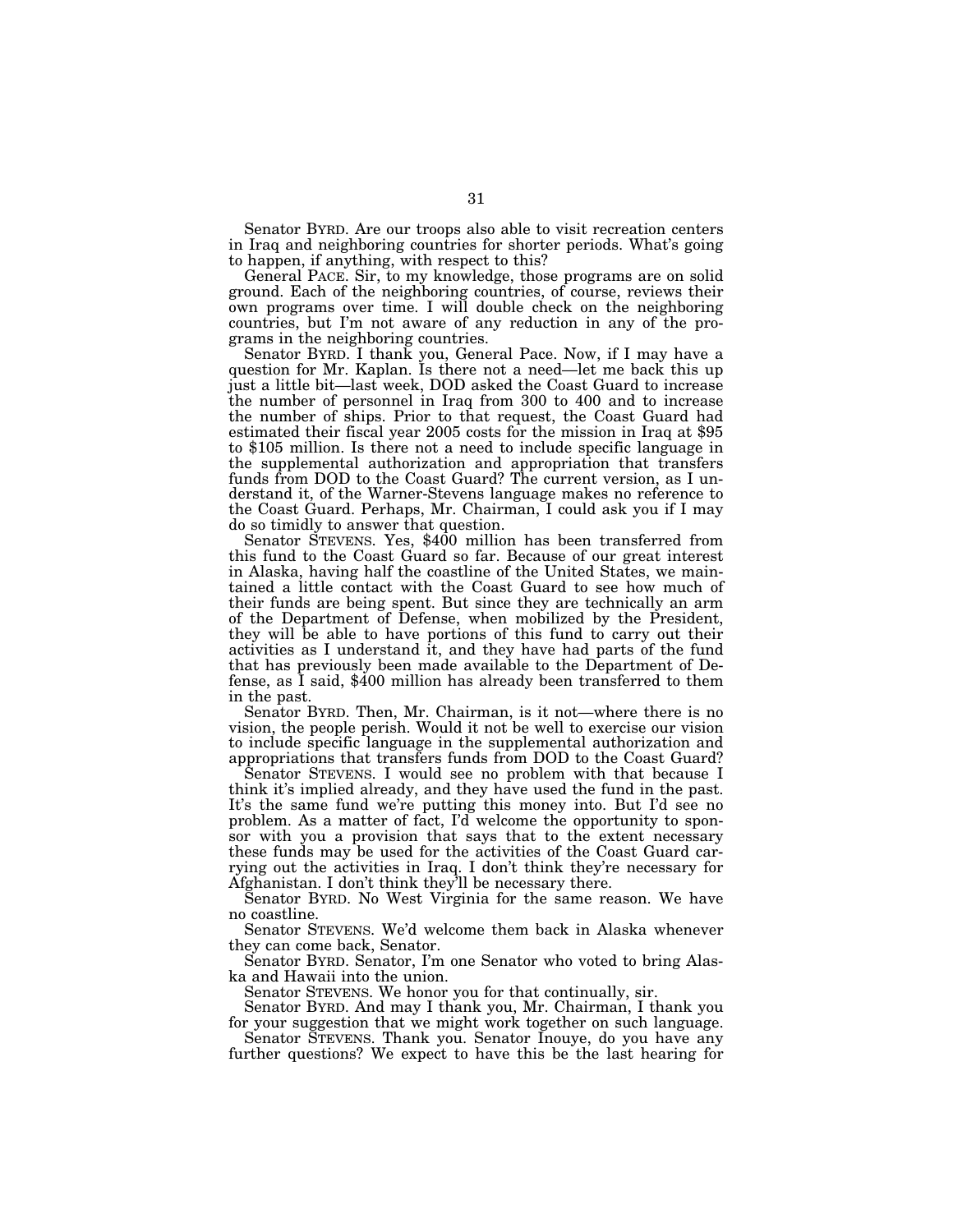this subcommittee. We do appreciate your coming today. I think it's a very important and productive hearing. I want to assure you that we stand ready, as Senators here have stated from both sides of the aisle, to respond at any time when resources subject to our control are necessary to ensure the troops in the field or preparing to go to the field being trained for that, have the resources needed to get the job done and get it done with as full protection as possible.

I'm constrained to say that the Senator from West Virginia's questions about leave I think were of interest to Senator Inouye and I. We got 4-day leave before we left to go overseas and we got 1 week leave when we came back from overseas. We didn't get R&R and we didn't get leave to go to any rest center or any recreation center during the period of World War II. So I'm pleased to see that these people have it, don't misunderstand me, but it is something new in terms of the cost of operations of the Department of Defense. That's an enormous, enormous burden to ensure that those forces have at least one trip home after, what, 6 months, General?

General PACE. Sir, sometime during the year, usually between 4 to 8 months.

Senator STEVENS. They've got a trip back to the place of their choice as I understand it, to come home to the place of their choice, or is it to home?

General PACE. Sir, it's a very generous—place of their choice.

Senator STEVENS. But it's needed and I hope we can talk later sometime about the necessity to restore the confidence in our system to increase the enlistment rates in the Air National Guard and to restore the total enlistment rates for the whole Department of Defense. We thank you for-

Senator BYRD. Mr. Chairman?

Senator STEVENS. Yes, sir.

#### OPERATIONS IN AFGHANISTAN

Senator BYRD. Could I impose on the chairman and the ranking member just briefly? What is the current monthly cost of operations in Afghanistan, and how much of the \$25 billion in this budget request is for operations in Afghanistan?

Mr. LANZILLOTTA. Senator, we're currently spending about \$700 million a month in incremental costs for Afghanistan. This fund is envisioned to be able to relieve stress on the service, particularly the Army, for both operations in Afghanistan and Iraq. I don't really have a breakout as to exactly how in the future that it will come out.

Senator BYRD. Mr. Chairman, may we have some estimate of this—of the needs? Do we have some estimate as to the monthly costs of operations in Afghanistan and how much?

Senator STEVENS. Senator, could you allow me to interrupt?

Senator BYRD. Yes.

Senator STEVENS. This fund is for emergencies.

Senator BYRD. Yes.

Senator STEVENS. The funds that are available for routine activities are in the regular bill, but the emergencies, I don't see how we could predict them.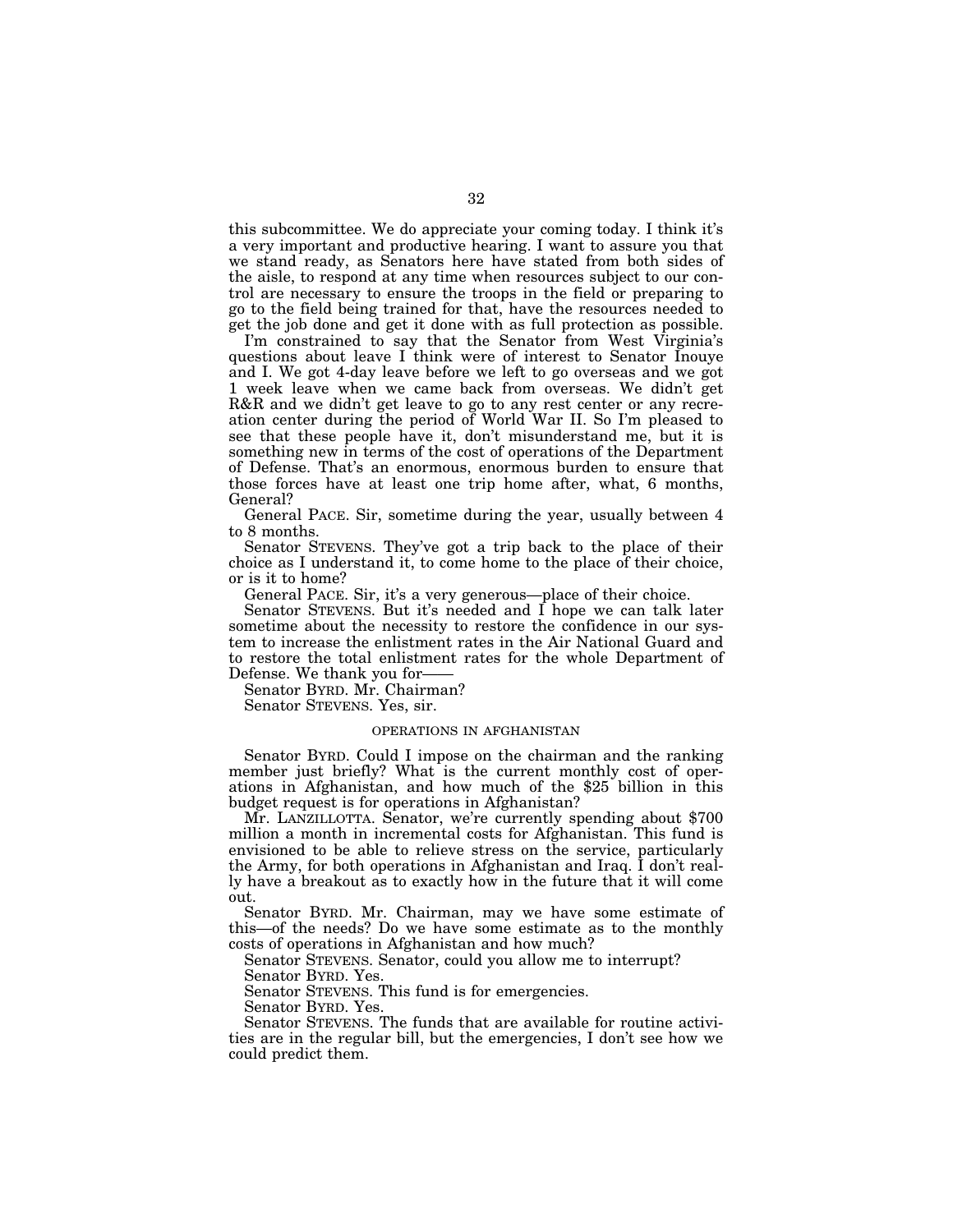Senator BYRD. I don't think this is an unimportant question or an impossible one for the people who are in charge and who use the pencil and so on by the minute. I don't think it's something out of the order to have this question answered at least as well as can be, how much of the \$25 billion in this budget request would Mr. Kaplan estimate to be for operations in Afghanistan?

Mr. KAPLAN. Senator, the best we can do as we sit here today is to tell you what we're spending in Afghanistan today, and that's as Mr. Lanzillotta reported, on the order of \$700 million a month. As with Iraq and as is the purpose of this contingent emergency reserve fund, we don't know what we'll be spending in the future, for instance, in Iraq, as we move toward democratic elections for that country.

Senator BYRD. But this fund is not for democratic elections, is it?

Mr. KAPLAN. No, Senator. This fund is for the military operations in Iraq and Afghanistan. I only refer to the elections to make the point that we don't know what precisely the situation on the ground will be as we move into fiscal year 2005. The fund is there, as the chairman has indicated, to make sure that the commanders on the ground in both Iraq and Afghanistan have what they need and to relieve pressure on the Department of Defense so that they don't have to go too far into their accounts.

Senator STEVENS. Senator, it would not be used for the elections, but it would be used to assure that our troops in Iraq have the funds in Iraq to react on a security basis to assure that the elections were carried out openly and freely, and we cannot estimate what that will be. I don't know what it will be.

On Afghanistan, we spent a substantial amount of time with General Jones as he went through the proposed transition in Afghanistan to a more peaceful circumstance, and that too has some contingencies in it that means that there could be emergencies develop in Afghanistan. But he could give us no estimate of what would be required because he doesn't know what the emergencies might be.

But we did have the amount that had been used in Afghanistan for the funds that exist today, and that has been—I don't have the total—but some of these funds that have been used from the IFF in the past have been for Afghanistan. We could get the Senator that figure, how much of the funds have been used there in the past as compared to how much was used in Iraq.

Senator BYRD. I think that would be good information for the subcommittee and the committee. Perhaps General Pace might have some view of how much of the \$25 billion is expected to be for operations in Afghanistan. I'm very interested in Afghanistan. I was there 49 years ago and I have a great admiration for those people, but I just don't believe that we're giving enough attention to the war in Afghanistan. That's the war I really have supported from the beginning. Does the General have any idea as to how much of the \$25 billion is for operations in Afghanistan?

General PACE. Sir, I am no more prescient than the others who have already spoken. We are spending about \$700,000 a month there.

Senator STEVENS. \$700 million.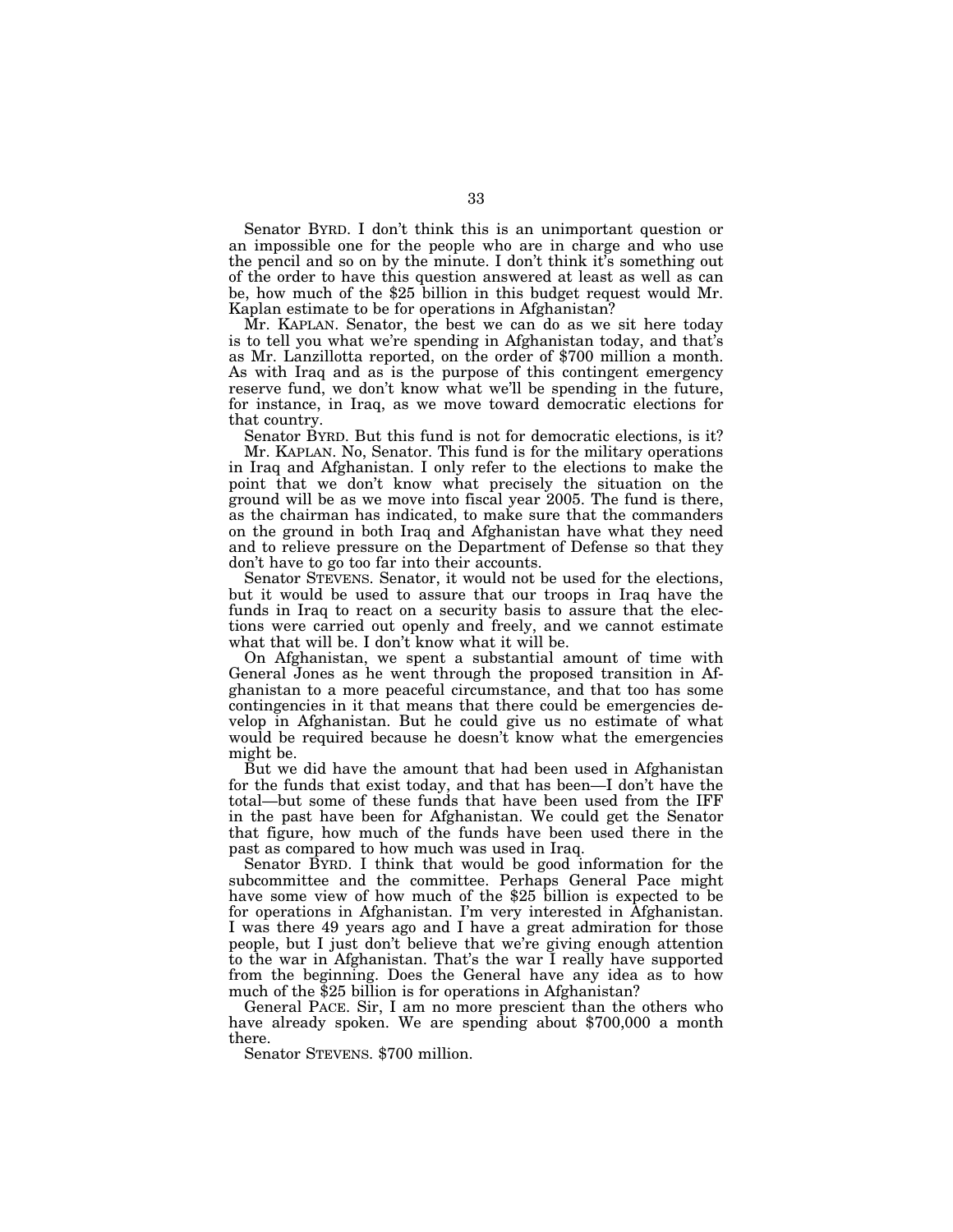#### ELECTIONS

General PACE. You could multiply that by month if you'd like to to come up with an estimate. We have elections coming up in September in Afghanistan. There will be additional security needs there. There could be enemy activity because of that, those elections, that would require us to do more than we're doing day to day right now security-wise, so the number could change, sir. But it would be a guess, and the math that you would do based on \$700,000 a month is the same that I would do, sir.

Senator STEVENS. Would the Senator yield just a moment? Senator BYRD. Yes.

Senator STEVENS. I'm told that the North Atlantic Treaty Organization (NATO) participation now is increasing. When we were there just a few weeks ago, there had been sort of a delay in NATO fulfilling its commitments, but NATO is now coming into Afghanistan in a way that it's not into Iraq, so as it comes in, its participation will augment the funds that we are spending there. The rate of expenditure now is decreasing as I understand it, so the problem is, is there any kind of formal resumption of real true hostilities from the remaining Taliban enclaves and that's, I don't think anyone can predict it.

But the good news is that NATO forces are coming in and that four districts of Afghanistan are becoming linked by a road we are building, which is sort of like a beltway through the whole country. I share the Senator's concern for Afghanistan because I too went there years ago to Pakistan and what we saw immediately after we reentered Afghanistan on the trip there was a shocking, shocking situation. I told people when I came back, having seen China destroyed by the Japanese, the destruction in Afghanistan was far beyond the destruction that was in China.

#### ADDITIONAL COMMITTEE QUESTIONS

Senator BYRD. Mr. Chairman, as the ranking member of the Appropriations Committee, I wish to thank you and I want to thank my friend from Hawaii, the ranking member of the subcommittee, for the work you're doing. I want to thank you for the hearing you're holding today. And I want to thank General Pace and the other two witnesses for their contributions to this effort. Thank you very much.

Senator STEVENS. Thank you, sir.

[The following questions were not asked at the hearing, but were submitted to the Department for response subsequent to the hearing:]

#### QUESTIONS SUBMITTED TO HON. JOEL D. KAPLAN

#### QUESTIONS SUBMITTED BY SENATOR CHRISTOPHER S. BOND

*Question.* Recently I supported an effort calling for a \$200 million increase in the heavy truck recapitalization fund account. It is reported that our heavy trucks in Iraq and Afghanistan are getting a year's worth of use in two months. Does this supplemental adequately factor in the costs associated with the Army's reset requirements for its transportation fleet?

Answer. The Department of Defense (DOD) and the Army are closely monitoring the wear on vehicles in Iraq. Based on current estimates of vehicle use, the combination of the fiscal year 2005 President's Budget, a planned fiscal year 2005 sup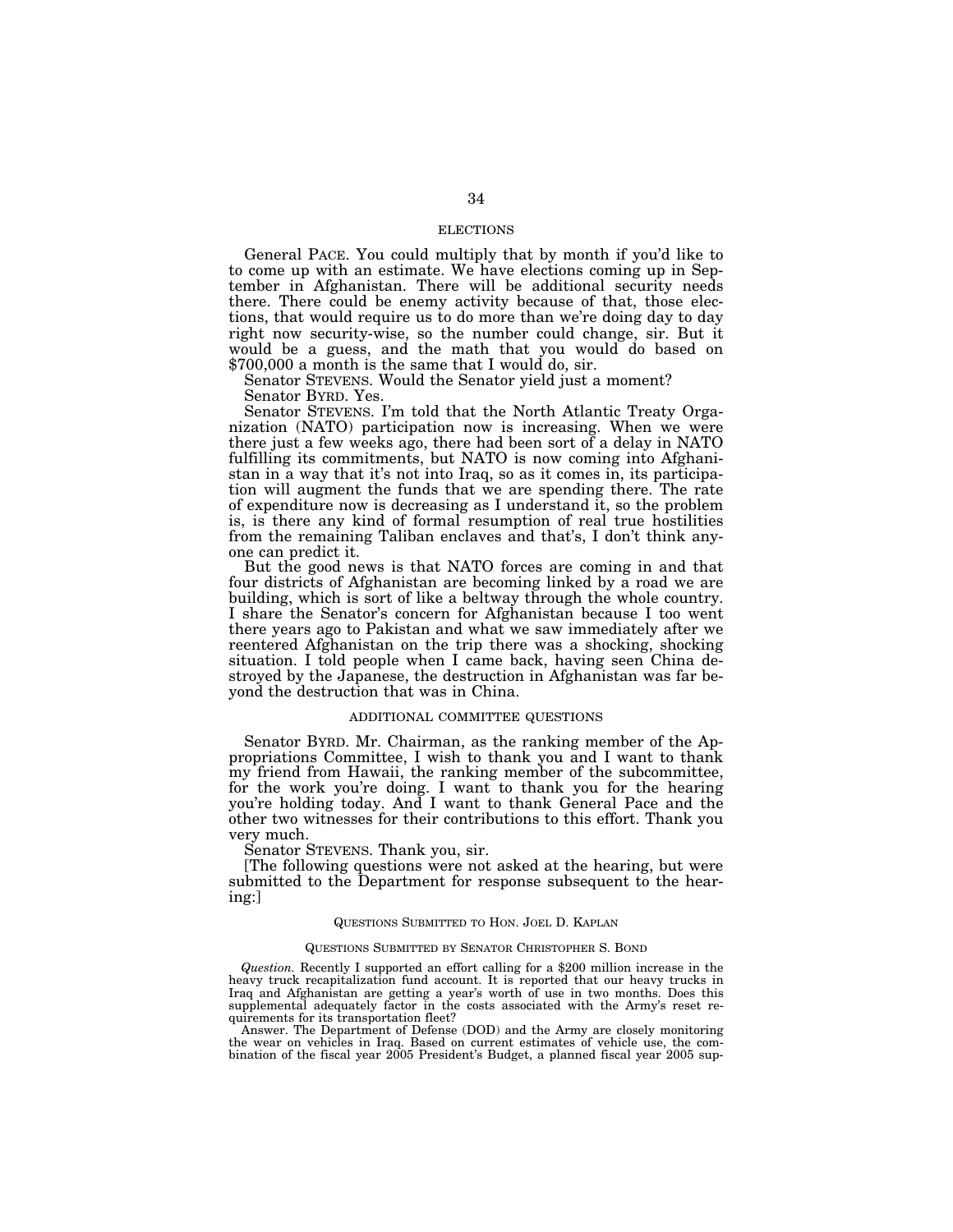plemental, and potential use of the \$25 billion fund will provide a flexible means to adequately cover costs associated with the Army's transportation fleet requirements, including recapitalization.

*Question.* Once the CPA transfers authority to the Iraqi Interim Government who will make the decision for the acquisition of military related equipment for Iraqi forces? Has the DOD considered equipping Iraqi forces with U.S. manufactured equipment (and replacing this equipment with newly manufactured and upgraded American made equipment)?

As U.S. Forces place a greater reliance on Iraqi forces throughout Iraq it is important that the equipment Iraqi forces rely upon be dependable and can be reliably repaired and kept up. Transferring U.S. manufactured equipment to the Iraqi's will ensure that parts and service is available to Iraqi's in keeping their military equipment in good repair.

Answer. Decisions on the types and numbers of arms secured for the Iraqi forces will be made, in consultation with appropriate officials of the Iraqi Interim Government, by the Department of Defense and General Petraeus, who is leading the effort to train, equip and mobilize the Iraqi security forces.

#### QUESTION SUBMITTED TO LAWRENCE J. LANZILLOTTA

#### QUESTION SUBMITTED BY SENATOR CHRISTOPHER S. BOND

*Question.* Recently I supported an effort calling for a \$200 million increase in the heavy truck recapitalization fund account. It is reported that our heavy trucks in Iraq and Afghaniatan are getting a year's worth of use in two months. Does this supplemental adequately factor in the costs associated with the Army's reset requirements for its transportation fleet?

Answer. No. This reserve fund is not meant to address all the resetting of the force requirements that we are going to incur. This fund is only to allow us to mitigate the problems and risks associated with cash flowing our O&M accounts, specifically in the Army, until fiscal year 2005 supplemental appropriations can be approved. The resetting of the force or the wear and tear on the equipment is a problem that the Department is addressing. Secretary Rumsfeld has charged the director of PA&E to do a study as to what that requirement actually is, because we are finding that this equipment ages differently on wear and tear. We hope to address this truck recapitalization issue when we prepare the fiscal year 2005 supplemental appropriations request.

#### QUESTION SUBMITTED TO GENERAL PETER PACE

#### QUESTION SUBMITTED BY SENATOR CHRISTOPHER S. BOND

*Question.* Once the CPA transfers authority to the Iraqi Interim Government who will make the decision for the acquisition of military related equipment for Iraqi forces? Has the DOD considered equipping Iraqi forces with U.S. manufactured equipment (and replacing this equipment with newly manufactured and upgraded American made equipment)? As U.S. Forces place a greater reliance on Iraqi forces throughout Iraq it is important that the equipment Iraqi forces rely upon be dependable and can be reliably repaired and kept up. Transferring U.S. manufactured equipment to the Iraqi's will ensure that parts and service is available to Iraqi's in keeping their equipment in good repair.

Answer. Decisions regarding the types and quantity of equipment for the Iraqi Armed Forces will be made by the Iraqi Ministry of Defence, under the advice of Lieutenant General Petraeus's Multi-National Security Transition Command—Iraq (MNSTC–I), formerly the Office of Security Transition. Many factors will go into the recommendations MNSTC–I provides, including equipment availability, production lead times, interoperability with existing systems, procurement and maintenance costs and training requirements. While the MNSTC–I analysis may recommend a number of U.S.-produced items for the armed forces, the Iraqis have the final say regarding what they believe best meets their needs, what they can afford to buy and from whom it should be purchased.

The Department of Defense has and will continue to consider U.S. equipment for the Iraqi Security Forces. We are already providing significant quantities of radios, field gear, vehicles and night vision devices to the Iraqis, and as new requirements emerge we will continue to assess if U.S. equipment will meet Iraq's needs.